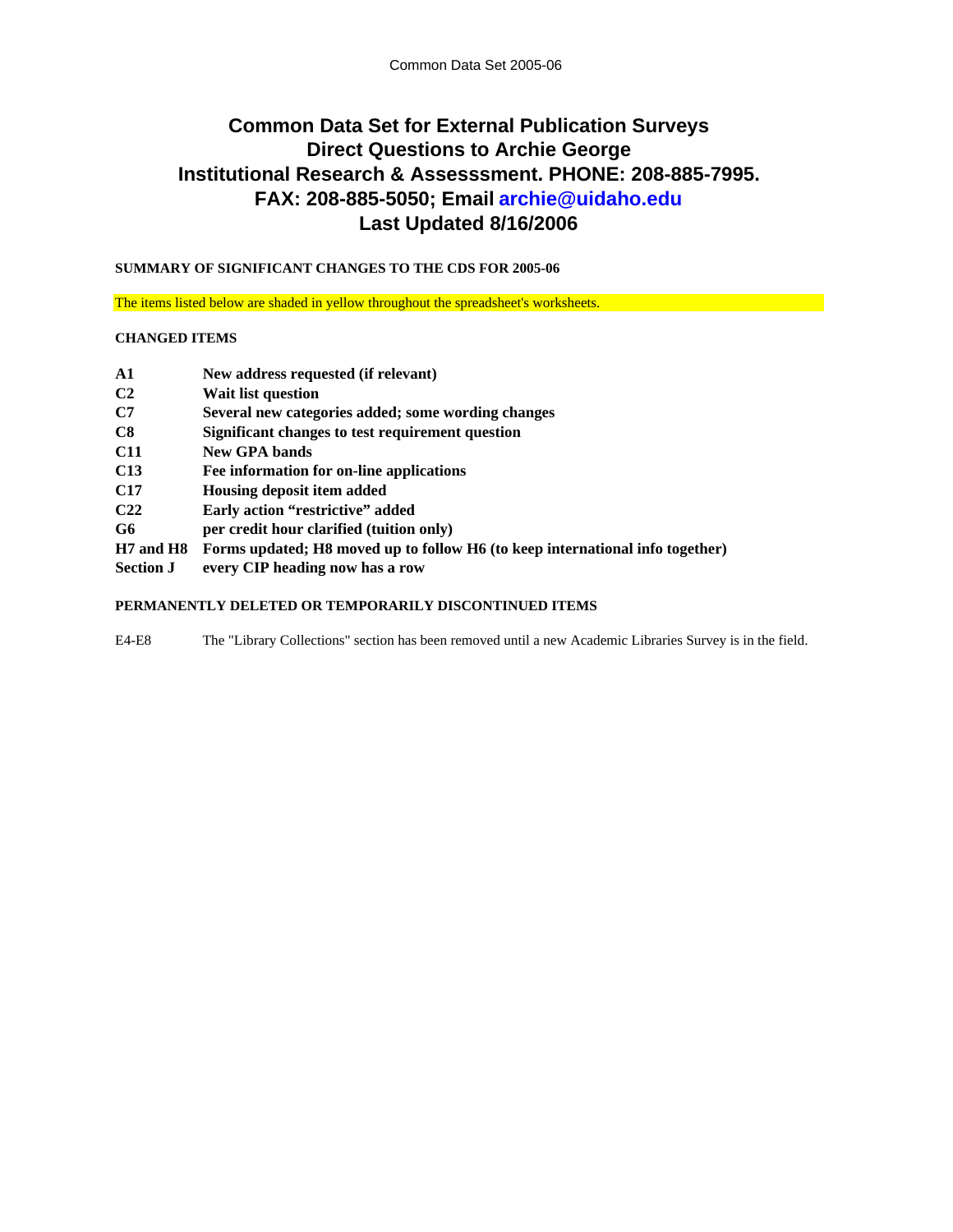### **A. General Information**

| Name:                   | Archie George                                                                      |     |           |
|-------------------------|------------------------------------------------------------------------------------|-----|-----------|
| Title:                  | Dir. Of Institutional Research and Assessment                                      |     |           |
| Office:                 | Administration Building Rm. 104                                                    |     |           |
| Mailing Address:        | P.O. Box 443153                                                                    |     |           |
| City/State/Zip/Country: | Moscow. Idaho 83844 USA                                                            |     |           |
| Phone:                  | (208) 885-7995                                                                     |     |           |
| Fax:                    | (208) 884-5050                                                                     |     |           |
| E-mail Address:         | ir@uidaho.edu                                                                      |     |           |
|                         | Are your responses to the CDS posted for reference on your institution's Web site? | Yes | <b>No</b> |
|                         |                                                                                    | X   |           |

A0A We invite you to indicate if there are items on the CDS for which you cannot use the requested<br>analytic convention, cannot provide data for the cohort requested, whose methodology is unclear, or<br>about which you have qu

#### **A1 Address Information**

| . .            |                                     |                                                     |
|----------------|-------------------------------------|-----------------------------------------------------|
| A1             | Name of College/University:         | University of Idaho                                 |
| A1             | Mailing Address:                    | 875 Perimeter Drive, P.O. Box 442282                |
| A1             | City/State/Zip/Country:             | Moscow, Idaho 83844-2282 USA                        |
| A1             | Street Address (if different):      |                                                     |
| A1             | City/State/Zip/Country:             |                                                     |
| A1             | Main Phone Number:                  | (208) 885-6111                                      |
| A1             | WWW Home Page Address:              | http://www.uihome.uidaho.edu/uihome/                |
| A1             | Admissions Phone Number:            | (208) 885-6326                                      |
| A1             | Admissions Toll-Free Phone Number:  | UG: (888) 884-3246 GR: (208) 885-4001               |
| A1             | Admissions Office Mailing Address:  | P.O. Box 444264                                     |
| A1             | City/State/Zip/Country:             | Moscow. ID 83844-4264                               |
| A1             | <b>Admissions Fax Number:</b>       | (208) 885-9119                                      |
| А1             | Admissions E-mail Address:          | UG: admappl@uidaho.edu; GR: gadms@uidaho.edu        |
| A <sub>1</sub> | If there is a separate URL for your | UG: http://www.uidaho.edu/admissions/ugrad/apps.htm |
|                | school's online application, please | GR: http://www.uidaho.edu/cogs                      |
|                | $\frac{1}{2}$ specify:              |                                                     |
| A1             |                                     |                                                     |
|                |                                     |                                                     |

If you have a mailing address other than the above to which applications should be sent, please provide:

#### **A2 Source of institutional control** (Check only one)**:**

| A2 | <b>Public</b>       |  |
|----|---------------------|--|
| Α2 | Private (nonprofit) |  |
| Α2 | roprietarv          |  |

#### **A3 Classify your undergraduate institution:**

| A <sub>3</sub> | Coeducational college |  |
|----------------|-----------------------|--|
| A <sub>3</sub> | Men's college         |  |
| A <sub>3</sub> | Women's college       |  |
|                |                       |  |

#### **A4 Academic year calendar:**

| A4             | Semester                       |  |
|----------------|--------------------------------|--|
| A4             | Quarter                        |  |
| A4             | Trimester                      |  |
| A4             | $4 - 1 - 4$                    |  |
| A4             | Continuous                     |  |
| A4             | Differs by program (describe): |  |
|                |                                |  |
| A <sub>4</sub> | Other (describe):              |  |
|                |                                |  |

#### **A5 Degrees offered by your institution:**

| A <sub>5</sub> | Certificate                    |   |
|----------------|--------------------------------|---|
| A <sub>5</sub> | Diploma                        |   |
| A <sub>5</sub> | Associate                      |   |
| A5             | Transfer Associate             |   |
| A5             | Terminal Associate             |   |
| A <sub>5</sub> | Bachelor's                     | x |
| А5             | Postbachelor's certificate     |   |
| А5             | Master's                       | X |
| А5             | Post-master's certificate      |   |
| A5             | Doctoral                       | X |
| A5             | First professional             | X |
| А5             | First professional certificate |   |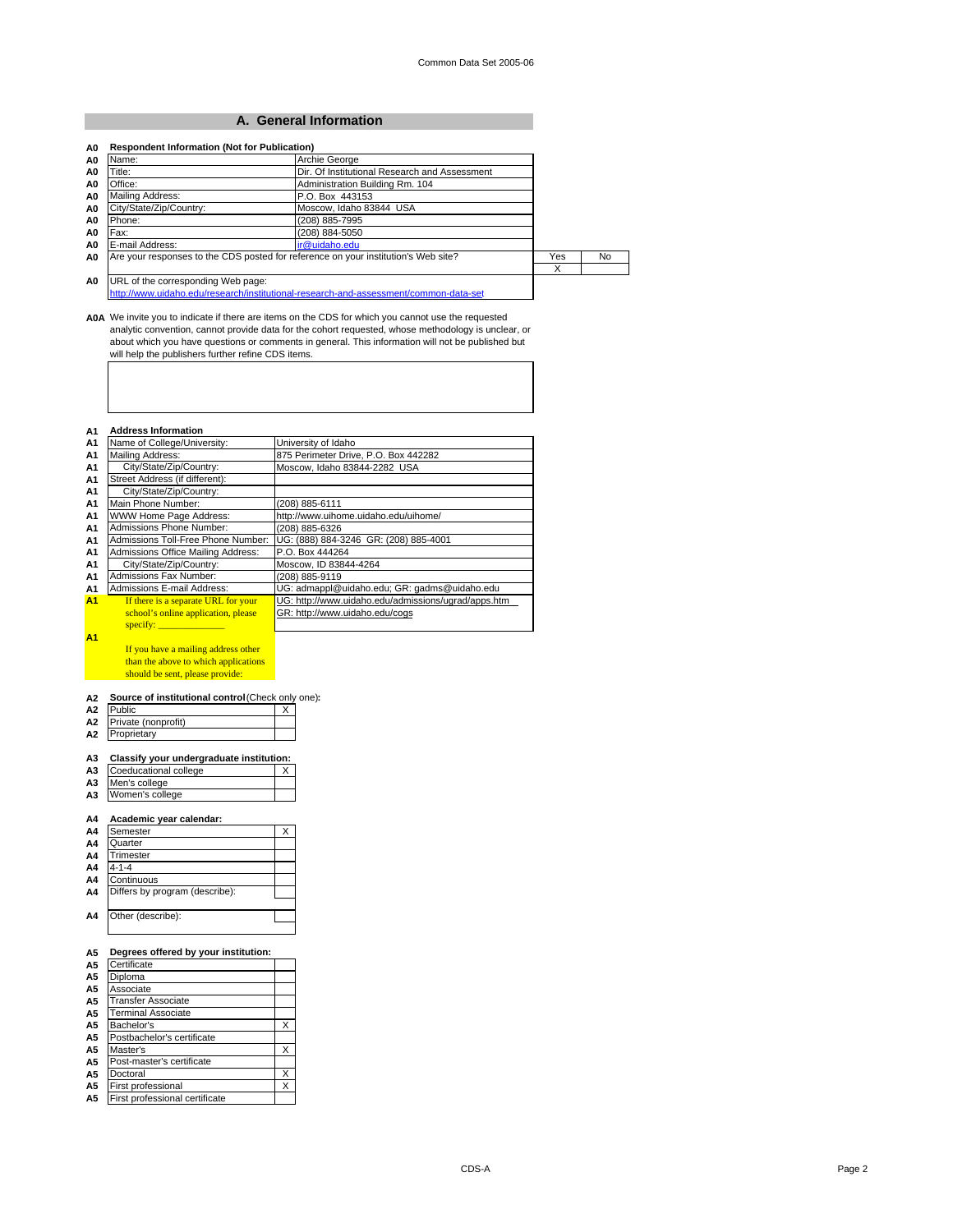# **B. ENROLLMENT AND PERSISTENCE**

|                                              | <b>FULL-TIME</b> |       | <b>PART-TIME</b> |       |
|----------------------------------------------|------------------|-------|------------------|-------|
|                                              | Men              | Women | Men              | Women |
| <b>Undergraduates</b>                        |                  |       |                  |       |
| Degree-seeking, first-time                   |                  |       |                  |       |
| freshmen                                     | 852              | 823   | 28               | 29    |
| Other first-year, degree-seeking             | 350              | 286   | 42               | 73    |
| All other degree-seeking                     | 3,360            | 2,629 | 243              | 263   |
| Total degree-seeking                         | 4,562            | 3,738 | 313              | 365   |
| All other undergraduates enrolled            |                  |       |                  |       |
| in credit courses                            | 37               | 43    | 256              | 189   |
| Total undergraduates                         | 4,599            | 3,781 | 569              | 554   |
| <b>First-Professional</b>                    |                  |       |                  |       |
| First-time, first-professional               |                  |       |                  |       |
| students                                     | 76               | 46    | 0                | 0     |
| All other first-professionals                | 114              | 74    | 2                |       |
| Total first-professional                     | 190              | 120   | $\overline{2}$   |       |
| <b>Graduate</b>                              |                  |       |                  |       |
| Degree-seeking, first-time                   | 196              | 139   | 89               | 72    |
| All other degree-seeking                     | 391              | 320   | 595              | 514   |
| All other graduates enrolled in              |                  |       |                  |       |
| credit courses                               | 4                | 6     | 151              | 180   |
| Total graduate                               | 591              | 465   | 835              | 766   |
| Total all undergraduates                     |                  |       |                  | 9,503 |
| Total all graduate and professional students |                  |       |                  | 2,973 |
|                                              |                  |       |                  |       |

**B1 Institutional Enrollment - Men and Women** Provide numbers of students for each of the following categories as of the institution's official fall reporting date or as of October 15, 2005.

**B1 12,476 GRAND TOTAL ALL STUDENTS**

**B2 Enrollment by Racial/Ethnic Category.** Provide numbers of undergraduate students for each of the following categories as of the institution's official fall reporting date or as of October 15, 2005. Include international students only in the category "Nonresident aliens." Complete the "Total Undergraduates" column only if you cannot provide data for the first two columns.

| <b>B2</b> |                                  | Degree-Seeking<br>First-Time<br><b>First Year</b> | Degree-Seeking<br>Undergraduates<br>(include first-time<br>first-year) | Total<br>Undergraduates<br>(both degree- and<br>non-degree-<br>seeking) |
|-----------|----------------------------------|---------------------------------------------------|------------------------------------------------------------------------|-------------------------------------------------------------------------|
| <b>B2</b> | Nonresident aliens               | 12                                                | 182                                                                    | 220                                                                     |
| <b>B2</b> | Black, non-Hispanic              | 16                                                | 84                                                                     | 86                                                                      |
| <b>B2</b> | American Indian or Alaska Native | 26                                                | 111                                                                    | 118                                                                     |
| <b>B2</b> | Asian or Pacific Islander        | 49                                                | 200                                                                    | 212                                                                     |
| <b>B2</b> | Hispanic                         | 85                                                | 367                                                                    | 382                                                                     |
| <b>B2</b> | White, non-Hispanic              | 1,466                                             | 7,544                                                                  | 7,886                                                                   |
| <b>B2</b> | Race/ethnicity unknown           | 78                                                | 490                                                                    | 599                                                                     |
| <b>B2</b> | <b>TOTAL</b>                     | 1,732                                             | 8,978                                                                  | 9,503                                                                   |

## **Persistence**

- **B3 Number of degrees awarded from July 1, 2004 to June 30, 2005**
- **B3** Certificate/diploma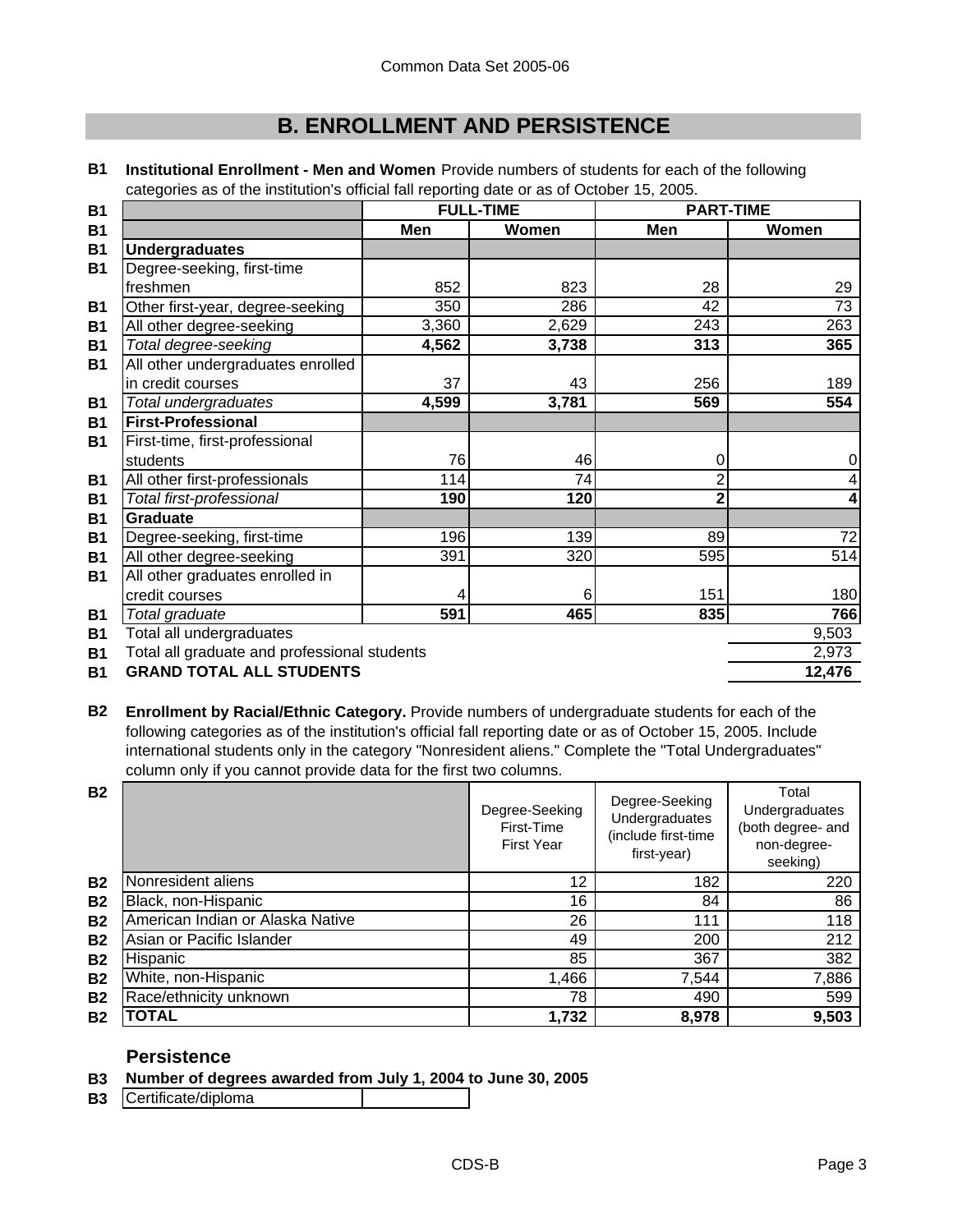| <b>B3</b> | Associate degrees               |      |
|-----------|---------------------------------|------|
| <b>B3</b> | Bachelor's degrees              | 1774 |
| <b>B3</b> | Postbachelor's certificates     |      |
| <b>B3</b> | Master's degrees                |      |
| <b>B3</b> | Post-Master's certificates      |      |
| <b>B3</b> | Doctoral degrees                | 99   |
| <b>B3</b> | First professional degrees      | 99   |
| <b>B3</b> | First professional certificates |      |

## **Graduation Rates**

The items in this section correspond to data elements collected by the IPEDS Web-based Data Collection System's Graduation Rate Survey (GRS). For complete instructions and definitions of data elements, see the IPEDS GRS instructions and glossary on the 2005 Web-based survey.

## **For Bachelor's or Equivalent Programs**

Please provide data for the fall 1999 cohort if available. If fall 1999 cohort data are not available, provide data for the fall 1998 cohort.

### *Fall 1999 Cohort*

Report for the cohort of full-time first-time bachelor's (or equivalent) degree-seeking undergraduate students who entered in fall 1999. Include in the cohort those who entered your institution during the summer term preceding fall 1999.

| <b>B4</b>  | Initial 1999 cohort of first-time, full-time bachelor's (or equivalent) degree-seeking<br>undergraduate students; total all students:                                                                                                                                           | 1,385 |
|------------|---------------------------------------------------------------------------------------------------------------------------------------------------------------------------------------------------------------------------------------------------------------------------------|-------|
| <b>B5</b>  | Of the initial 1999 cohort, how many did not persist and did not graduate for the<br>following reasons: death, permanent disability, service in the armed forces, foreign aid<br>service of the federal government, or official church missions; total allowable<br>exclusions: |       |
| <b>B6</b>  | Final 1999 cohort, after adjusting for allowable exclusions: (subtract question B5 from<br>question B4)                                                                                                                                                                         | 1,385 |
| <b>B7</b>  | Of the initial 1999 cohort, how many completed the program in four years or less (by<br>August 31, 2003):                                                                                                                                                                       | 317   |
| <b>B8</b>  | Of the initial 1999 cohort, how many completed the program in more than four years<br>but in five years or less (after August 31, 2003 and by August 31, 2004):                                                                                                                 | 406   |
| <b>B</b> 9 | Of the initial 1999 cohort, how many completed the program in more than five years but<br>in six years or less (after August 31, 2004 and by August 31, 2005):                                                                                                                  | 103   |
| <b>B10</b> | Total graduating within six years (sum of questions B7, B8, and B9):                                                                                                                                                                                                            | 826   |
| <b>B11</b> | Six-year graduation rate for 1999 cohort (question B10 divided by question B6):                                                                                                                                                                                                 | 60%   |

## *Fall 1998 Cohort*

Report for the cohort of full-time first-time bachelor's (or equivalent) degree-seeking undergraduate students who entered in fall 1998. Include in the cohort those who entered your institution during the summer term preceding fall 1998.

| <b>B4</b> | Initial 1998 cohort of first-time, full-time bachelor's (or equivalent) degree-seeking   |       |
|-----------|------------------------------------------------------------------------------------------|-------|
|           | undergraduate students; total all students:                                              | 1,434 |
| <b>B5</b> | Of the initial 1998 cohort, how many did not persist and did not graduate for the        |       |
|           | following reasons: death, permanent disability, service in the armed forces, foreign aid |       |
|           | service of the federal government, or official church missions; total allowable          |       |
|           | exclusions:                                                                              |       |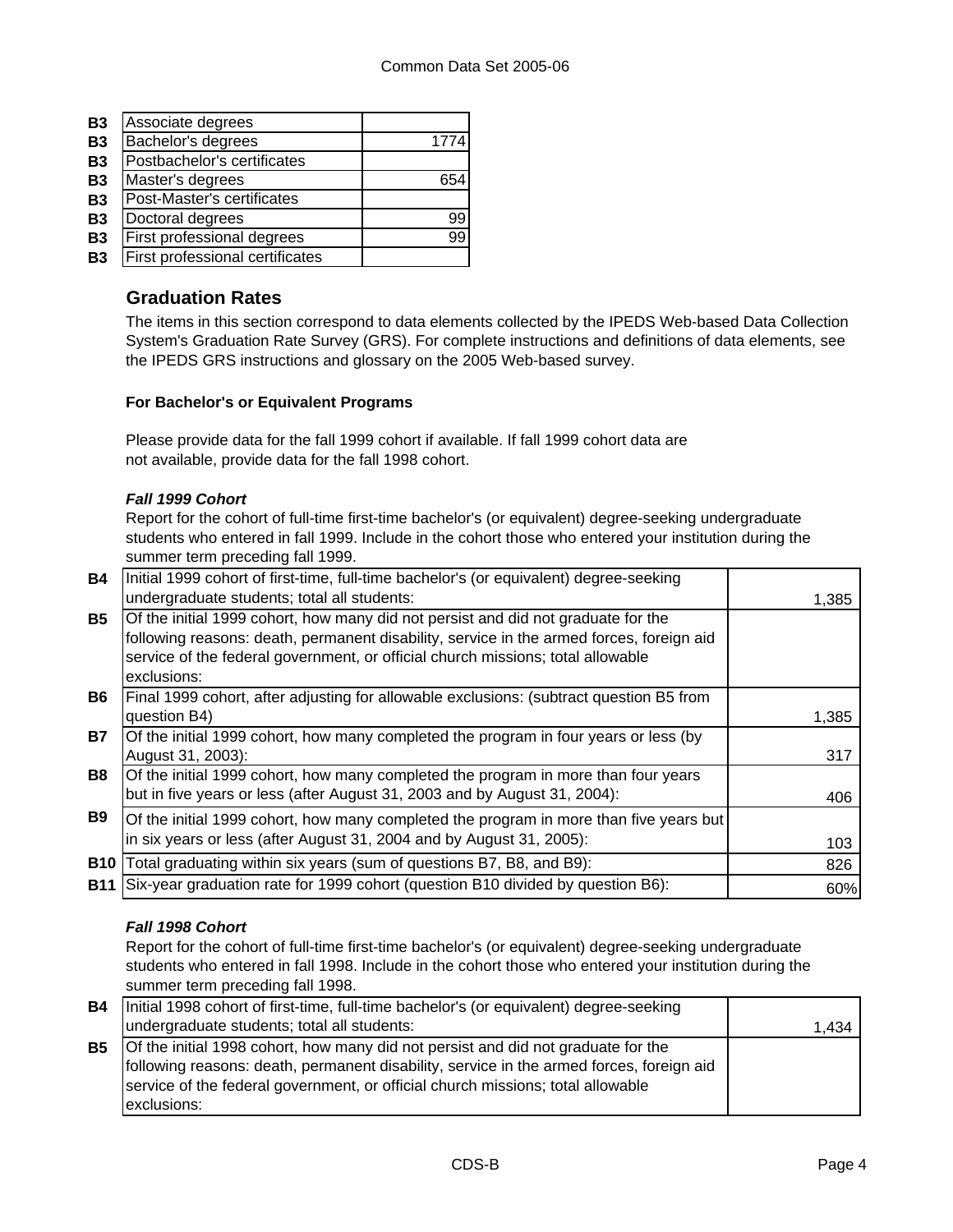| <b>B6</b>  | Final 1998 cohort, after adjusting for allowable exclusions: (subtract question B5 from |       |
|------------|-----------------------------------------------------------------------------------------|-------|
|            | question B4)                                                                            | 1.434 |
| <b>B7</b>  | Of the initial 1998 cohort, how many completed the program in four years or less (by    |       |
|            | August 31, 2002):                                                                       | 298   |
| <b>B8</b>  | Of the initial 1998 cohort, how many completed the program in more than four years      |       |
|            | but in five years or less (after August 31, 2002 and by August 31, 2003):               | 397   |
| <b>B</b> 9 | Of the initial 1998 cohort, how many completed the program in more than five years but  |       |
|            | in six years or less (after August 31, 2003 and by August 31, 2004):                    | 105   |
| <b>B10</b> | Total graduating within six years (sum of questions B7, B8, and B9):                    | 800   |
|            | B11 Six-year graduation rate for 1998 cohort (question B10 divided by question B6):     | 56%   |

## **For Two-Year Institutions**

Please provide data for the 2002 cohort if available. If 2002 cohort data are not available, provide data for the 2001 cohort.

### *2002 Cohort*

| <b>B12</b> | Initial 2001 cohort, total of first-time, full-time degree/certificate-seeking students:         |  |
|------------|--------------------------------------------------------------------------------------------------|--|
|            | <b>B13</b> Of the initial 2002 cohort, how many did not persist and did not graduate for the     |  |
|            | following reasons: death, permanent disability, service in the armed forces, foreign aid         |  |
|            | service of the federal government, or official church missions; total allowable                  |  |
|            | exclusions:                                                                                      |  |
|            | B14 Final 2002 cohort, after adjusting for allowable exclusions (Subtract question B13 from      |  |
|            | question B12):                                                                                   |  |
|            | <b>B15</b> Completers of programs of less than two years duration (total):                       |  |
|            | <b>B16</b> Completers of programs of less than two years within 150 percent of normal time:      |  |
| <b>B17</b> | Completers of programs of at least two but less than four years (total):                         |  |
|            | <b>B18</b> Completers of programs of at least two but less than four-years within 150 percent of |  |
|            | normal time:                                                                                     |  |
| <b>B19</b> | Total transfers-out (within three years) to other institutions:                                  |  |
| <b>B20</b> | Total transfers to two-year institutions:                                                        |  |
| <b>B21</b> | Total transfers to four-year institutions:                                                       |  |

### *2001 Cohort*

|            | B12   Initial 2001 cohort, total of first-time, full-time degree/certificate-seeking students:     |  |
|------------|----------------------------------------------------------------------------------------------------|--|
|            | <b>B13</b> Of the initial 2001 cohort, how many did not persist and did not graduate for the       |  |
|            | following reasons: death, permanent disability, service in the armed forces, foreign aid           |  |
|            | service of the federal government, or official church missions; total allowable                    |  |
|            | exclusions:                                                                                        |  |
|            | <b>B14</b> Final 2001 cohort, after adjusting for allowable exclusions (Subtract question B13 from |  |
|            | question B12):                                                                                     |  |
|            | <b>B15</b> Completers of programs of less than two years duration (total):                         |  |
|            | <b>B16</b> Completers of programs of less than two years within 150 percent of normal time:        |  |
| <b>B17</b> | Completers of programs of at least two but less than four years (total):                           |  |
|            | <b>B18</b> Completers of programs of at least two but less than four-years within 150 percent of   |  |
|            | normal time:                                                                                       |  |
|            | <b>B19</b> Total transfers-out (within three years) to other institutions:                         |  |
|            | <b>B20</b> Total transfers to two-year institutions:                                               |  |
|            | <b>B21</b> Total transfers to four-year institutions:                                              |  |

### **Retention Rates**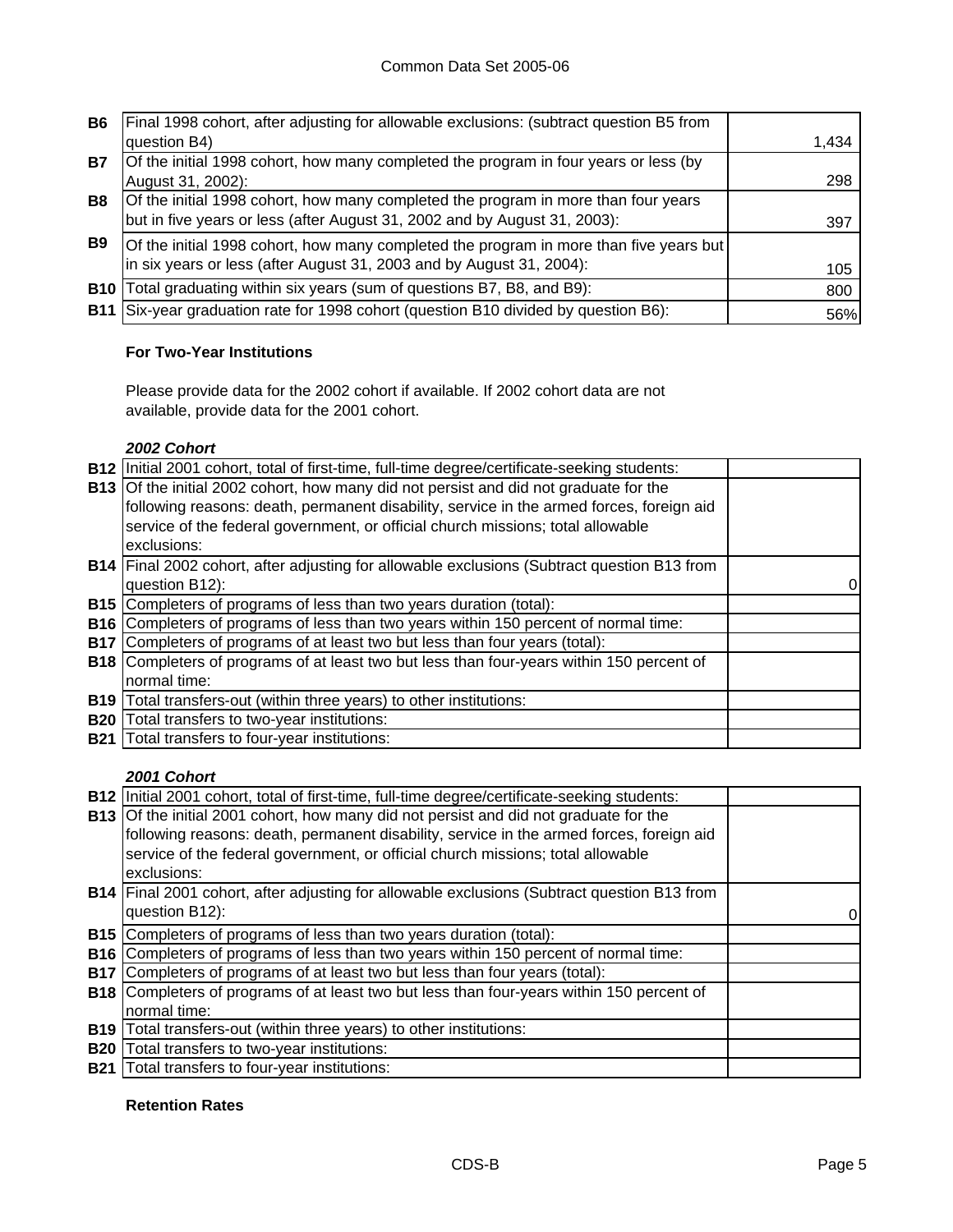Report for the cohort of all full-time, first-time bachelor's (or equivalent) degree-seeking undergraduate students who entered in fall 2004 (or the preceding summer term). The initial cohort may be adjusted for students who departed for the following reasons: death, permanent disability, service in the armed forces, foreign aid service of the federal government or official church missions. No other adjustments to the initial cohort should be made.

| <b>B22</b> For the cohort of all full-time bachelor's (or equivalent) degree-seeking undergraduate |       |
|----------------------------------------------------------------------------------------------------|-------|
| students who entered your institution as freshmen in fall 2004 (or the preceding                   |       |
| summer term), what percentage was enrolled at your institution as of the date your                 |       |
| linstitution calculates its official enrollment in fall 2005?                                      | 77.6% |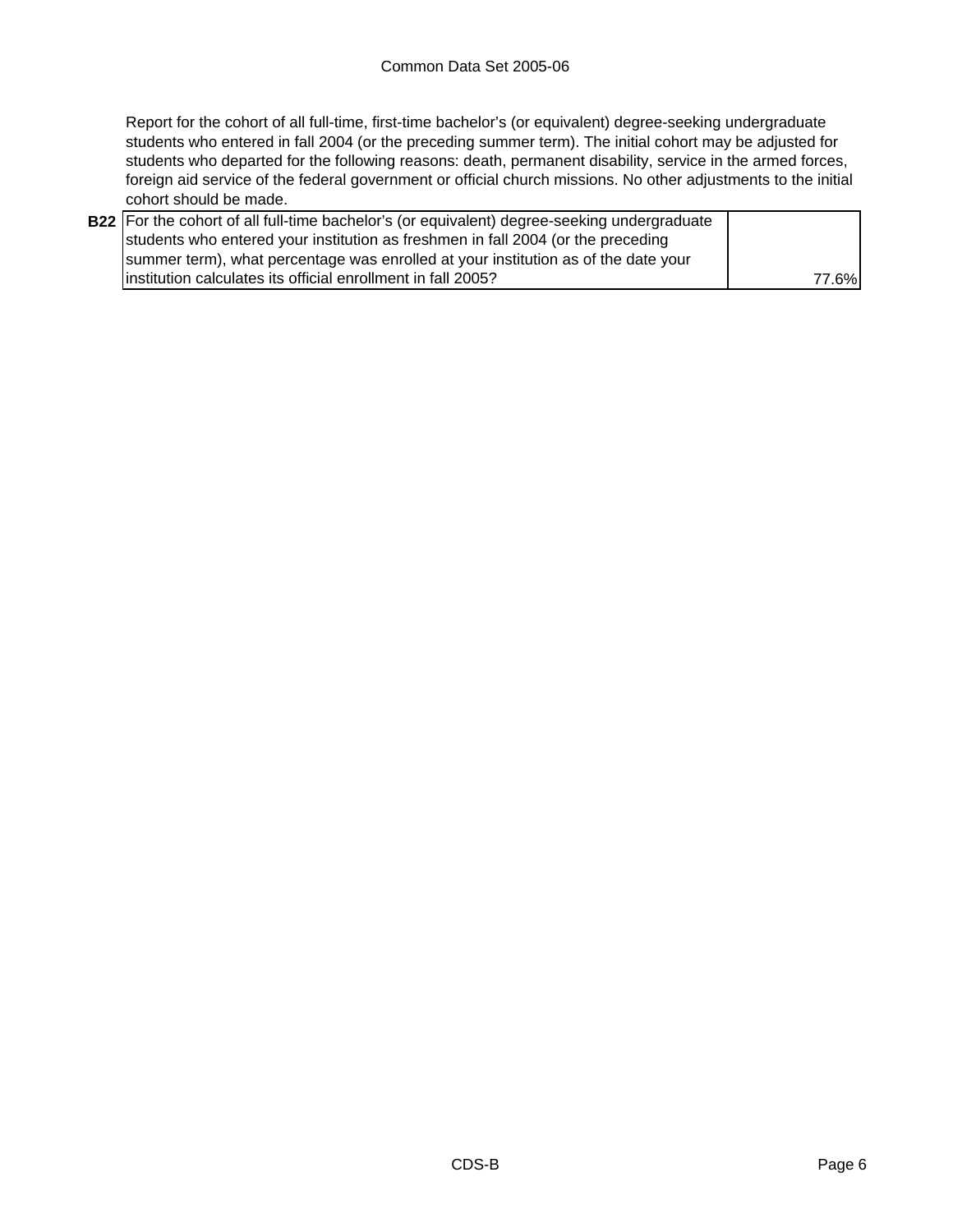## **C. FIRST-TIME, FIRST-YEAR (FRESHMAN) ADMISSION**

### **Applications**

**C1 First-time, first-year, (freshmen) students:** Provide the number of degree-seeking, first-time, first-year students who applied, were admitted, and enrolled (full- or part-time) in fall 2005. Include early decision, early action, and students who began studies during summer in this cohort. Applicants should include only those students who fulfilled the requirements for consideration for admission (i.e., who completed actionable applications) and who have been notified of one of the following actions: admission, nonadmission, placement on waiting list, or application withdrawn (by applicant or institution). Admitted applicants should include wait-listed students who were subsequently offered admission.

| C <sub>1</sub> | Total first-time, first-year (freshman) men who applied               | 2231 |
|----------------|-----------------------------------------------------------------------|------|
| C <sub>1</sub> | Total first-time, first-year (freshman) women who applied             | 2213 |
|                |                                                                       |      |
| C <sub>1</sub> | Total first-time, first-year (freshman) men who were admitted         | 1821 |
| C <sub>1</sub> | Total first-time, first-year (freshman) women who were admitted       | 1839 |
|                |                                                                       |      |
| C <sub>1</sub> | Total full-time, first-time, first-year (freshman) men who enrolled   | 852  |
| C <sub>1</sub> | Total part-time, first-time, first-year (freshman) men who enrolled   | 36   |
|                |                                                                       |      |
| C <sub>1</sub> | Total full-time, first-time, first-year (freshman) women who enrolled | 823  |
| C <sub>1</sub> | Total part-time, first-time, first-year (freshman) women who enrolled | 34   |

**C2 Freshman wait-listed students (students who met admission requirements but whose final admission was contingent on space availability)**

|                |                                                                         | Yes | No |
|----------------|-------------------------------------------------------------------------|-----|----|
| C <sub>2</sub> | Do you have a policy of placing students on a waiting list?             |     |    |
| C <sub>2</sub> | yes, please answer the questions below for fall 2004 admissions:<br>-lt |     |    |
| C <sub>2</sub> | Number of qualified applicants offered a placed on waiting list         |     |    |
| C <sub>2</sub> | Number accepting a place on the waiting list                            |     |    |
| C <sub>2</sub> | Number of wait-listed students admitted                                 |     |    |
| r,             | Is your waiting list ranked?                                            |     |    |

- **C2** Is your waiting list ranked?
- **C2** If yes, do you release that information to students?
- **C2** Do you release that information to school counselors?

### **Admission Requirements**

| C <sub>3</sub> |  | High school completion requirement |
|----------------|--|------------------------------------|
|                |  |                                    |

|                | C3   High school diploma is required and GED is<br>accepted   |  |
|----------------|---------------------------------------------------------------|--|
|                | C3 High school diploma is required and GED is not<br>accepted |  |
| C <sub>3</sub> | High school diploma or equivalent is not required             |  |

**C4 Does your institution require or recommend a general college-preparatory program for degreeseeking students?**

| C <sub>4</sub> | Reauire                       |  |
|----------------|-------------------------------|--|
| C <sub>4</sub> | Recommend                     |  |
| C <sub>4</sub> | Neither require nor recommend |  |

**C5 Distribution of high school units required and/or recommended.** Specify the distribution of academic high school course units required and/or recommended of all or most degree-seeking students using Carnegie units (one unit equals one year of study or its equivalent). If you use a different system for calculating units, please convert.

| C <sub>5</sub> |                      | Units<br><b>Required</b> | Units<br>Recommended |
|----------------|----------------------|--------------------------|----------------------|
| C <sub>5</sub> | Total academic units |                          |                      |
| C <sub>5</sub> | Enalish              |                          |                      |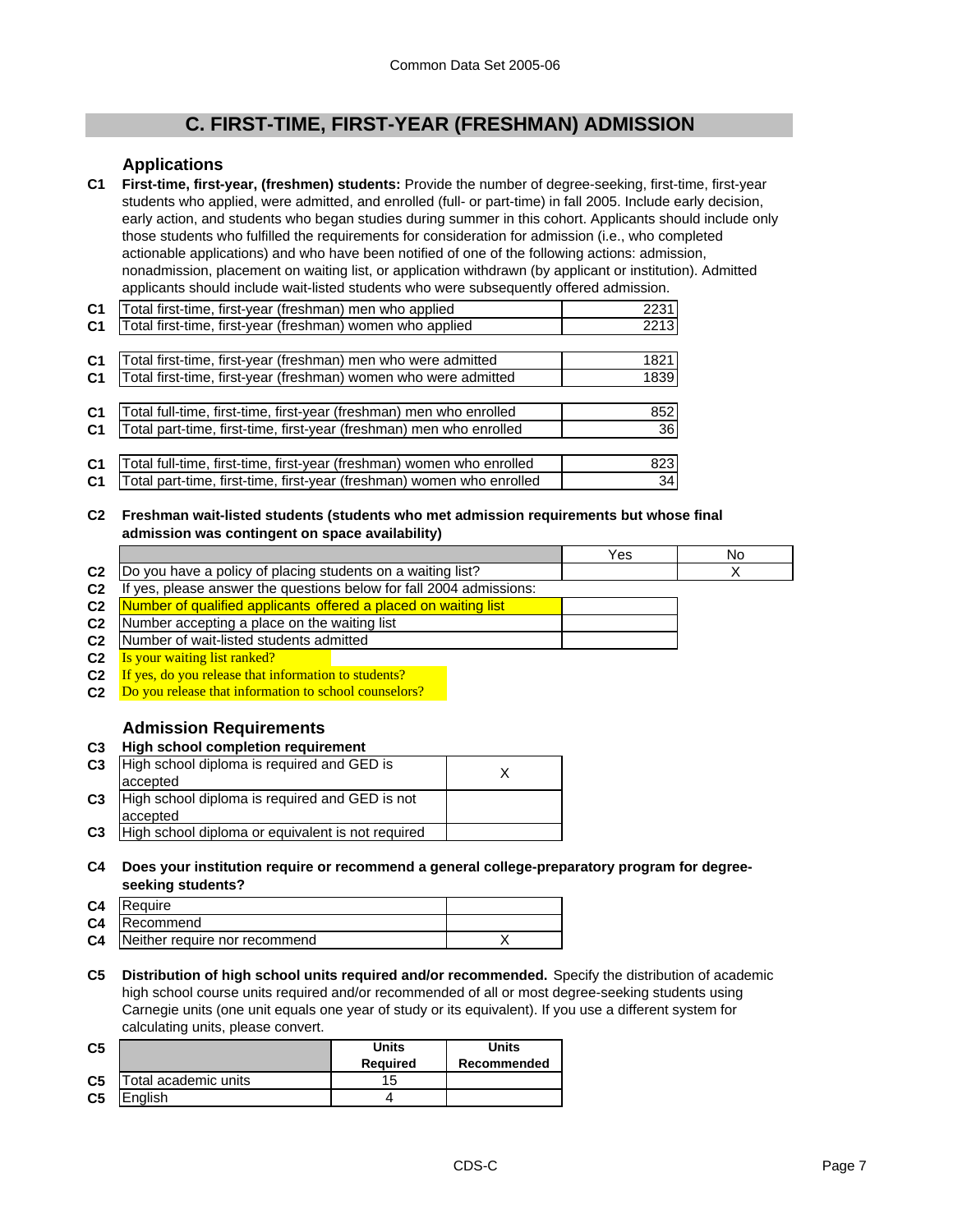| C <sub>5</sub> | <b>Mathematics</b>                  | 3   |  |
|----------------|-------------------------------------|-----|--|
| C <sub>5</sub> | Science                             | 3   |  |
| C <sub>5</sub> | Of these, units that must be<br>lab |     |  |
| C <sub>5</sub> | Foreign language                    |     |  |
| C <sub>5</sub> | Social studies                      | 2.5 |  |
| C <sub>5</sub> | History                             |     |  |
| C <sub>5</sub> | Academic electives                  | 1.5 |  |
| C <sub>5</sub> | Other (specify)                     |     |  |

### **Basis for Selection**

**C6** Do you have an open admission policy, under which virtually all secondary school graduates or students with GED equivalency diplomas are admitted without regard to academic record, test scores, or other qualifications? If so, check which applies:

| C <sub>6</sub> | Open admission policy as described above for all students         |  |
|----------------|-------------------------------------------------------------------|--|
| C6             | Open admission policy as described above for most students, but-- |  |
| C <sub>6</sub> | selective admission for out-of-state students                     |  |
| C6             | selective admission to some programs                              |  |
| C6             | other (explain)                                                   |  |
|                |                                                                   |  |

### **C7 Relative importance of each of the following academic and nonacademic factors in first-time, firstyear, degree-seeking (freshman) admission decisions.**

| C7             |                                            | <b>Very Important</b>   | Important | <b>Considered</b> | <b>Not Considered</b> |
|----------------|--------------------------------------------|-------------------------|-----------|-------------------|-----------------------|
| C7             | <b>Academic</b>                            |                         |           |                   |                       |
| C7             | <b>Rigor of secondary school</b><br>record | X                       |           |                   |                       |
| C <sub>7</sub> | Class rank                                 |                         |           |                   | X                     |
| C <sub>7</sub> | <b>Academic GPA</b>                        | for provisional seeking |           |                   |                       |
| C <sub>7</sub> | Standardized test scores                   | X                       |           |                   |                       |
| C <sub>7</sub> | <b>Application Essay</b>                   | for provisional seeking |           |                   |                       |
| C <sub>7</sub> | Recommendation(s)                          |                         |           |                   |                       |
| C7             | Nonacademic                                |                         |           |                   |                       |
| C <sub>7</sub> | Interview                                  |                         |           |                   | X                     |
| C <sub>7</sub> | <b>Extracurricular activities</b>          |                         |           |                   | X                     |
| C <sub>7</sub> | Talent/ability                             |                         |           |                   | X                     |
| C <sub>7</sub> | Character/personal qualities               |                         |           |                   | X                     |
| C <sub>7</sub> | <b>First generation</b>                    |                         |           |                   | X                     |
| C <sub>7</sub> | Alumni/ae relation                         |                         |           |                   | X                     |
| C <sub>7</sub> | Geographical residence                     |                         |           |                   | X                     |
| C <sub>7</sub> | State residency                            |                         |           |                   | X                     |
| C <sub>7</sub> | Religious<br>affiliation/commitment        |                         |           |                   | X                     |
| C <sub>7</sub> | <b>Racial/ethnic status</b>                |                         |           |                   | X                     |
| C <sub>7</sub> | Volunteer work                             |                         |           |                   | X                     |
| C <sub>7</sub> | Work experience                            |                         |           |                   | X                     |
| C7             | Level of applicant's interest              |                         |           |                   | X                     |

#### **SAT and ACT Policies C8 Entrance exams**

| vυ | еничное слинг                                                                                                                                                         |     |    |
|----|-----------------------------------------------------------------------------------------------------------------------------------------------------------------------|-----|----|
|    |                                                                                                                                                                       | Yes | No |
|    | <b>C8A Does your institution make use of SAT, ACT, or SAT Subject Test</b><br>scores in admission decisions for first-time, first-year, degree-seeking<br>applicants? |     |    |

**C8A** If yes, place check marks in the appropriate boxes below to reflect your institution's policies for use in admission for **Fall 2007**.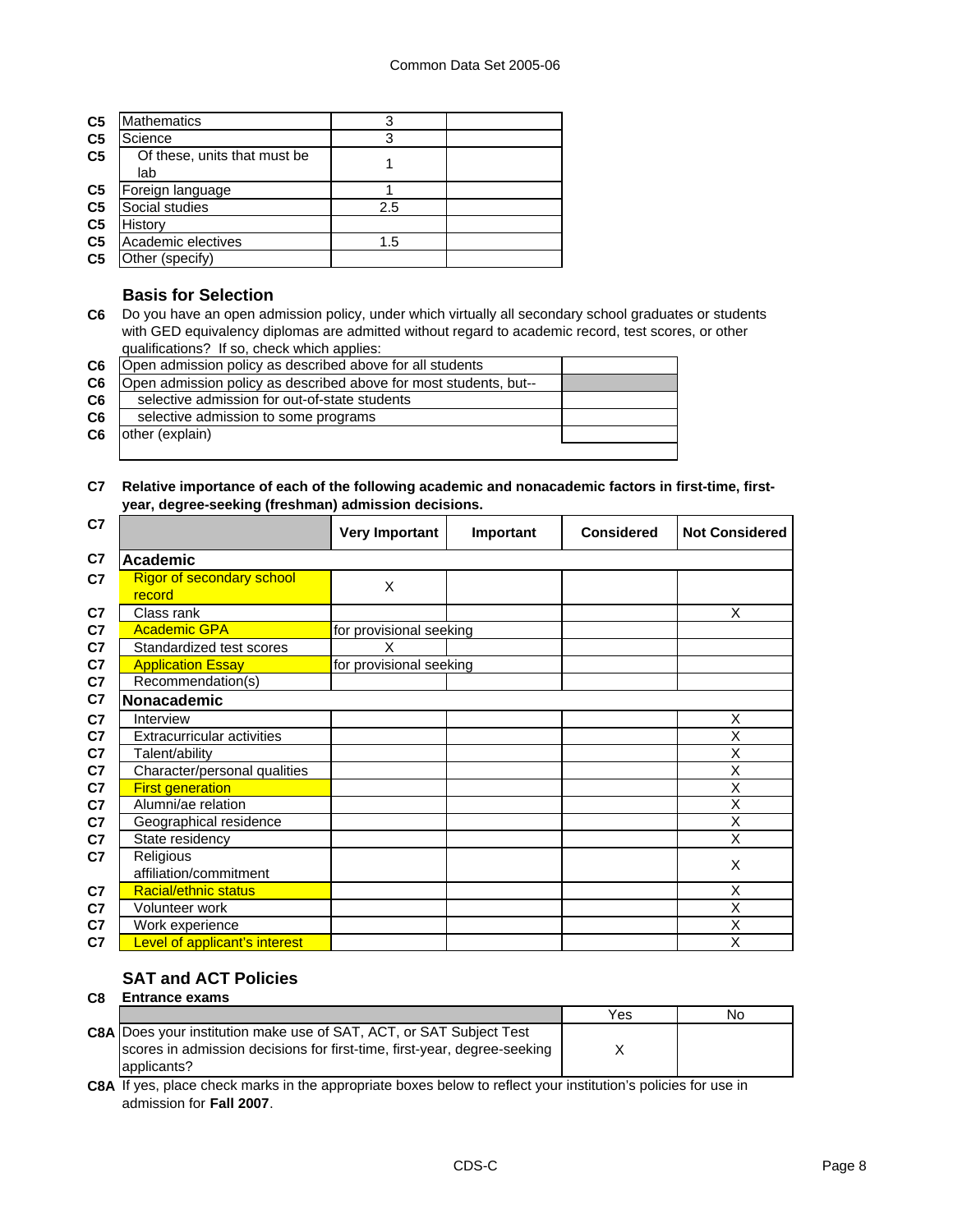| C8A            |                                                                                                                                                                                                     |                         |           | <b>ADMISSION</b>        |                                        |                 |
|----------------|-----------------------------------------------------------------------------------------------------------------------------------------------------------------------------------------------------|-------------------------|-----------|-------------------------|----------------------------------------|-----------------|
| C8A            |                                                                                                                                                                                                     | Require                 | Recommend | <b>Require for Some</b> | <b>Consider if</b><br><b>Submitted</b> | <b>Not Used</b> |
|                | C8A SAT or ACT                                                                                                                                                                                      | X                       |           |                         |                                        |                 |
|                | C8A <b>ACT</b> only                                                                                                                                                                                 |                         |           |                         |                                        |                 |
|                | C8A SAT only                                                                                                                                                                                        |                         |           |                         |                                        |                 |
|                | <b>C8A SAT and SAT Subject Tests</b>                                                                                                                                                                |                         |           |                         |                                        |                 |
|                | C8A SAT and SAT Subject Tests or                                                                                                                                                                    |                         |           |                         |                                        |                 |
|                | АСТ                                                                                                                                                                                                 |                         |           |                         |                                        |                 |
|                | <b>C8A</b> SAT Subject Tests only                                                                                                                                                                   |                         |           |                         |                                        |                 |
|                |                                                                                                                                                                                                     |                         |           |                         |                                        |                 |
|                | C8B If your institution will make use of the ACT in admission decisions for first-time, first-year, degree-seeking applicants<br>for Fall 2007, please indicate which ONE of the following applies: |                         |           |                         |                                        |                 |
|                | <b>C8B</b> ACT with Writing Component required                                                                                                                                                      |                         |           |                         |                                        |                 |
|                | <b>C8B</b> ACT with Writing component recommended                                                                                                                                                   |                         |           |                         |                                        |                 |
|                | C8B ACT with or without Writing component accepted                                                                                                                                                  |                         |           | Х                       |                                        |                 |
|                |                                                                                                                                                                                                     |                         |           |                         |                                        |                 |
|                | C8C Please indicate how your institution will use the SAT or ACT writing component; check all that apply:                                                                                           |                         |           |                         |                                        |                 |
|                | <b>C8C</b> For admission                                                                                                                                                                            |                         |           |                         |                                        |                 |
|                | <b>C8C</b> For placement                                                                                                                                                                            |                         |           |                         |                                        |                 |
|                |                                                                                                                                                                                                     |                         |           |                         |                                        |                 |
|                | <b>C8C</b> For advising<br>C8C In place of an application essay                                                                                                                                     |                         |           |                         |                                        |                 |
|                | C8C As a validity check on the                                                                                                                                                                      |                         |           |                         |                                        |                 |
|                | application essay                                                                                                                                                                                   |                         |           |                         |                                        |                 |
|                | C8C No college policy as of now                                                                                                                                                                     |                         |           | $\overline{\mathsf{X}}$ |                                        |                 |
|                |                                                                                                                                                                                                     |                         |           |                         |                                        |                 |
|                | C8D In addition, does your institution use applicants' test scores for academic advising?                                                                                                           |                         |           |                         |                                        |                 |
| C8D            |                                                                                                                                                                                                     | Yes                     | No        |                         |                                        |                 |
|                |                                                                                                                                                                                                     | X                       |           |                         |                                        |                 |
|                | C8E Latest date by which SAT or ACT scores must be received for fall-                                                                                                                               |                         |           |                         |                                        |                 |
|                | term admission                                                                                                                                                                                      |                         |           | "Beg of class"          |                                        |                 |
|                | C8E Latest date by which SAT Subject Test scores must be received for                                                                                                                               |                         |           |                         |                                        |                 |
|                | fall-term admission                                                                                                                                                                                 |                         |           |                         |                                        |                 |
|                |                                                                                                                                                                                                     |                         |           |                         |                                        |                 |
|                | C8F If necessary, use this space to clarify your test policies (e.g., if tests are recommended for some students,                                                                                   |                         |           |                         |                                        |                 |
|                | or if tests are not required of some students):                                                                                                                                                     |                         |           |                         |                                        |                 |
| C8F            |                                                                                                                                                                                                     |                         |           |                         |                                        |                 |
|                |                                                                                                                                                                                                     |                         |           |                         |                                        |                 |
|                | C8G Please indicate which tests your institution uses for placement (e.g., state tests):                                                                                                            |                         |           |                         |                                        |                 |
| C8G SAT        |                                                                                                                                                                                                     | $\mathsf{X}$            |           |                         |                                        |                 |
| <b>C8G</b> ACT |                                                                                                                                                                                                     | $\overline{\mathsf{X}}$ |           |                         |                                        |                 |
|                | <b>C8G</b> SAT Subject Tests                                                                                                                                                                        |                         |           |                         |                                        |                 |
| $C8G$ $AP$     | <b>C8G</b> CLEP                                                                                                                                                                                     | $\overline{\mathsf{X}}$ |           |                         |                                        |                 |
|                | <b>C8G</b> Institutional Exam                                                                                                                                                                       |                         |           |                         |                                        |                 |
|                | <b>C8G</b> State Exam (specify):                                                                                                                                                                    |                         |           |                         |                                        |                 |
|                |                                                                                                                                                                                                     |                         |           |                         |                                        |                 |

### **Freshman Profile**

Provide percentages for **ALL enrolled, degree-seeking, full-time and part-time, first-time, first-year (freshman) students** enrolled in fall 2005, including students who began studies during summer, international students/nonresident aliens, and students admitted under special arrangements.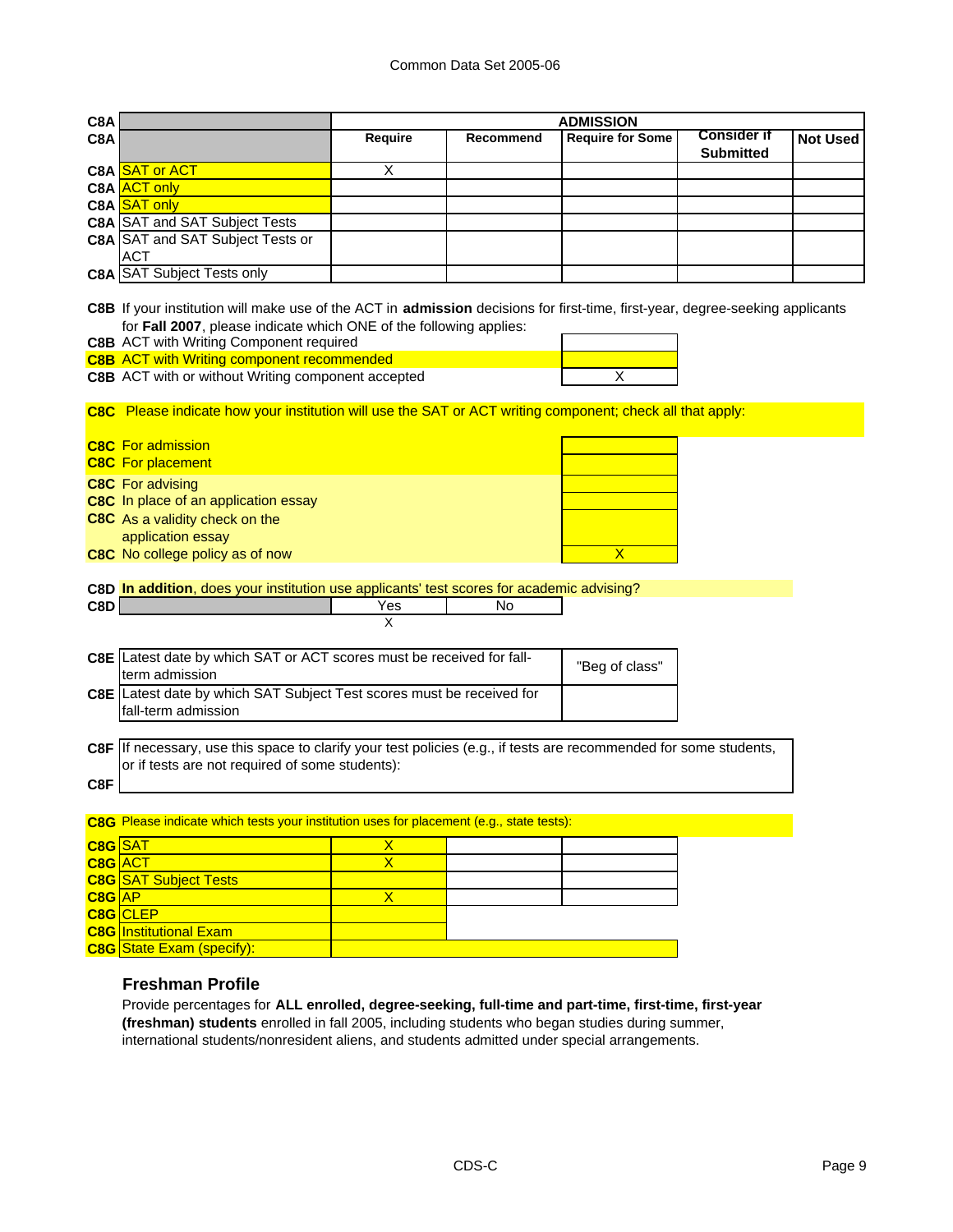**C9 Percent and number of first-time, first-year (freshman) students enrolled in fall 2005 who submitted national standardized (SAT/ACT) test scores.** Include information for **ALL enrolled, degree-seeking, first-time, first-year (freshman) students who submitted test scores**. Do not include partial test scores (e.g., mathematics scores but not verbal for a category of students) or combine other standardized test results (such as TOEFL) in this item. The 25th percentile is the score that 25 percent scored at or below; the 75th percentile score is the one that 25 percent scored at or above.

| C <sub>9</sub> | <b>Percent submitting SAT scores</b> | 60% Number submitting SAT scores | 003I |
|----------------|--------------------------------------|----------------------------------|------|
| C9             | <b>Percent submitting ACT scores</b> | 67% Number submitting ACT scores |      |

| C <sub>9</sub> |                      | 25th Percentile | 75th Percentile |
|----------------|----------------------|-----------------|-----------------|
| C <sub>9</sub> | <b>SAT Verbal</b>    | 490             | 610             |
| C <sub>9</sub> | <b>SAT Math</b>      | 490             | 610             |
| C <sub>9</sub> | <b>ACT Composite</b> | 20              | 26              |
| C <sub>9</sub> | <b>ACT English</b>   | 19              | 26              |
| C <sub>9</sub> | <b>ACT Math</b>      | 19              | 26              |

**C9** Percent of first-time, first-year (freshman) students with scores in each range:

| C9             |                         | <b>SAT Verbal</b>    | <b>SAT Math</b>    |                 |
|----------------|-------------------------|----------------------|--------------------|-----------------|
| C9             | 700-800                 | 5.59%                | 6.29%              |                 |
| C9             | 600-699                 | 25.77%               | 25.57%             |                 |
| C9             | 500-599                 | 42.46%               | 41.76%             |                 |
| C9             | 400-499                 | 22.18%               | 23.58%             |                 |
| C <sub>9</sub> | 300-399                 | 3.30%                | 2.50%              |                 |
| C9             | 200-299                 | 0.70%                | 0.30%              |                 |
|                | Totals should = $100\%$ | 100.00%              | 100.00%            |                 |
| C <sub>9</sub> |                         | <b>ACT Composite</b> | <b>ACT English</b> | <b>ACT Math</b> |
| C9             | 30-36                   | 7.23%                | 8.39%              | 6.96%           |
| C9             | 24-29                   | 35.36%               | 30.86%             | 39.43%          |
| C9             | 18-23                   | 46.34%               | 41.93%             | 36.84%          |
| C9             | $12 - 17$               | 10.71%               | 17.48%             | 16.59%          |
| C9             | $6 - 11$                | 0.36%                | 1.34%              | 0.18%           |
| C <sub>9</sub> | Below 6                 |                      |                    |                 |
|                | Totals should = $100\%$ | 100.00%              | 100.00%            | 100.00%         |
|                |                         |                      |                    |                 |

**C10** Percent of all degree-seeking, first-time, first-year (freshman) students who had high school class rank within each of the following ranges (report information for those students from whom you collected high school rank information).

| C10 Percent in top tenth of high school graduating class                                        | 20.41% |                              |  |
|-------------------------------------------------------------------------------------------------|--------|------------------------------|--|
| C10 Percent in top quarter of high school graduating class                                      | 46.33% |                              |  |
| C10 Percent in top half of high school graduating class                                         |        | 76.72% Top half +            |  |
| C10 Percent in bottom half of high school graduating class                                      |        | $23.28\%$ bottom half = 100% |  |
| C10 Percent in bottom quarter of high school graduating class                                   | 6.12%  |                              |  |
| C10 Percent of total first-time, first-year (freshmen) students who submitted high school class |        |                              |  |
| rank:                                                                                           |        | 75.34%                       |  |

**C11** Percentage of all enrolled, degree-seeking, first-time, first-year (freshman) students who had high school grade-point averages within each of the following ranges (using 4.0 scale). Report information only for those students from whom you collected high school GPA.

| C11 Percent who had GPA of 3.75 and higher    | 26.48%  |
|-----------------------------------------------|---------|
| C11 Percent who had GPA between 3.50 and 3.74 | 19.02%  |
| C11 Percent who had GPA between 3.25 and 3.49 | 17.24%  |
| C11 Percent who had GPA between 3.00 and 3.24 | 14.10%  |
| C11 Percent who had GPA between 2.50 and 2.99 | 17.65%  |
| C11 Percent who had GPA between 2.0 and 2.49  | 5.33%   |
| C11 Percent who had GPA between 1.0 and 1.99  | 0.18%   |
| C11 Percent who had GPA below 1.0             | 0.00%   |
| Totals should = 100%                          | 100.00% |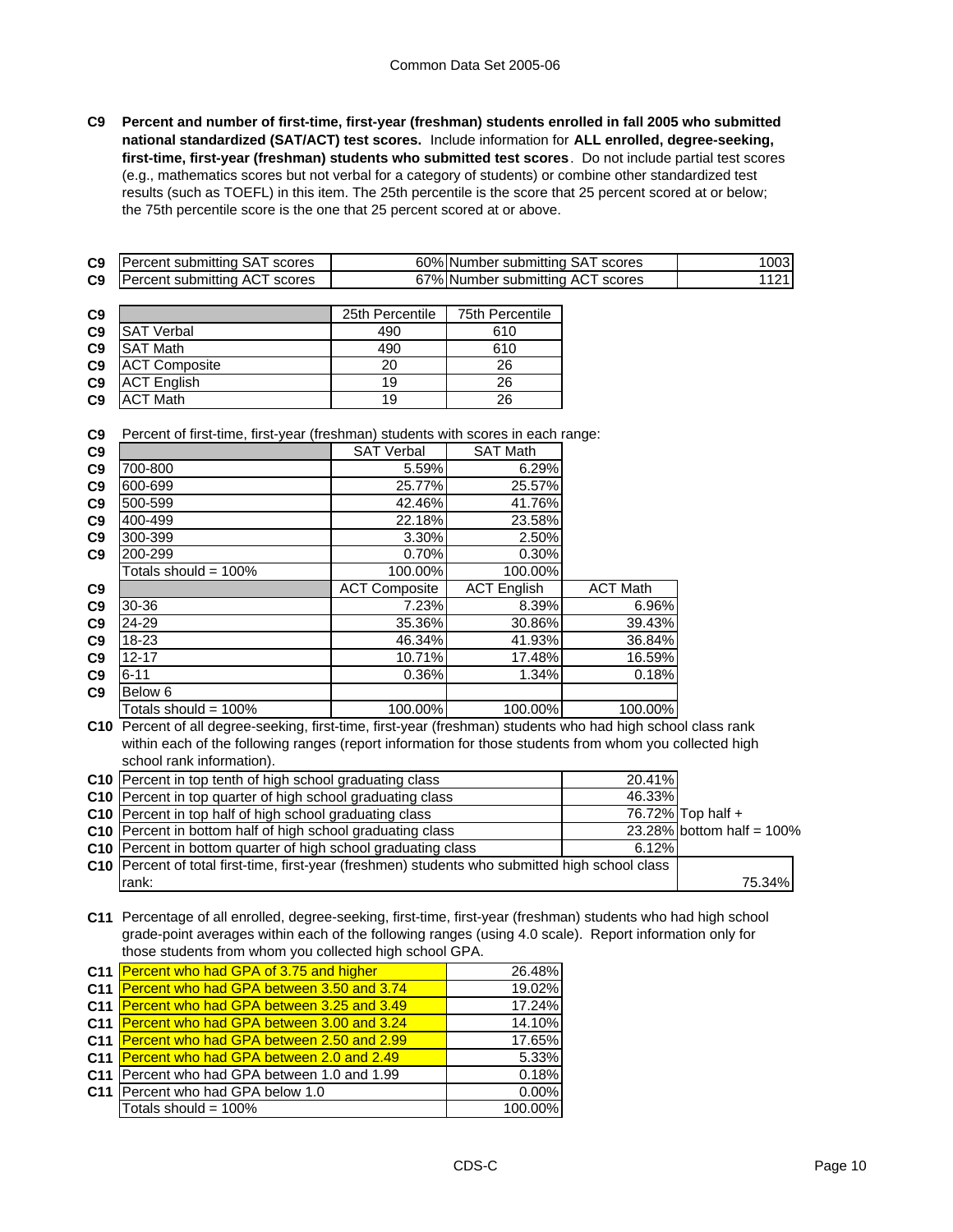|                 | C12 Average high school GPA of all degree-seeking, first-time, first-year<br>(freshman) students who submitted GPA: |         |       | 3.36   |           |  |
|-----------------|---------------------------------------------------------------------------------------------------------------------|---------|-------|--------|-----------|--|
|                 | C12 Percent of total first-time, first-year (freshman) students who<br>submitted high school GPA:                   |         |       | 96.13% |           |  |
|                 | <b>Admission Policies</b>                                                                                           |         |       |        |           |  |
|                 | <b>C13 Application Fee</b>                                                                                          |         |       |        |           |  |
| C13             |                                                                                                                     | Yes     | No    |        |           |  |
|                 | C13  Does your institution have an                                                                                  |         |       |        |           |  |
|                 | application fee?                                                                                                    | X       |       |        |           |  |
|                 | C13 Amount of application fee:                                                                                      | \$40.00 |       |        |           |  |
| C <sub>13</sub> |                                                                                                                     | Yes     | No    |        |           |  |
|                 | C13 Can it be waived for applicants                                                                                 |         | X     |        |           |  |
|                 | with financial need?                                                                                                |         |       |        |           |  |
|                 |                                                                                                                     |         |       |        |           |  |
|                 | C13 If you have an application fee and an on-line application option,                                               |         |       |        |           |  |
|                 | please indicate policy for students who apply on-line:                                                              |         |       |        |           |  |
|                 | C13 Same fee:                                                                                                       | \$40    |       |        |           |  |
|                 | C13 Free:                                                                                                           |         |       |        |           |  |
|                 | C13 Reduced:                                                                                                        |         |       |        |           |  |
|                 |                                                                                                                     |         |       |        |           |  |
| C13             |                                                                                                                     | Yes     | No    |        |           |  |
|                 | C13 Can on-line application fee be                                                                                  |         |       |        |           |  |
|                 | waived for applicants with                                                                                          |         | X     |        |           |  |
|                 | financial need?                                                                                                     |         |       |        |           |  |
|                 |                                                                                                                     |         |       |        |           |  |
| C14             | C14 Application closing date                                                                                        | Yes     | No    |        |           |  |
|                 | C14 Does your institution have an                                                                                   |         |       |        |           |  |
|                 | application closing date?                                                                                           | х       |       |        |           |  |
|                 | C14 Application closing date (fall):                                                                                | 8/1     |       |        |           |  |
|                 | C14 Priority date:                                                                                                  | 2/15    |       |        |           |  |
|                 |                                                                                                                     |         |       |        |           |  |
| C <sub>15</sub> |                                                                                                                     |         |       | Yes    | <b>No</b> |  |
|                 | C15 Are first-time, first-year students accepted for terms other than                                               |         |       |        |           |  |
|                 | the fall?                                                                                                           |         |       | Χ      |           |  |
|                 |                                                                                                                     |         |       |        |           |  |
|                 | C16 Notification to applicants of admission decision sent (fill in one only)                                        |         |       |        |           |  |
|                 | C16 On a rolling basis beginning                                                                                    |         |       |        |           |  |
|                 | (date):                                                                                                             | Х       |       |        |           |  |
|                 | C <sub>16</sub> $\overline{By}$ (date):                                                                             |         |       |        |           |  |
|                 | C <sub>16</sub> Other:                                                                                              |         |       |        |           |  |
|                 |                                                                                                                     |         |       |        |           |  |
|                 |                                                                                                                     |         |       |        |           |  |
|                 | C17 Reply policy for admitted applicants (fill in one only)                                                         |         |       |        |           |  |
|                 | C17 Must reply by (date):<br>C17 No set date:                                                                       |         |       |        |           |  |
|                 | C17 Must reply by May 1 or within                                                                                   | Χ       |       |        |           |  |
|                 | weeks if notified                                                                                                   |         |       |        |           |  |
|                 | thereafter                                                                                                          |         |       |        |           |  |
| C <sub>17</sub> | Other:                                                                                                              |         |       |        |           |  |
|                 |                                                                                                                     |         |       |        |           |  |
| C <sub>17</sub> | Deadline for housing deposit (MMDD):                                                                                |         | N/A   |        |           |  |
|                 |                                                                                                                     |         |       |        |           |  |
|                 | C17 Amount of housing deposit:                                                                                      |         | \$250 |        |           |  |
| C17             | C17 Refundable if student does not enroll?<br>Yes, in full                                                          |         |       |        |           |  |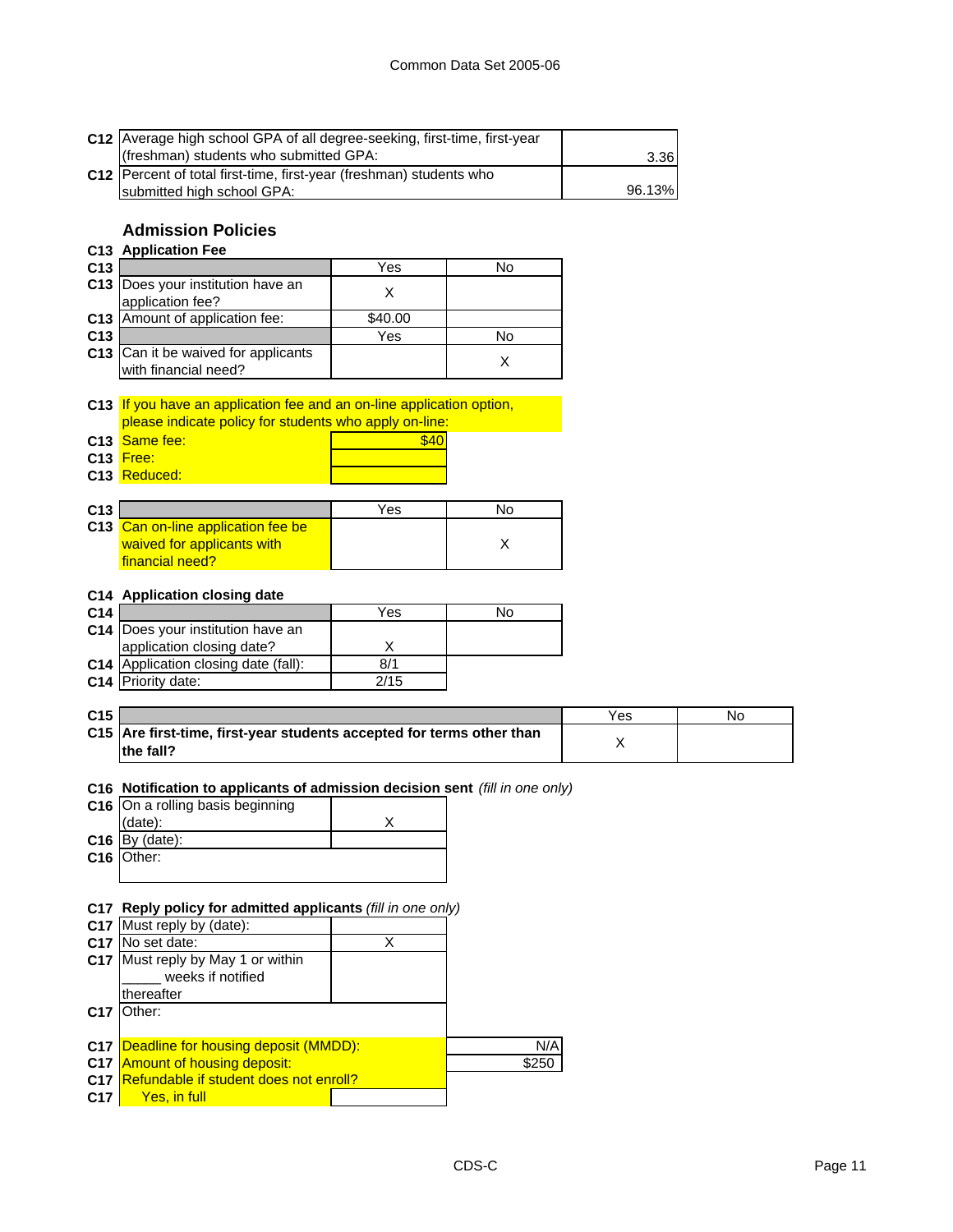| C17 | Yes, in part |  |
|-----|--------------|--|
| C17 |              |  |

### **C18 Deferred admission**

| C <sub>18</sub> |                                                                                        | Yes | No |
|-----------------|----------------------------------------------------------------------------------------|-----|----|
|                 | C18   Does your institution allow students to postpone enrollment after<br>ladmission? |     |    |
|                 | <b>C18</b> If yes, maximum period of postponement:<br>vears                            |     |    |

### **C19 Early admission of high school students**

| C <sub>19</sub> |                                                                              | Yes | No |
|-----------------|------------------------------------------------------------------------------|-----|----|
|                 | C19 Does your institution allow high school students to enroll as full-time. |     |    |
|                 | Ifirst-time, first-year (freshman) students one year or more before high     |     |    |
|                 | school graduation?                                                           |     |    |

### **C20 Common Application**

| C <sub>20</sub> |                                                                               | Yes | No |
|-----------------|-------------------------------------------------------------------------------|-----|----|
|                 | <b>C20</b> Will you accept the Common Application distributed by the National |     |    |
|                 | Association of Secondary School Principals if submitted?                      |     |    |
|                 | C20 If "yes," are supplemental forms required?                                |     |    |
|                 | C20 Is your college a member of the Common Application Group?                 |     |    |

## **Early Decision and Early Action Plans**

## **C21 Early Decision**

| C <sub>21</sub> |                                                                                                                                                                                                                                                                                                                                             | Yes | No |
|-----------------|---------------------------------------------------------------------------------------------------------------------------------------------------------------------------------------------------------------------------------------------------------------------------------------------------------------------------------------------|-----|----|
| C <sub>21</sub> | Does your institution offer an early decision plan (an admission plan<br>that permits students to apply and be notified of an admission<br>decision well in advance of the regular notification date and that asks<br>students to commit to attending if accepted) for first-time, first-year<br>(freshman) applicants for fall enrollment? |     | X  |
|                 | C21 If "yes," please complete the following:                                                                                                                                                                                                                                                                                                |     |    |
| C <sub>21</sub> | First or only early decision plan closing date                                                                                                                                                                                                                                                                                              |     |    |
|                 | C21 First or only early decision plan notification date                                                                                                                                                                                                                                                                                     |     |    |
|                 | <b>C21</b> Other early decision plan closing date                                                                                                                                                                                                                                                                                           |     |    |
|                 | C21 Other early decision plan notification date                                                                                                                                                                                                                                                                                             |     |    |
|                 | C21 For the Fall 2005 entering class:                                                                                                                                                                                                                                                                                                       |     |    |
|                 | C21 Number of early decision applications received by your institution                                                                                                                                                                                                                                                                      |     |    |
|                 | C21 Number of applicants admitted under early decision plan                                                                                                                                                                                                                                                                                 |     |    |
| C <sub>21</sub> | Please provide significant details about your early decision plan:                                                                                                                                                                                                                                                                          |     |    |

|                 | C <sub>22</sub> Early action                                                                                                                                                                                       |     |    |
|-----------------|--------------------------------------------------------------------------------------------------------------------------------------------------------------------------------------------------------------------|-----|----|
| C <sub>22</sub> |                                                                                                                                                                                                                    | Yes | No |
|                 | C22  Do you have a nonbinding early action plan whereby students are<br>notified of an admission decision well in advance of the regular<br>notification date but do not have to commit to attending your college? |     | X  |
|                 | C22 If "yes," please complete the following:                                                                                                                                                                       |     |    |
|                 | C22 Early action closing date                                                                                                                                                                                      |     |    |
|                 | C22 Early action notification date                                                                                                                                                                                 |     |    |

|                 |     | C22 Is your early action plan a "restrictive" plan under which you limit students from applying to other early plans? |
|-----------------|-----|-----------------------------------------------------------------------------------------------------------------------|
| C22             | Yes |                                                                                                                       |
| C <sub>22</sub> |     |                                                                                                                       |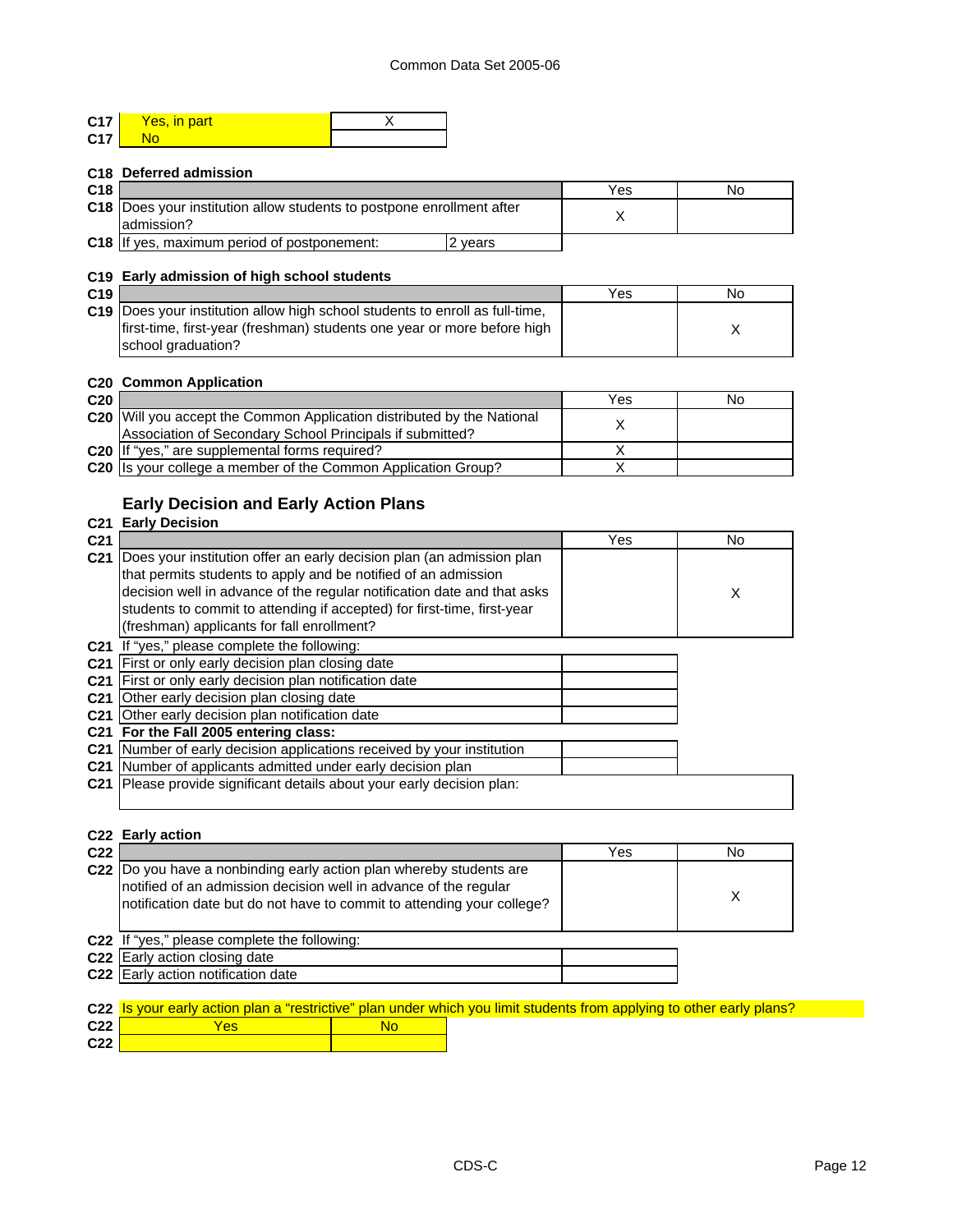# **D. TRANSFER ADMISSION**

## **Fall Applicants**

| D <sub>1</sub> |                                                                                                                                                             | Yes | No |
|----------------|-------------------------------------------------------------------------------------------------------------------------------------------------------------|-----|----|
| D1             | Does your institution enroll transfer students? (If no,<br>please skip to Section E)                                                                        |     |    |
| D1             | If yes, may transfer students earn advanced standing credit<br>by transferring credits earned from course work completed<br>at other colleges/universities? |     |    |

**D2** Provide the number of students who applied, were admitted, and enrolled as degree-seeking transfer students in fall 2005.

| D <sub>2</sub> |       | Applicants | Admitted   | Enrolled<br>Applicants |  |
|----------------|-------|------------|------------|------------------------|--|
|                |       |            | Applicants |                        |  |
| D <sub>2</sub> | Men   | 878        | 626        | 392                    |  |
| D <sub>2</sub> | Women | 751        | 543        | 359                    |  |
| D <sub>2</sub> | 'otal | 1.629      | .169       | 751                    |  |

## **Application for Admission**

**D3** Indicate terms for which transfers may enroll:

| D <sub>3</sub> | all |  |
|----------------|-----|--|
| - -            | .   |  |

- **D3** Winter X
- **D3** Spring X **D3** Summer X

| D4             |                                                                                                                         | Yes | No |
|----------------|-------------------------------------------------------------------------------------------------------------------------|-----|----|
| D <sub>4</sub> | Must a transfer applicant have a minimum number of<br>credits completed or else must apply as an entering<br>lfreshman? |     |    |
| D4             | If yes, what is the minimum number of credits and the unit<br>of measure?                                               |     |    |

**D5** Indicate all items required of transfer students to apply for admission:

| D <sub>5</sub> |                                                         | Required of All | Recommended<br>of All | Recommended<br>of Some | Required of Some | Not Required |
|----------------|---------------------------------------------------------|-----------------|-----------------------|------------------------|------------------|--------------|
| D <sub>5</sub> | High school transcript                                  |                 |                       |                        |                  |              |
| D <sub>5</sub> | College transcript(s)                                   |                 |                       |                        |                  |              |
| D <sub>5</sub> | Essay or personal<br>statement                          |                 |                       |                        |                  |              |
| D5             | <b>Interview</b>                                        |                 |                       |                        |                  |              |
| D <sub>5</sub> | Standardized test scores                                |                 |                       |                        |                  |              |
| D <sub>5</sub> | Statement of good standing<br>from prior institution(s) |                 |                       |                        |                  | X            |

| <b>D6</b> If a minimum high school grade point average is required of |  |
|-----------------------------------------------------------------------|--|
| transfer applicants, specify (on a 4.0 scale):                        |  |

| <b>D7</b> If a minimum college grade point average is required of |      |
|-------------------------------------------------------------------|------|
| transfer applicants, specify (on a 4.0 scale):                    | 2.00 |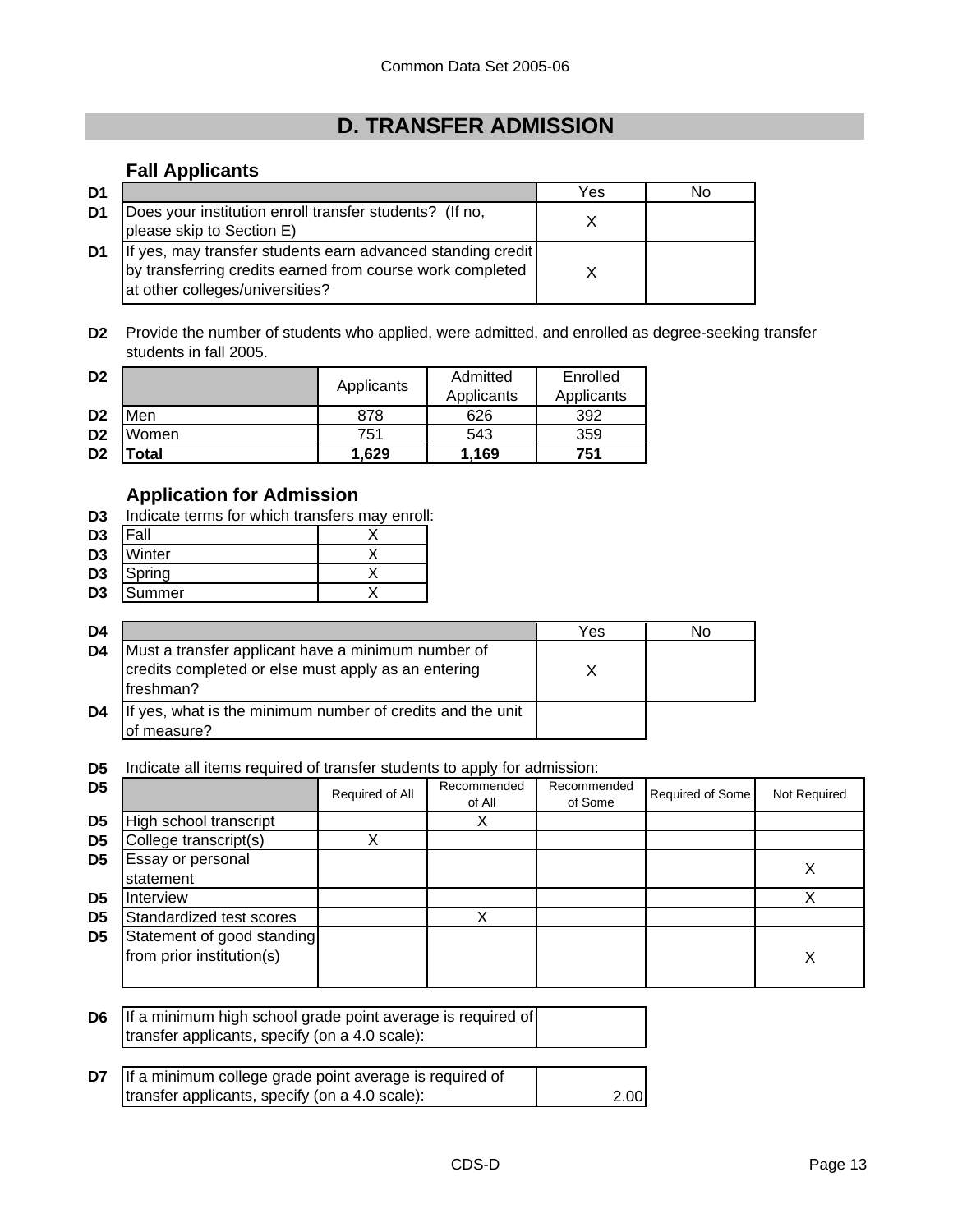**D8**

List any other application requirements specific to transfer applicants:

**D9** List application priority, closing, notification, and candidate reply dates for transfer students. If applications are reviewed on a continuous or rolling basis, place a check mark in the "Rolling admission" column.

| D <sub>9</sub>  |                                                                                          | <b>Priority Date</b> | <b>Closing Date</b> | <b>Notification Date</b> | <b>Reply Date</b>   | Rolling<br><b>Admission</b> |
|-----------------|------------------------------------------------------------------------------------------|----------------------|---------------------|--------------------------|---------------------|-----------------------------|
| D <sub>9</sub>  | lFall                                                                                    |                      |                     |                          |                     | X                           |
| D <sub>9</sub>  | Winter                                                                                   |                      |                     |                          |                     |                             |
| D <sub>9</sub>  | Spring                                                                                   |                      |                     |                          |                     | X                           |
| D <sub>9</sub>  | Summer                                                                                   |                      |                     |                          |                     | X                           |
|                 |                                                                                          |                      |                     |                          |                     |                             |
| <b>D10</b>      |                                                                                          |                      |                     | Yes                      | No                  |                             |
| D <sub>10</sub> | Does an open admission policy, if reported, apply to                                     |                      |                     |                          | X                   |                             |
|                 | transfer students?                                                                       |                      |                     |                          |                     |                             |
|                 |                                                                                          |                      |                     |                          |                     |                             |
| D <sub>11</sub> | Describe additional requirements for transfer admission, if applicable:                  |                      |                     |                          |                     |                             |
|                 |                                                                                          |                      |                     |                          |                     |                             |
|                 | <b>Transfer Credit Policies</b>                                                          |                      |                     |                          |                     |                             |
|                 |                                                                                          |                      |                     |                          |                     |                             |
|                 | D12 Report the lowest grade earned for any course that may be<br>transferred for credit: |                      |                     | D                        |                     |                             |
|                 |                                                                                          |                      |                     |                          |                     |                             |
|                 |                                                                                          |                      |                     |                          |                     |                             |
| D <sub>13</sub> | Maximum number of credits or courses that may be                                         |                      |                     | Number                   | Unit Type           |                             |
| D <sub>13</sub> | transferred from a two-year institution:                                                 |                      |                     | 70                       | semester<br>credits |                             |
|                 |                                                                                          |                      |                     |                          |                     |                             |
| D <sub>14</sub> |                                                                                          |                      |                     | Number                   | Unit Type           |                             |
| D <sub>14</sub> | Maximum number of credits or courses that may be                                         |                      |                     |                          |                     |                             |
|                 | transferred from a four-year institution:                                                |                      |                     |                          |                     |                             |
|                 |                                                                                          |                      |                     |                          |                     |                             |
|                 | D15 Minimum number of credits that transfers must complete at                            |                      |                     |                          |                     |                             |
|                 | your institution to earn an associate degree:                                            |                      |                     | N/A                      |                     |                             |
|                 |                                                                                          |                      |                     |                          |                     |                             |
|                 | D16 Minimum number of credits that transfers must complete at                            |                      |                     |                          |                     |                             |
|                 | your institution to earn a bachelor's degree:                                            |                      |                     | 32.00                    |                     |                             |
|                 |                                                                                          |                      |                     |                          |                     |                             |
| <b>D17</b>      | Describe other transfer credit policies:                                                 |                      |                     |                          |                     |                             |
|                 |                                                                                          |                      |                     |                          |                     |                             |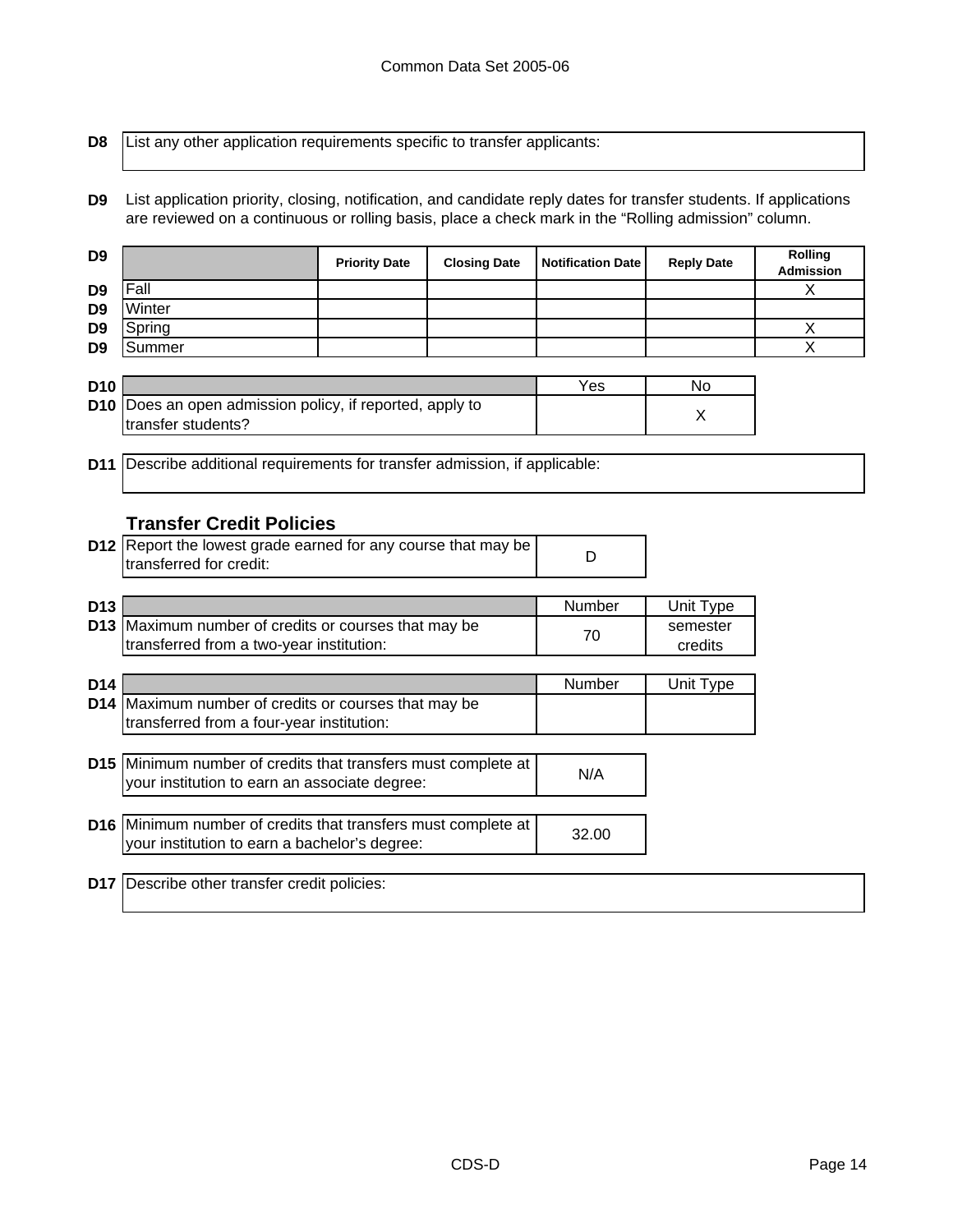# **E. ACADEMIC OFFERINGS AND POLICIES**

**E1 Special study options:** Identify those programs available at your institution. Refer to the glossary for definitions.

| E <sub>1</sub> | Accelerated program                 | X |
|----------------|-------------------------------------|---|
| E <sub>1</sub> | Cooperative (work-study) program    | X |
| E <sub>1</sub> | Cross-registration                  | X |
| E <sub>1</sub> | Distance learning                   | X |
| E <sub>1</sub> | Double major                        | X |
| E <sub>1</sub> | Dual enrollment                     | X |
| E <sub>1</sub> | English as a Second Language (ESL)  | X |
| E <sub>1</sub> | Exchange student program (domestic) | X |
| E <sub>1</sub> | External degree program             |   |
| E <sub>1</sub> | Honors Program                      | X |
| E <sub>1</sub> | Independent study                   | X |
| E <sub>1</sub> | Internships                         | X |
| E <sub>1</sub> | Liberal arts/career combination     |   |
| E <sub>1</sub> | Student-designed major              | X |
| E <sub>1</sub> | Study abroad                        | X |
| E <sub>1</sub> | Teacher certification program       | X |
| E <sub>1</sub> | Weekend college                     |   |
| E1             | Other (specify):                    |   |
|                |                                     |   |

**E2 This question has been removed from the Common Data Set.**

**E3 Areas in which all or most students are required to complete some course work prior to graduation:**

|                | <b>WOLN DITOL TO GLAUGHOLL</b>    |   |
|----------------|-----------------------------------|---|
| E <sub>3</sub> | Arts/fine arts                    |   |
| E <sub>3</sub> | <b>Computer literacy</b>          |   |
| E <sub>3</sub> | English (including composition)   |   |
| E3             | Foreign languages                 | Χ |
| E3             | History                           | Χ |
| E3             | Humanities                        |   |
| E3             | <b>Mathematics</b>                | Χ |
| E <sub>3</sub> | Philosophy                        | Χ |
| E <sub>3</sub> | Sciences (biological or physical) |   |
| E <sub>3</sub> | Social science                    | Χ |
| E <sub>3</sub> | Other (describe):                 |   |
|                | Communications                    |   |
|                |                                   |   |

**Library Collections: The CDS Publishers will collect library data again when a new Academic Libraries Survey is in place.**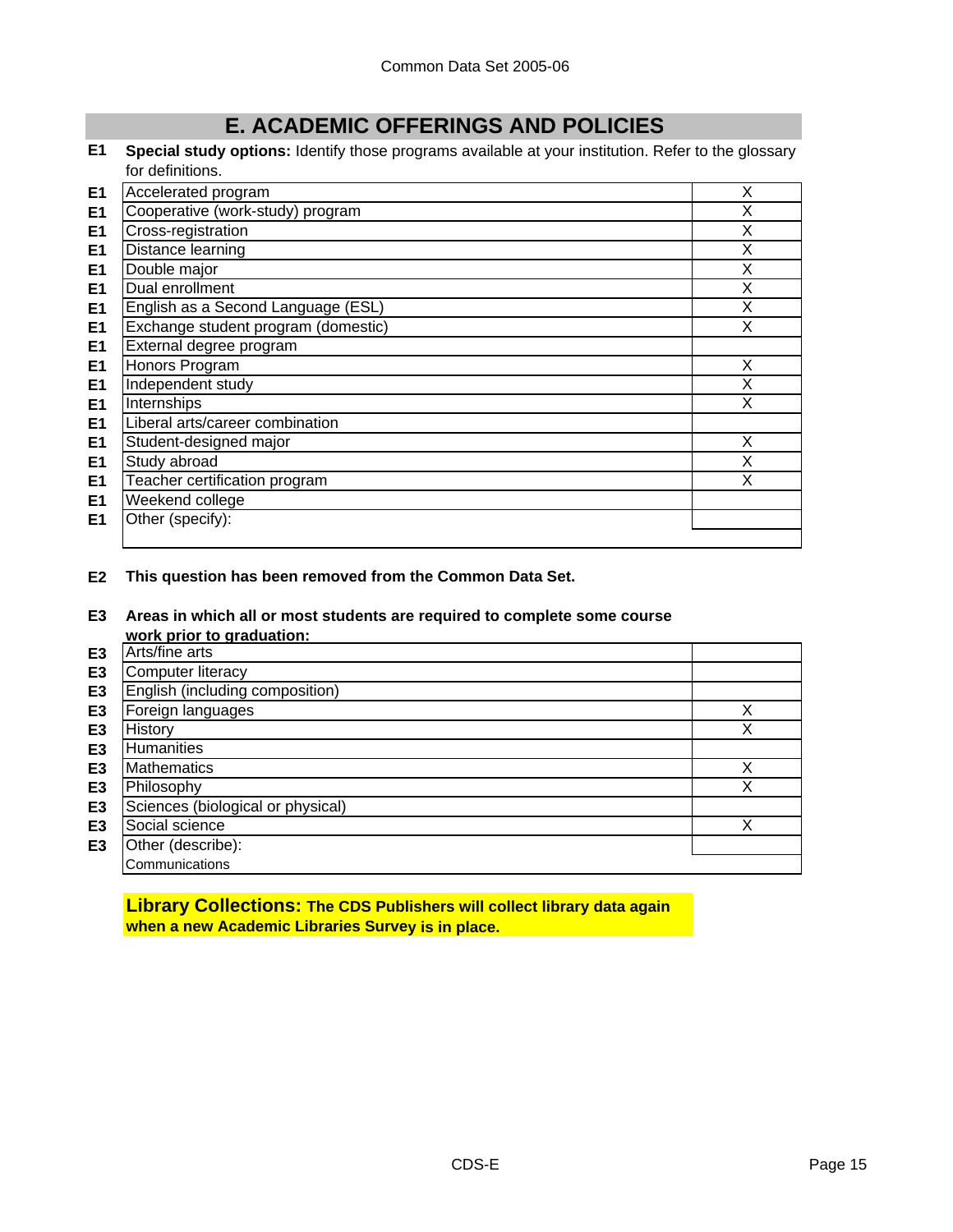# **F. STUDENT LIFE**

**F1** Percentages of first-time, first-year (freshman) students and all degree-seeking undergraduates enrolled in fall 2005 who fit the following categories:

| F <sub>1</sub> |                                                    | First-time, first-year |                |
|----------------|----------------------------------------------------|------------------------|----------------|
|                |                                                    | (freshman)             | Undergraduates |
|                |                                                    | students               |                |
| F1             | Percent who are from out of state (exclude         |                        |                |
|                | international/nonresident aliens)                  | 34%                    | 25%            |
| F1             | Percent of men who join fraternities               |                        |                |
| F <sub>1</sub> | Percent of women who join sororities               |                        |                |
| F1             | Percent who live in college-owned, -operated, or - |                        |                |
|                | affiliated housing                                 |                        |                |
| F1             | Percent who live off campus or commute             |                        |                |
| F <sub>1</sub> | Percent of students age 25 and older               | 1%                     | 15%            |
| F <sub>1</sub> | Average age of full-time students                  | 18                     | 21             |
| F1             | Average age of all students (full- and part-time)  | 18                     | 22             |

**F2 Activities offered** Identify those programs available at your institution.

| F <sub>2</sub> | Choral groups            | X                       |
|----------------|--------------------------|-------------------------|
| F <sub>2</sub> | Concert band             | X                       |
| F <sub>2</sub> | Dance                    | X                       |
| F <sub>2</sub> | Drama/theater            | X                       |
| F <sub>2</sub> | Jazz band                | $\overline{\mathsf{x}}$ |
| F <sub>2</sub> | Literary magazine        | X                       |
| F <sub>2</sub> | Marching band            | X                       |
| F <sub>2</sub> | Music ensembles          | X                       |
| F <sub>2</sub> | Musical theater          | X                       |
| F <sub>2</sub> | Opera                    | X                       |
| F <sub>2</sub> | Pep band                 | X                       |
| F <sub>2</sub> | Radio station            | X                       |
| F <sub>2</sub> | Student government       | X                       |
| F <sub>2</sub> | Student newspaper        | X                       |
| F <sub>2</sub> | Student-run film society | X                       |
| F <sub>2</sub> | Symphony orchestra       | X                       |
| F <sub>2</sub> | Television station       | X                       |
| F2             | Yearbook                 | х                       |

**F3 ROTC** (program offered in cooperation with Reserve Officers' Training Corps)

| F <sub>3</sub> |                                      | On Campus | At Cooperating<br><b>Institution</b> | Name of Cooperating<br>Institution |
|----------------|--------------------------------------|-----------|--------------------------------------|------------------------------------|
|                | <b>F3</b> Army ROTC is offered:      |           |                                      |                                    |
|                | <b>F3</b> Naval ROTC is offered:     |           |                                      |                                    |
|                | <b>F3</b> Air Force ROTC is offered: |           |                                      | <b>Washington State University</b> |

**F4 Housing:** Check all types of college-owned, -operated, or -affiliated housing available for undergraduates at your institution.

- **F4** Coed dorms X **F4** Men's dorms X
- **F4** Women's dorms X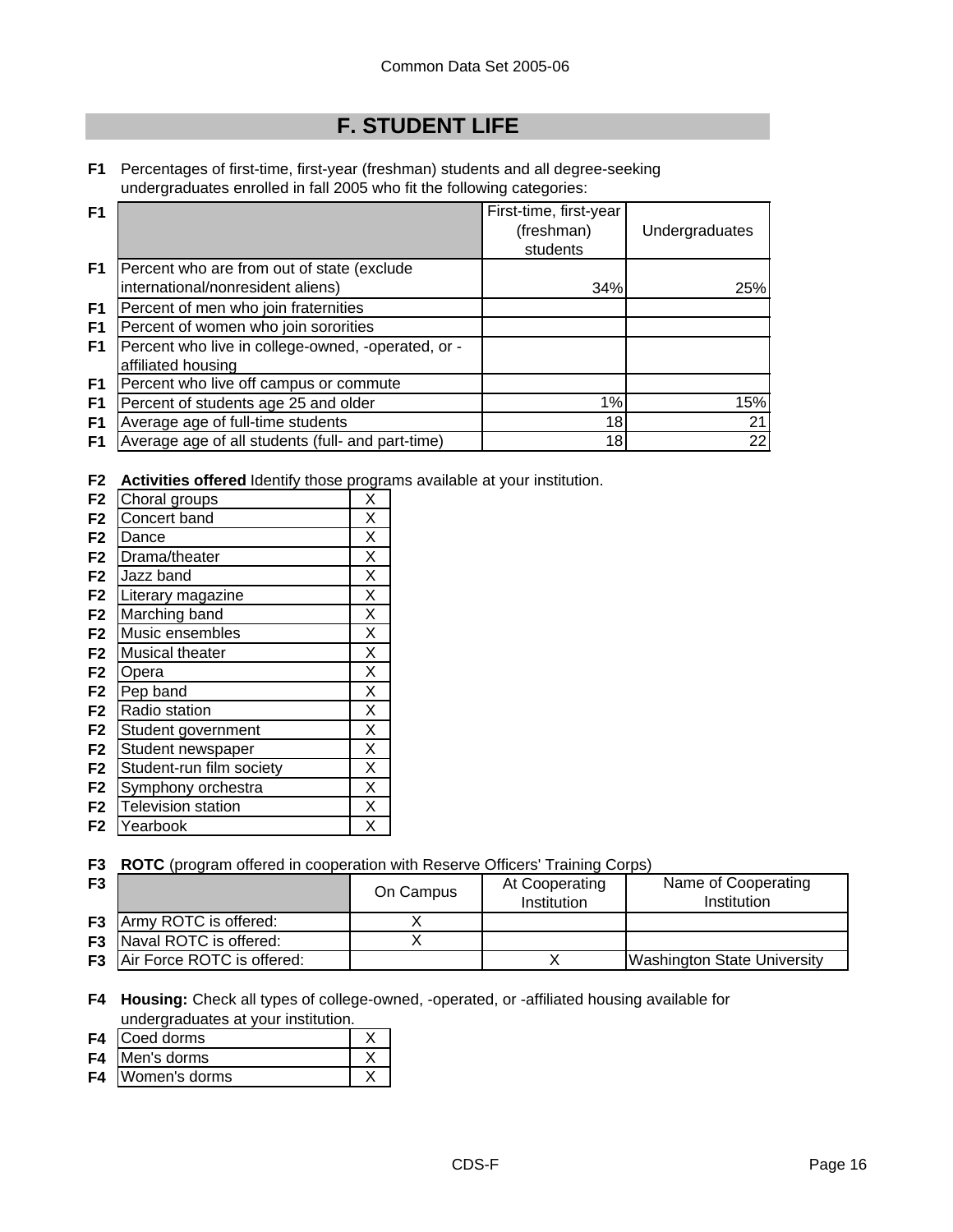| F4 | Apartments for married students               | x |
|----|-----------------------------------------------|---|
| F4 | Apartments for single students                | X |
| F4 | Special housing for disabled<br>students      | x |
| F4 | Special housing for international<br>students | x |
| F4 | Fraternity/sorority housing                   | x |
| F4 | Cooperative housing                           | x |
| F4 | Other housing options (specify):              |   |
|    |                                               |   |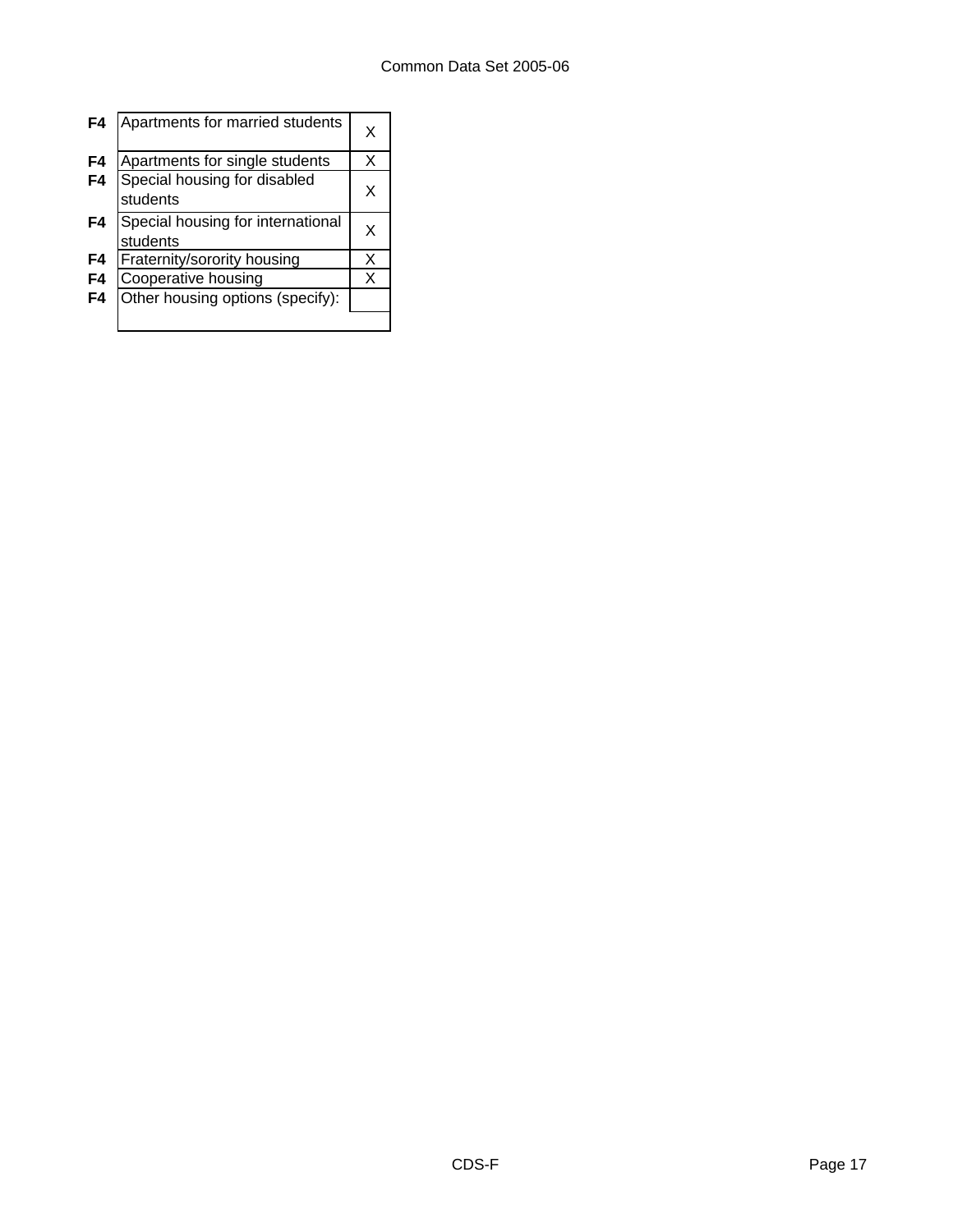## **G. ANNUAL EXPENSES**

### **Provide 2006-2007 academic year costs of attendance for the following categories that are applicable to your institution.**

**X** Check here if your institution's 2006-2007 academic year costs of attendance are not available at this time and provide an approximate date (i.e., month/day) when your institution's final 2006-2007 academic year costs of attendance will be available:

**April 2006**

**G1 Undergraduate full-time tuition, required fees, room and board** List the typical tuition, required fees, and room and board for a full-time undergraduate student for the FULL 2006-2007 academic year (30 semester or 45 quarter hours for institutions that derive annual tuition by multiplying credit hour cost by number of credits). A full academic year refers to the period of time generally extending from September to June; usually equated to two semesters, two trimesters, three quarters, or the period covered by a fourone-four plan. Room and board is defined as double occupancy and 19 meals per week or the maximum meal plan. Required fees include only charges that all full-time students must pay that are not included in tuition (e.g., registration, health, or activity fees.) Do not include optional fees (e.g., parking, laboratory use).

| G <sub>1</sub> |                                                       | First-Year | Undergraduates |         |
|----------------|-------------------------------------------------------|------------|----------------|---------|
| G <sub>1</sub> | PRIVATE INSTITUTIONS                                  |            |                |         |
|                | Tuition:                                              |            |                |         |
| G1             | PUBLIC INSTITUTIONS                                   |            |                |         |
|                | Tuition:                                              |            |                |         |
|                | In-district                                           |            |                |         |
| G1             | PUBLIC INSTITUTIONS                                   |            |                |         |
|                | In-state (out-of-district):                           |            |                |         |
| G1             | PUBLIC INSTITUTIONS                                   |            |                |         |
|                | Out-of-state:                                         | \$9,600    | \$9,600        |         |
| G1             | NONRESIDENT ALIENS                                    |            |                |         |
|                | Tuition:                                              | \$9,600    | \$9,600        |         |
|                |                                                       |            |                |         |
| G <sub>1</sub> | <b>REQUIRED FEES:</b>                                 | \$4,200    | \$4,200        |         |
|                |                                                       |            |                |         |
| G <sub>1</sub> | ROOM AND BOARD:                                       |            |                |         |
|                | (on-campus)                                           | \$5,596    | \$5,596        |         |
| G1             | <b>ROOM ONLY:</b>                                     |            |                |         |
|                | (on-campus)                                           |            |                |         |
| G <sub>1</sub> | <b>BOARD ONLY:</b>                                    |            |                |         |
|                | (on-campus meal plan)                                 |            |                |         |
|                |                                                       |            |                |         |
| G1             | Comprehensive tuition and room and board fee (if your |            |                |         |
|                | college cannot provide separate tuition and room and  |            |                |         |
|                | board fees):                                          |            |                |         |
|                |                                                       |            |                |         |
| G <sub>1</sub> | Other:                                                |            |                |         |
|                |                                                       |            |                |         |
|                |                                                       |            |                |         |
| G <sub>2</sub> |                                                       |            | Minimum        | Maximum |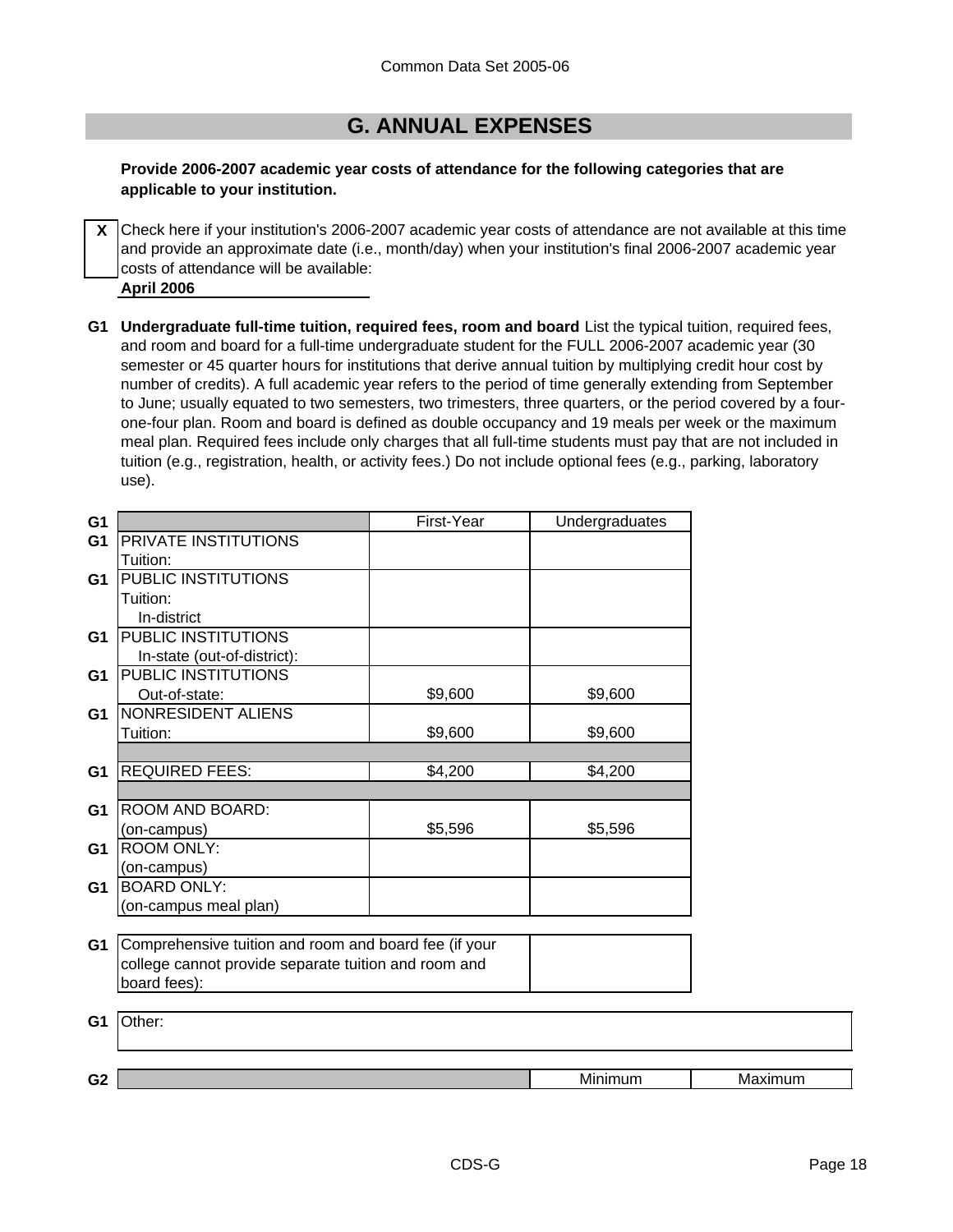|                | G2 Number of credits per term a student can take for the<br>stated full-time tuition      |     | 20 |
|----------------|-------------------------------------------------------------------------------------------|-----|----|
| G <sub>3</sub> |                                                                                           | Yes | N٥ |
|                | <b>G3</b> Do tuition and fees vary by year of study (e.g., sophomore,<br>junior, senior)? |     |    |

**G4** If tuition and fees vary by undergraduate instructional program, describe briefly:

**G5** Provide the estimated expenses for a typical full-time undergraduate student:

| G <sub>5</sub> |                              | <b>Residents</b> | Commuters<br>(living at home) | Commuters<br>(not living at home) |
|----------------|------------------------------|------------------|-------------------------------|-----------------------------------|
|                | <b>G5</b> Books and supplies | \$1,388          | \$1,388                       | \$1,388                           |
|                | G5 Room only                 |                  |                               |                                   |
|                | G5 Board only                |                  |                               |                                   |
| G <sub>5</sub> | Transportation               | \$1,554          | \$1,554                       | \$1.554                           |
| G5             | Other expenses               | \$2,682          | \$2,682                       | \$2,682                           |

| G6 Undergraduate per-credit-hour charges (tuition only) |  |
|---------------------------------------------------------|--|
|                                                         |  |

| G <sub>6</sub> | <b>PRIVATE INSTITUTIONS:</b> |          |
|----------------|------------------------------|----------|
| G <sub>6</sub> | PUBLIC INSTITUTIONS          |          |
|                | In-district:                 |          |
| G6             | PUBLIC INSTITUTIONS          |          |
|                | In-state (out-of-district):  |          |
| G <sub>6</sub> | PUBLIC INSTITUTIONS          |          |
|                | Out-of-state:                | \$140.00 |
| G6             | NONRESIDENT ALIENS:          |          |
|                |                              |          |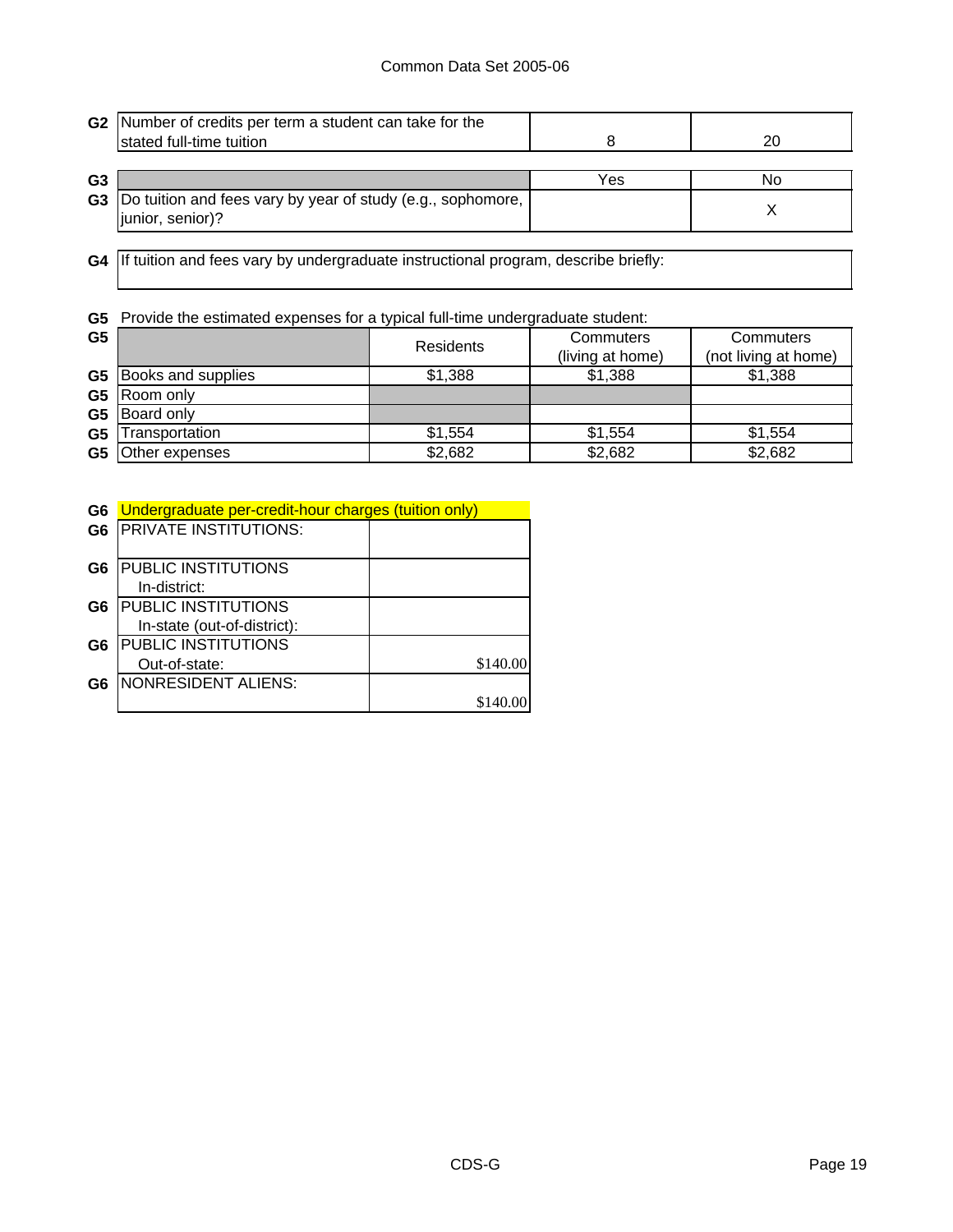# **H. FINANCIAL AID**

## **Aid Awarded to Enrolled Undergraduates**

Enter total dollar amounts **awarded** to enrolled full-time and less than full-time degree-seeking undergraduates **(using the same cohort reported in CDS Question B1, "total degree-seeking" undergraduates)** in the following categories. (Note: If the data being reported are final figures for the 2004- 2005 academic year (see the next item below), use the 2004-2005 academic year's CDS Question B1 cohort.) Include aid awarded to international students (i.e., those not qualifying for federal aid). **Aid that is non-need-based but that was used to meet need should be reported in the need-based aid columns. (For a suggested order of precedence in assigning categories of aid to cover need, see the entry for "non-need-based scholarship or grant aid" on the last page of the definitions section.)**

| H1 |                                                                                                 | 2005-2006<br>estimated | 2004-2005<br>final |
|----|-------------------------------------------------------------------------------------------------|------------------------|--------------------|
| H1 | Indicate the academic year for which data are reported for items H1,<br>IH2. H2A. and H6 below: |                        |                    |

**H3** Which needs-analysis methodology does your institution use in awarding institutional aid?

| H <sub>3</sub> | Federal methodology (FM)            |  |
|----------------|-------------------------------------|--|
|                | H3   Institutional methodology (IM) |  |
| <b>H3</b>      | Both FM and IM                      |  |

| H1             |                                                                                                                                                                                        | <b>Need-based \$</b><br>(Include non-need-<br>based aid used to<br>meet need.) | Non-need-<br>based \$<br>(Exclude non-need-<br>based aid used to<br>meet need.) |
|----------------|----------------------------------------------------------------------------------------------------------------------------------------------------------------------------------------|--------------------------------------------------------------------------------|---------------------------------------------------------------------------------|
| H <sub>1</sub> | <b>Scholarships/Grants</b>                                                                                                                                                             |                                                                                |                                                                                 |
| H1             | Federal                                                                                                                                                                                | \$10,110,930                                                                   |                                                                                 |
| H1             | State (i.e., all states, not only the state in which your institution is<br>located)                                                                                                   | \$0                                                                            | \$139,500                                                                       |
| H1             | Institutional (endowment, alumni, or other institutional awards) and<br>external funds awarded by the college excluding athletic aid and tuition<br>waivers (which are reported below) | \$1,432,418                                                                    | \$6,430,451                                                                     |
| H1             | Scholarships/grants from external sources (e.g., Kiwanis, National<br>Merit) not awarded by the college                                                                                | \$0                                                                            | \$1,661,100                                                                     |
| H <sub>1</sub> | <b>Total Scholarships/Grants</b>                                                                                                                                                       | \$11,543,348                                                                   | \$8,231,051                                                                     |
| H <sub>1</sub> | <b>Self-Help</b>                                                                                                                                                                       |                                                                                |                                                                                 |
| H1             | Student loans from all sources (excluding parent loans)                                                                                                                                | \$20,677,653                                                                   | \$14,265,240                                                                    |
| H1             | Federal Work-Study                                                                                                                                                                     | \$793,391                                                                      |                                                                                 |
| H1             | State and other (e.g., institutional) work-study/employment (Note:                                                                                                                     |                                                                                |                                                                                 |
|                | Excludes Federal Work-Study captured above.)                                                                                                                                           | \$366,113                                                                      | \$0                                                                             |
| H <sub>1</sub> | <b>Total Self-Help</b>                                                                                                                                                                 | \$21,837,157                                                                   | \$14,265,240                                                                    |
| H1             | Other                                                                                                                                                                                  |                                                                                |                                                                                 |
| H1             | Parent Loans                                                                                                                                                                           | \$0                                                                            | \$2,813,061                                                                     |
| H1             | Tuition Waivers<br>Reporting is optional. Report tuition waivers in this row if you choose to report them. Do<br>not report tuition waivers elsewhere.                                 | \$0                                                                            | \$8,853,005                                                                     |
| H1             | <b>Athletic Awards</b>                                                                                                                                                                 | \$0                                                                            | \$3,525,999                                                                     |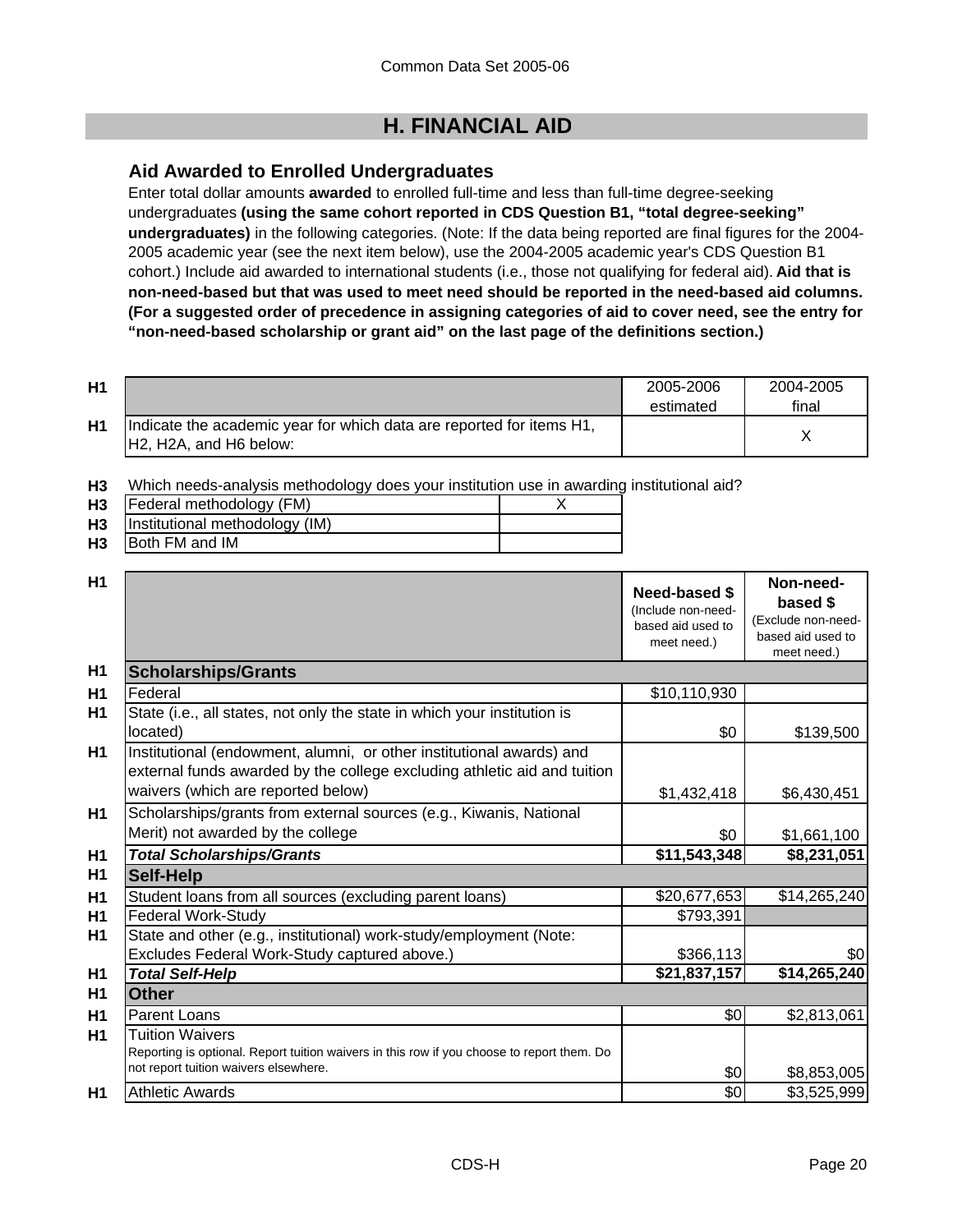**H2 Number of Enrolled Students Awarded Aid:** List the number of degree-seeking full-time and less-thanfull-time undergraduates who applied for and were awarded financial aid from any source. **Aid that is nonneed-based but that was used to meet need should b**

| H <sub>2</sub> |              |                                                                                                                                                                                                                                                                             | <b>First-time</b><br><b>Full-time</b> | <b>Full-time</b><br><b>Undergraduate</b> | <b>Less Than</b><br><b>Full-time</b> |
|----------------|--------------|-----------------------------------------------------------------------------------------------------------------------------------------------------------------------------------------------------------------------------------------------------------------------------|---------------------------------------|------------------------------------------|--------------------------------------|
|                |              |                                                                                                                                                                                                                                                                             | <b>Freshmen</b>                       | (Incl. Fresh.)                           | Undergraduate                        |
| H <sub>2</sub> |              | a) Number of degree-seeking undergraduate students<br>(CDS Item B1 if reporting on Fall 2005 cohort)                                                                                                                                                                        | 1666                                  | 8536                                     | 1137                                 |
| H <sub>2</sub> |              | b) Number of students in line a who applied for need-<br>based financial aid                                                                                                                                                                                                | 1303                                  | 6378                                     | 643                                  |
| H <sub>2</sub> |              | c) Number of students in line <b>b</b> who were determined to<br>have financial need                                                                                                                                                                                        | 947                                   | 5144                                     | 586                                  |
| H <sub>2</sub> |              | d) Number of students in line c who were awarded any<br>financial aid                                                                                                                                                                                                       | 940                                   | 5051                                     | 503                                  |
| H <sub>2</sub> |              | e) Number of students in line d who were awarded any<br>need-based scholarship or grant aid                                                                                                                                                                                 | 542                                   | 3339                                     | 351                                  |
| H <sub>2</sub> |              | f) Number of students in line $d$ who were awarded any<br>need-based self-help aid                                                                                                                                                                                          | 711                                   | 4400                                     | 439                                  |
| H <sub>2</sub> |              | g) Number of students in line <b>d</b> who were awarded any<br>non-need-based scholarship or grant aid                                                                                                                                                                      | 849                                   | 3734                                     | 317                                  |
| H <sub>2</sub> |              | h) Number of students in line d whose need was fully met<br>(exclude PLUS loans, unsubsidized loans, and private<br>alternative loans)                                                                                                                                      | 287                                   | 1431                                     | 60                                   |
| H <sub>2</sub> |              | On average, the percentage of need that was met of<br>students who were awarded any need-based aid.<br>Exclude any aid that was awarded in excess of need as<br>well as any resources that were awarded to replace<br>EFC (PLUS loans, unsubsidized loans, and private alte | 79.5%                                 | 78.1%                                    | 56.2%                                |
| H <sub>2</sub> |              | The average financial aid package of those in line d.<br>Exclude any resources that were awarded to replace<br>EFC (PLUS loans, unsubsidized loans, and private<br>alternative loans)                                                                                       | \$8,151                               | \$9,506                                  | \$7,497                              |
| H <sub>2</sub> | $\mathsf{k}$ | Average need-based scholarship and grant award of<br>those in line e                                                                                                                                                                                                        | \$3,263                               | \$3,161                                  | \$2,475                              |
| H <sub>2</sub> | I)           | Average need-based self-help award (excluding PLUS<br>loans, unsubsidized loans, and private alternative<br>loans) of those in line f                                                                                                                                       | 3,564<br>\$                           | \$6,072                                  | \$6,034                              |
| H <sub>2</sub> |              | m) Average need-based loan (excluding PLUS loans,<br>unsubsidized loans, and private alternative loans) of<br>those in line f who were awarded a need-based loan                                                                                                            | \$<br>3,337                           | \$5,923                                  | 5,939<br>\$                          |
|                |              |                                                                                                                                                                                                                                                                             |                                       |                                          |                                      |

**H2A Number of Enrolled Students Awarded Non-need-based Scholarships and Grants:** List the number of degree-seeking full-time and less-than-full-time undergraduates who had no financial need and who were awarded institutional--not external--non-need-based scho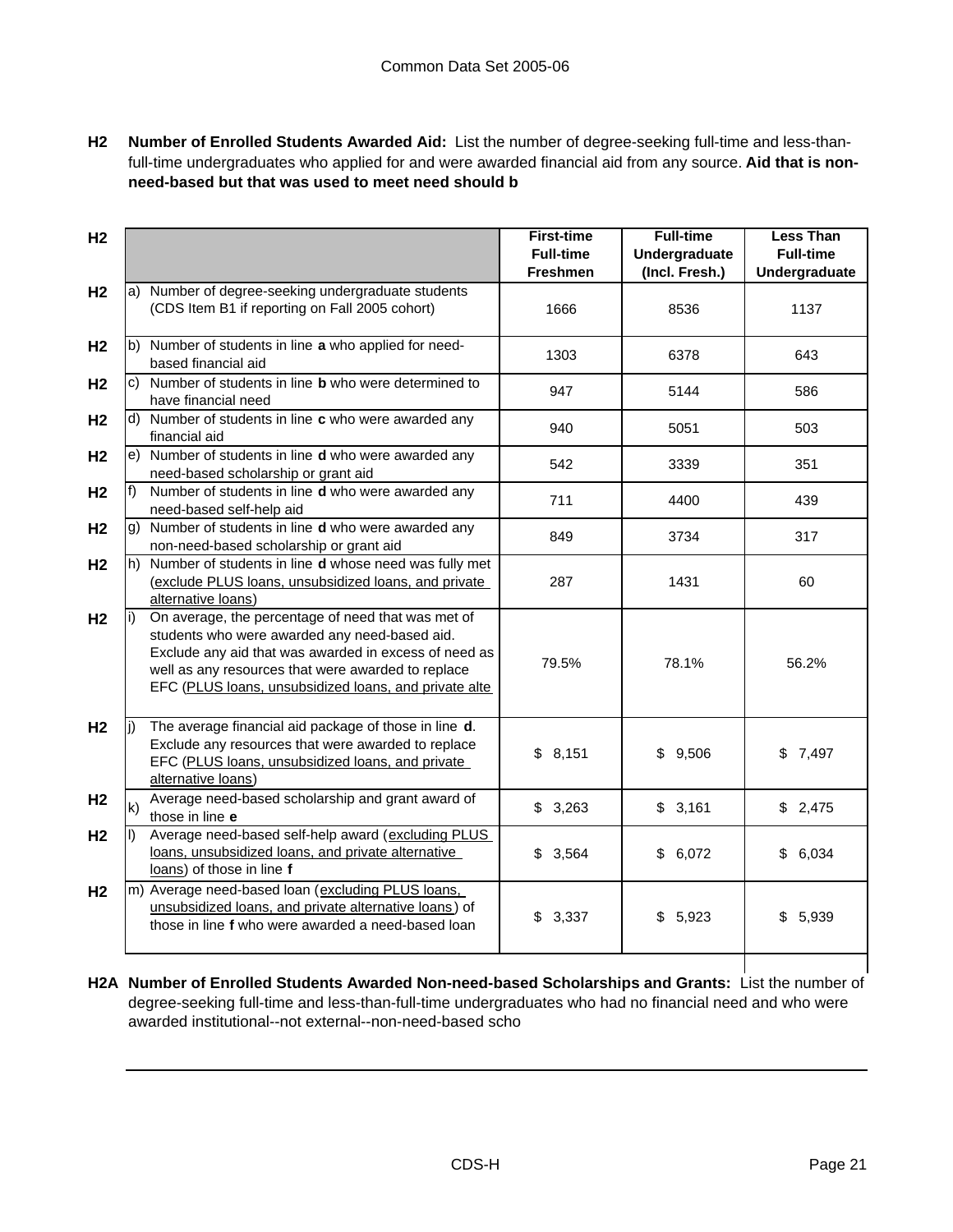| H2A               |                                                                                                                                                                                                                  | <b>First-time</b><br><b>Full-time</b><br><b>Freshmen</b> | <b>Full-time</b><br><b>Undergrad</b><br>(Incl. Fresh.) | <b>Less Than</b><br><b>Full-time</b><br><b>Undergrad</b> |
|-------------------|------------------------------------------------------------------------------------------------------------------------------------------------------------------------------------------------------------------|----------------------------------------------------------|--------------------------------------------------------|----------------------------------------------------------|
| $H2A \ln$         | Number of students in line a who had no financial need<br>and who were awarded institutional non-need-based<br>scholarship or grant aid (exclude those who were<br>awarded athletic awards and tuition benefits) | 622                                                      | 2170                                                   | 70                                                       |
| $H2A$ (0)         | Average dollar amount of institutional non-need-based<br>scholarship and grant aid awarded to students in line n                                                                                                 | \$3,286                                                  | \$3,777                                                | 2,383<br>\$                                              |
| $H2A$ $ p\rangle$ | Number of students in line a who were awarded an<br>institutional non-need-based athletic scholarship or<br>grant                                                                                                | 71                                                       | 297                                                    | 12                                                       |
| H2A  q            | Average dollar amount of institutional non-need-based<br>athletic scholarships and grants awarded to students in<br>line <b>p</b>                                                                                | 12,442<br>S.                                             | \$11,512                                               | \$3,619                                                  |

**H3** Incorporated into H1 above.

| H4        | Provide the percentage of the 2005 undergraduate class who graduated between July 1,<br>2004 and June 30, 2005 and borrowed at any time through any loan programs (federal,<br>state, subsidized, unsubsidized, private, etc.; exclude parent loans). Include only st | 69%      |
|-----------|-----------------------------------------------------------------------------------------------------------------------------------------------------------------------------------------------------------------------------------------------------------------------|----------|
| <b>H5</b> | Report the average per-borrower cumulative undergraduate indebtedness of those in line<br>H4. Do not include money borrowed at other institutions:                                                                                                                    | \$20,002 |

**Aid to Undergraduate Degree-seeking Nonresident Aliens** (Note: Report numbers and dollar amounts for the same academic year checked in item H1.)

**H6** Indicate your institution's policy regarding institutional scholarship and grant aid for undergraduate degreeseeking nonresident aliens:

| H <sub>6</sub> | Institutional need-based scholarship or grant aid is available     |  |
|----------------|--------------------------------------------------------------------|--|
| H6             | Institutional non-need-based scholarship or grant aid is available |  |
| H6             | Institutional scholarship or grant aid is not available            |  |

| H6 If institutional financial aid is available for undergraduate degree-seeking nonresident |     |
|---------------------------------------------------------------------------------------------|-----|
| aliens, provide the number of undergraduate degree-seeking nonresident aliens who           |     |
| were awarded need-based or non-need-based aid:                                              | 401 |

- **H6** \$2,500 Average dollar amount of institutional financial aid awarded to undergraduate degreeseeking nonresident aliens:
- **H6** \$100,000 Total dollar amount of institutional financial aid awarded to undergraduate degreeseeking nonresident aliens:

**H7** Check off all financial aid forms nonresident alien first-year financial aid applicants must submit:

| <b>H7</b> | Institution's own financial aid form                     |  |
|-----------|----------------------------------------------------------|--|
|           | <b>H7</b> ICSS/Financial Aid PROFILE                     |  |
| <b>H7</b> | <b>International Student's Financial Aid Application</b> |  |
| <b>H7</b> | <b>International Student's Certification of Finances</b> |  |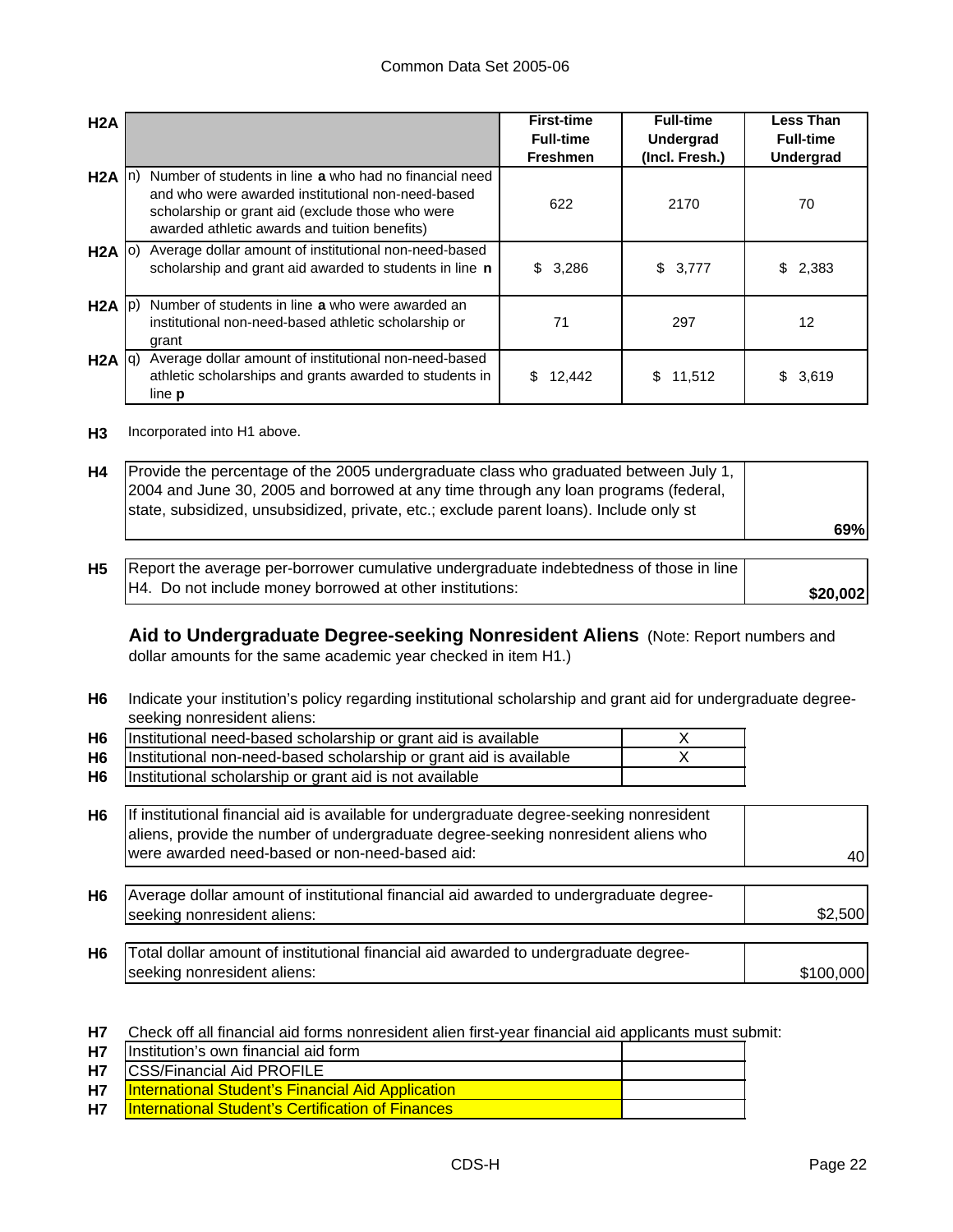#### **H7** Other (specify):

## **Process for First-Year/Freshman Students**

**H8** Check off all financial aid forms domestic first-year (freshman) financial aid applicants must submit:

| H <sub>8</sub> | <b>IFAFSA</b>                        | X |
|----------------|--------------------------------------|---|
| H <sub>8</sub> | Institution's own financial aid form |   |
| H <sub>8</sub> | <b>CSS/Financial Aid PROFILE</b>     |   |
| H <sub>8</sub> | State aid form                       |   |
| H <sub>8</sub> | Noncustodial PROFILE                 |   |
| H <sub>8</sub> | Business/Farm Supplement             |   |
| H <sub>8</sub> | Other (specify):                     |   |
|                |                                      |   |

### **H9** Indicate filing dates for first-year (freshman) students:

| H <sub>9</sub> | Priority date for filing required financial aid forms:             | Feb. 15 |
|----------------|--------------------------------------------------------------------|---------|
| H <sub>9</sub> | Deadline for filing required financial aid forms:                  |         |
| H <sub>9</sub> | No deadline for filing required forms (applications processed on a |         |
|                | rolling basis):                                                    |         |

**H10** Indicate notification dates for first-year (freshman) students (answer a or b):

|                 | H <sub>10</sub> a) Students notified on or about (date): |                                                | March 30 |    |
|-----------------|----------------------------------------------------------|------------------------------------------------|----------|----|
| H <sub>10</sub> |                                                          |                                                | Yes      | No |
|                 |                                                          | $H10$ b) Students notified on a rolling basis: |          |    |
| H <sub>10</sub> |                                                          | If yes, starting date:                         |          |    |

**H11** Indicate reply dates:

| <b>H11</b> Students must reply by (date): |                        |  |
|-------------------------------------------|------------------------|--|
| H <sub>11</sub> or within                 | weeks of notification. |  |

## **Types of Aid Available**

Please check off all types of aid available to undergraduates at your institution:

**H12** Loans

**H12** FEDERAL DIRECT STUDENT LOAN PROGRAM (DIRECT LOAN)

| <b>H12</b> Direct Subsidized Stafford Loans   |  |
|-----------------------------------------------|--|
| <b>H12</b> Direct Unsubsidized Stafford Loans |  |
| <b>H12 Direct PLUS Loans</b>                  |  |

### **H12** FEDERAL FAMILY EDUCATION LOAN PROGRAM (FFEL)

| <b>H12 IFFEL Subsidized Stafford Loans</b>   |  |
|----------------------------------------------|--|
| <b>H12 IFFEL Unsubsidized Stafford Loans</b> |  |
| <b>H12   FFEL PLUS Loans</b>                 |  |

| H12 Federal Perkins Loans                                         |  |
|-------------------------------------------------------------------|--|
| <b>H12</b>   Federal Nursing Loans                                |  |
| H <sub>12</sub> State Loans                                       |  |
| H <sub>12</sub> College/university loans from institutional funds |  |
| $H12$ Other (specify):                                            |  |
|                                                                   |  |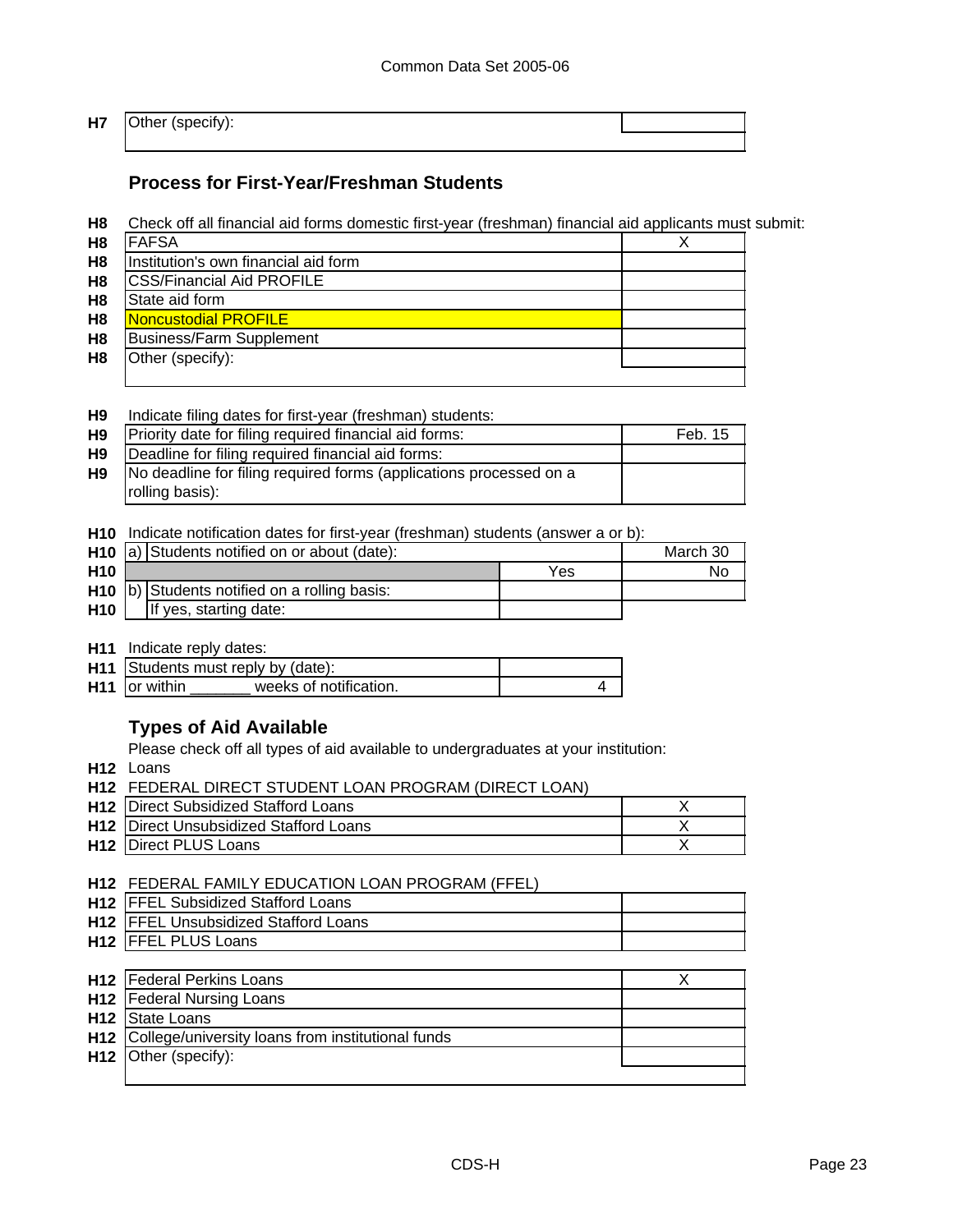### **H13** Scholarships and Grants

|                 | H13 NEED-BASED:                                                      |   |
|-----------------|----------------------------------------------------------------------|---|
| H <sub>13</sub> | <b>Federal Pell</b>                                                  |   |
| H13             | <b>SEOG</b>                                                          | Χ |
| H13             | State scholarships/grants                                            |   |
|                 | <b>H13</b> Private scholarships                                      |   |
| H13             | College/university scholarship or grant aid from institutional funds |   |
|                 | <b>H13</b> United Negro College Fund                                 |   |
|                 | H13   Federal Nursing Scholarship                                    |   |
| H13             | Other (specify):                                                     |   |
|                 |                                                                      |   |

**H14** Check off criteria used in awarding institutional aid. Check all that apply.

| H14             |                          | Non-Need Based | Need-Based |
|-----------------|--------------------------|----------------|------------|
| H <sub>14</sub> | Academics                | х              | Х          |
| H <sub>14</sub> | Alumni affiliation       | Х              |            |
| H <sub>14</sub> | Art                      | Χ              |            |
| H <sub>14</sub> | Athletics                | Χ              |            |
| H <sub>14</sub> | Job skills               |                |            |
| H <sub>14</sub> | <b>ROTC</b>              | Χ              |            |
| H <sub>14</sub> | Leadership               | Χ              |            |
| H <sub>14</sub> | Minority status          | X              |            |
| H <sub>14</sub> | Music/drama              | X              |            |
| H <sub>14</sub> | Religious affiliation    |                |            |
| H <sub>14</sub> | State/district residency | Χ              |            |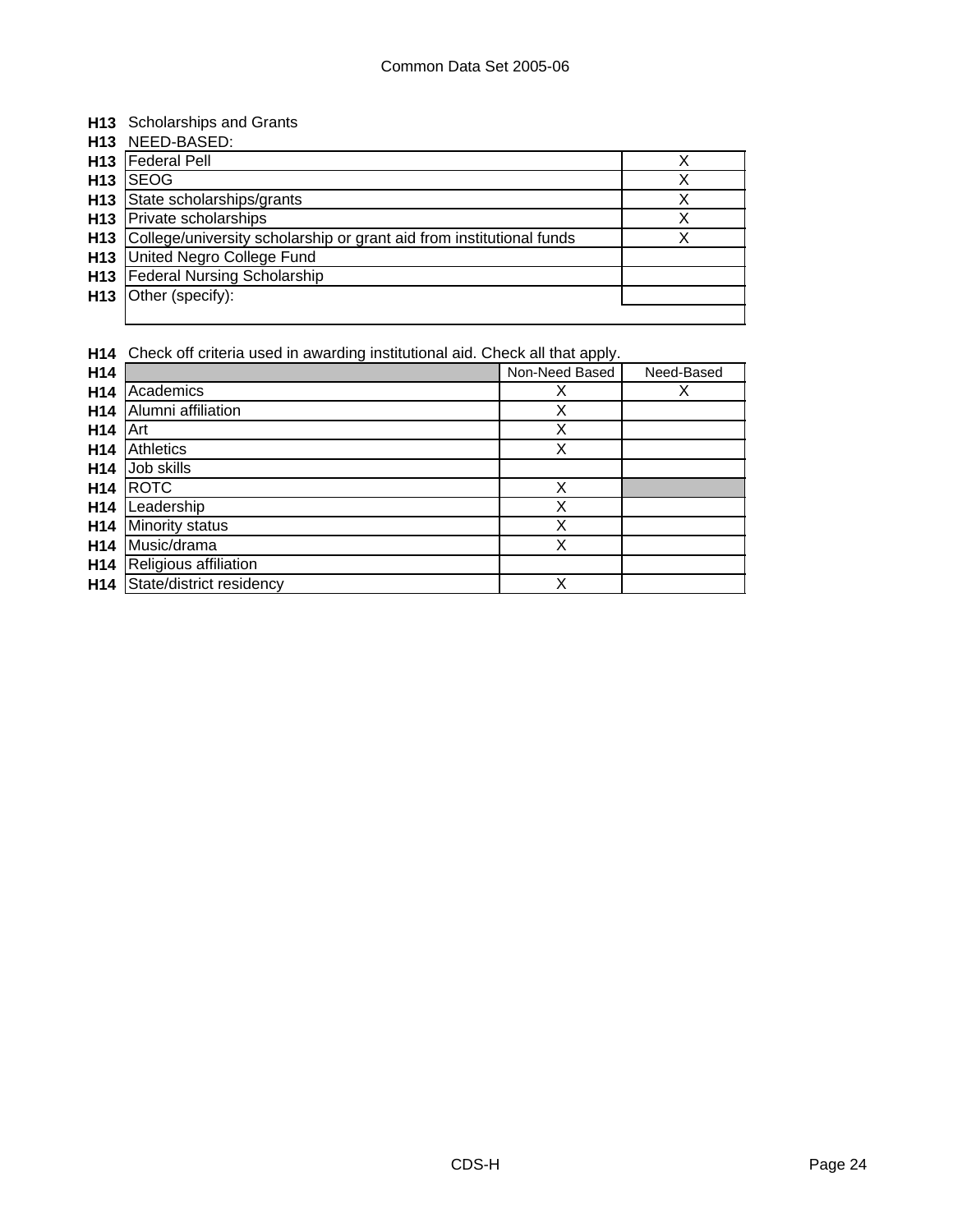# **I. INSTRUCTIONAL FACULTY AND CLASS SIZE**

## **Please report the number of instructional faculty members in each category for Fall 2005. Include faculty who are on your institution's payroll on the census date your institution uses for**

#### **I1 IPEDS/AAUP.**

The following definition of instructional faculty is used by the American Association of University Professors (AAUP) in its annual Faculty Compensation Survey. Instructional Faculty is defined as those members of the instructionalresearch staff whose major regular assignment is instruction, including those with released time for research. Use the chart below to determine inclusions and exclusions:

|                                                                                                                                                                                                                                          | Full-time | Part-time                                                                       |
|------------------------------------------------------------------------------------------------------------------------------------------------------------------------------------------------------------------------------------------|-----------|---------------------------------------------------------------------------------|
| (a) instructional faculty in preclinical and clinical medicine, faculty who are not paid (e.g.,<br>those who donate their services or are in the military), or research-only faculty, post-<br>doctoral fellows, or pre-doctoral fellows | Exclude   | Include only if<br>they teach one<br>or more non-<br>clinical credit<br>courses |
| (b) administrative officers with titles such as dean of students, librarian, registrar, coach,<br>and the like, even though they may devote part of their time to classroom instruction and<br>may have faculty status                   | Exclude   | Include if they<br>teach one or<br>more non-<br>clinical credit<br>courses      |
| (c) other administrators/staff who teach one or more non-clinical credit courses even<br>though they do not have faculty status                                                                                                          | Exclude   | Include                                                                         |
| (d) undergraduate or graduate students who assist in the instruction of courses, but<br>have titles such as teaching assistant, teaching fellow, and the like                                                                            | Exclude   | Exclude                                                                         |
| (e) faculty on sabbatical or leave with pay                                                                                                                                                                                              | Include   | Exclude                                                                         |
| (f) faculty on leave without pay                                                                                                                                                                                                         | Exclude   | Exclude                                                                         |
| (g) replacement faculty for faculty on sabbatical leave or leave with pay                                                                                                                                                                | Exclude   | Include                                                                         |

*Full-time instructional faculty:* faculty employed on a full-time basis for instruction (including those with released time for research)

*Part-time instructional faculty:* Adjuncts and other instructors being paid solely for part-time classroom instruction. Also includes full-time faculty teaching less than two semesters, three quarters, two trimesters, or two four-month sessions. Employees who are not considered full-time instructional faculty but who teach one or more non-clinical credit courses may be counted as part-time faculty.

*Minority faculty:* includes faculty who designate themselves as black, non-Hispanic; American Indian or Alaska Native; Asian or Pacific Islander; or Hispanic.

*Doctorate:* includes such degrees as Doctor of Education, Doctor of Juridical Science, Doctor of Public Health, and Doctor of Philosophy degree in any field such as agronomy, food technology, education, engineering, public administration, ophthalmology, or radiology.

*First-professional:* includes the fields of dentistry (DDS or DMD), medicine (MD), optometry (OD), osteopathic medicine (DO), pharmacy (DPharm or BPharm), podiatric medicine (DPM), veterinary medicine (DVM), chiropractic (DC or DCM), law (JD) and theological professions (MDiv, MHL).

*Terminal degree:* the highest degree in a field: example, M. Arch (architecture) and MFA (master of fine arts).

| $\mathsf{I}$ |   |                                                                    | Full-Time | Part-Time | Total |
|--------------|---|--------------------------------------------------------------------|-----------|-----------|-------|
| $\mathsf{I}$ | a | Total number of instructional faculty                              | 564       | 22        | 586   |
| 11           |   | Total number who are members of minority groups                    | 49)       |           | 51    |
| $\mathsf{I}$ |   | Total number who are women                                         | 148       |           | 155   |
| 11           |   | Total number who are men                                           | 416       | 15        | 431   |
| $\mathsf{I}$ | e | Total number who are nonresident aliens (international)            | 19        |           | 19    |
|              |   | Total number with doctorate, first professional, or other terminal |           |           |       |
| $\mathsf{I}$ |   | degree                                                             | 454       | 14        | 468   |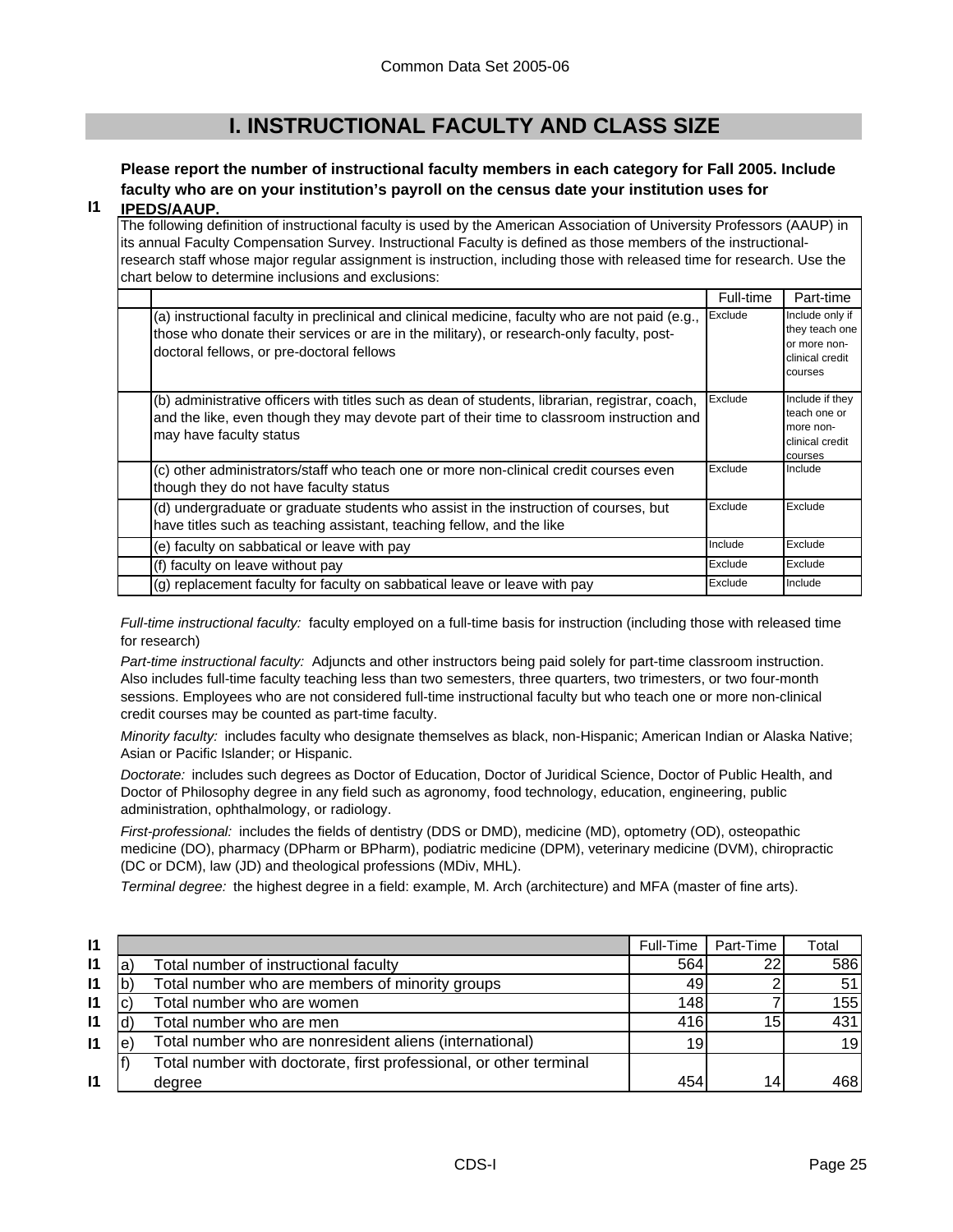|              | lg) | Total number whose highest degree is a master's but not a terminal |    |    |     |
|--------------|-----|--------------------------------------------------------------------|----|----|-----|
| $\mathbf{I}$ |     | master's                                                           | 54 |    | 54  |
| $\mathsf{I}$ |     | Total number whose highest degree is a bachelor's                  |    |    |     |
|              |     | Total number whose highest degree is unknown or other (Note:       |    |    |     |
| $\mathbf{I}$ |     | Items f, g, h, and i must sum up to item a.)                       | 69 | 10 | 79I |
|              |     | Total number in stand-alone graduate/ professional programs in     |    |    |     |
| $\mathbf{I}$ |     | which faculty teach virtually only graduate-level students         |    |    |     |

### **I2 Student to Faculty Ratio**

Report the Fall 2005 ratio of full-time equivalent students (full-time plus 1/3 part time) to full-time equivalent instructional faculty (full time plus 1/3 part time). In the ratio calculations, exclude both faculty and students in stand-alone graduate or professional programs such as medicine, law, veterinary, dentistry, social work, business, or public health in which faculty teach virtually only graduate-level students. Do not count undergraduate or graduate student teaching assistants as faculty.

| 12 | <b>Fall 2005</b><br>Student to Faculty ratio | $20$ to | (based<br>on | students   |
|----|----------------------------------------------|---------|--------------|------------|
|    |                                              |         | and          | Itaculty). |

#### **I3 Undergraduate Class Size**

**I3**

In the table below, please use the following definitions to report information about the size of classes and class sections offered in the Fall 2005 term.

*Class Sections:* A class section is an organized course offered for credit, identified by discipline and number, meeting at a stated time or times in a classroom or similar setting, and not a subsection such as a laboratory or discussion session. Undergraduate class sections are defined as any sections in which at least one degree-seeking undergraduate student is enrolled for credit. Exclude distance learning classes and noncredit classes and individual instruction such as dissertation or thesis research, music instruction, or one-to-one readings. Exclude students in independent study, co-operative programs, internships, foreign language taped tutor sessions, practicums, and all students in one-on-one classes. Each class section should be counted only once and should not be duplicated because of course catalog cross-listings.

*Class Subsections:* A class subsection includes any subsection of a course, such as laboratory, recitation, and discussion subsections that are supplementary in nature and are scheduled to meet separately from the lecture portion of the course. Undergraduate subsections are defined as any subsections of courses in which degree-seeking undergraduate students enrolled for credit. As above, exclude noncredit classes and individual instruction such as dissertation or thesis research, music instruction, or one-to-one readings. Each class subsection should be counted only once and should not be duplicated because of cross-listings.

Using the above definitions, please report for each of the following class-size intervals the number of class sections and class subsections offered in Fall 2005. For example, a lecture class with 800 students who met at another time in 40 separate labs with 20 students should be counted once in the "100+" column in the class section column and 40 times under the "20-29" column of the class subsections table.

| 13             | Undergraduate Class Size (provide numbers) |         |           |           |           |       |       |        |              |
|----------------|--------------------------------------------|---------|-----------|-----------|-----------|-------|-------|--------|--------------|
| 13             | <b>CLASS</b>                               | $2 - 9$ | $10 - 19$ | 20-29     | $30 - 39$ | 40-49 | 50-99 | $100+$ | <b>Total</b> |
| $\overline{3}$ | <b>SECTIONS</b>                            | 451     | 435       | 432       | 215       | 105   | 105   | 30     | 1773         |
|                |                                            |         |           |           |           |       |       |        |              |
| 13             | <b>CLASS SUB-</b>                          | $2 - 9$ | $10 - 19$ | $20 - 29$ | 30-39     | 40-49 | 50-99 | $100+$ | <b>Total</b> |
| $\mathsf{I}3$  | <b>SECTIONS</b>                            | 37      | 118       | 46        |           |       | າ     |        | 204          |

### **Number of Class Sections with Undergraduates Enrolled**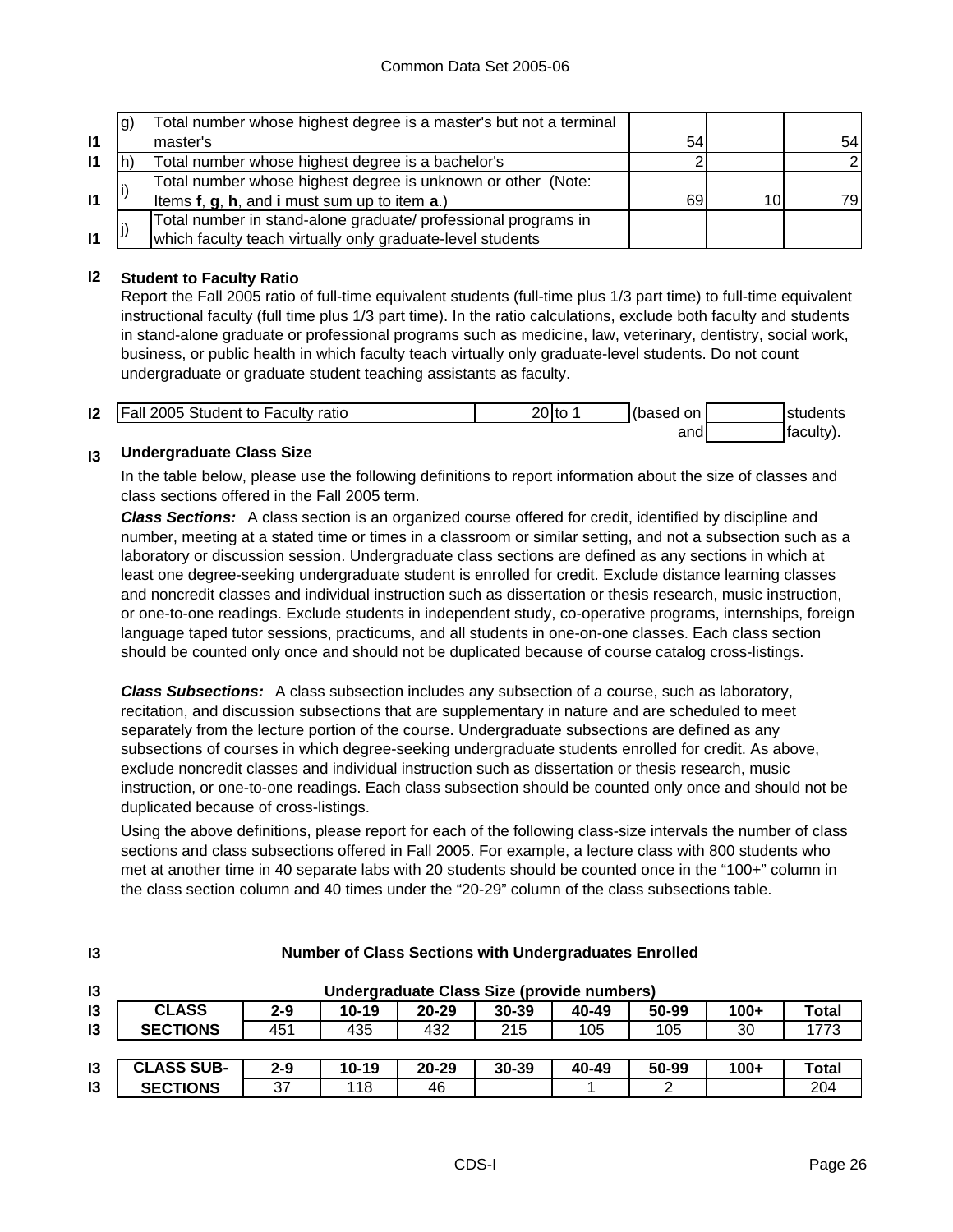### **J. DEGREES CONFERRED**

#### **J1 Degrees conferred between July 1, 2004 and June 30, 2005**

**J1** For each of the following discipline areas, provide the percentage of diplomas/certificates, associate, and bachelor's degrees awarded. To determine the percentage, use majors, not headcount (e.g., students with one degree but a double major will be represented twice). Calculate the percentage from your institution's IPEDS Completions by using the sum of 1st and 2nd majors for each CIP code as the numerator and the sum of the Grand Total by 1st Majors and the Grand Total by 2nd major as the denominator. If you prefer, you can

| J1             | Category                                         | <b>Diploma/Certificates</b> | Associate | Bachelor's | <b>CIP 2000 Categories</b><br>to Include |
|----------------|--------------------------------------------------|-----------------------------|-----------|------------|------------------------------------------|
| J1             | Agriculture                                      |                             |           | 3.48%      |                                          |
| J <sub>1</sub> | Natural resources/environmental science          |                             |           | 7.38%      | 3                                        |
| J1             | Architecture                                     |                             |           | 4.37%      | $\overline{4}$                           |
| J <sub>1</sub> | Area and ethnic studies                          |                             |           | 0.21%      | 5                                        |
| J1             | Communications/journalism                        |                             |           | 7.33%      | 9                                        |
| J <sub>1</sub> | <b>Communication technologies</b>                |                             |           |            | 10                                       |
| J1             | Computer and information sciences                |                             |           | 1.98%      | 11                                       |
| J1             | Personal and culinary services                   |                             |           |            | 12                                       |
| J1             | Education                                        |                             |           | 11.49%     | $\overline{13}$                          |
| J <sub>1</sub> | Engineering                                      |                             |           | 8.78%      | 14                                       |
| J1             | Engineering technologies                         |                             |           |            | 15                                       |
| J <sub>1</sub> | Foreign languages and literature                 |                             |           | 3.64%      | 16                                       |
| J1             | <b>Family and consumer sciences</b>              |                             |           | 3.07%      | 19                                       |
| J1             | Law/legal studies                                |                             |           |            | 22                                       |
| J <sub>1</sub> | English                                          |                             |           | 1.82%      | 23                                       |
| J1             | Liberal arts/general studies                     |                             |           | 2.60%      | 24                                       |
| J1             | Library science                                  |                             |           |            | 25                                       |
| J1             | Biological/life sciences                         |                             |           | 3.27%      | 26                                       |
| J1             | Mathematics                                      |                             |           | 1.66%      | 27                                       |
| J1             | Military science and technologies                |                             |           |            | 29                                       |
| J <sub>1</sub> | Interdisciplinary studies                        |                             |           | 0.16%      | $\overline{30}$                          |
| J1             | Parks and recreation                             |                             |           | 2.65%      | 31                                       |
| J1             | Philosophy and religious studies                 |                             |           | 0.62%      | 38                                       |
| J1             | Theology and religious vocations                 |                             |           |            | 39                                       |
| J <sub>1</sub> | <b>Physical sciences</b>                         |                             |           | 1.35%      | 40                                       |
| J1             | Science technologies                             |                             |           |            | 41                                       |
| J1             | Psychology                                       |                             |           | 5.09%      | 42                                       |
| J1             | Security and protective services                 |                             |           | 1.98%      | 43                                       |
| J1             | <b>Public administration and social services</b> |                             |           |            | 44                                       |
|                | Social sciences                                  |                             |           | 8.67%      | 45                                       |
|                | <b>Construction trades</b>                       |                             |           |            | 46                                       |
|                | Mechanic and repair technologies                 |                             |           |            | 47                                       |
|                | <b>Precision production</b>                      |                             |           |            | 48                                       |
|                | <b>Transportation and materials moving</b>       |                             |           |            | 49                                       |
|                | Visual and performing arts                       |                             |           | 4.94%      | 50                                       |
|                | Health professions and related sciences          |                             |           | 0.62%      | $\overline{51}$                          |
|                | Business/marketing                               |                             |           | 12.84%     | 52                                       |
|                | <b>History</b>                                   |                             |           |            | 54                                       |
| J1             | Other                                            |                             |           |            |                                          |
| J1             | TOTAL (should = 100%)                            | 0.00%                       | 0.00%     | 100.00%    |                                          |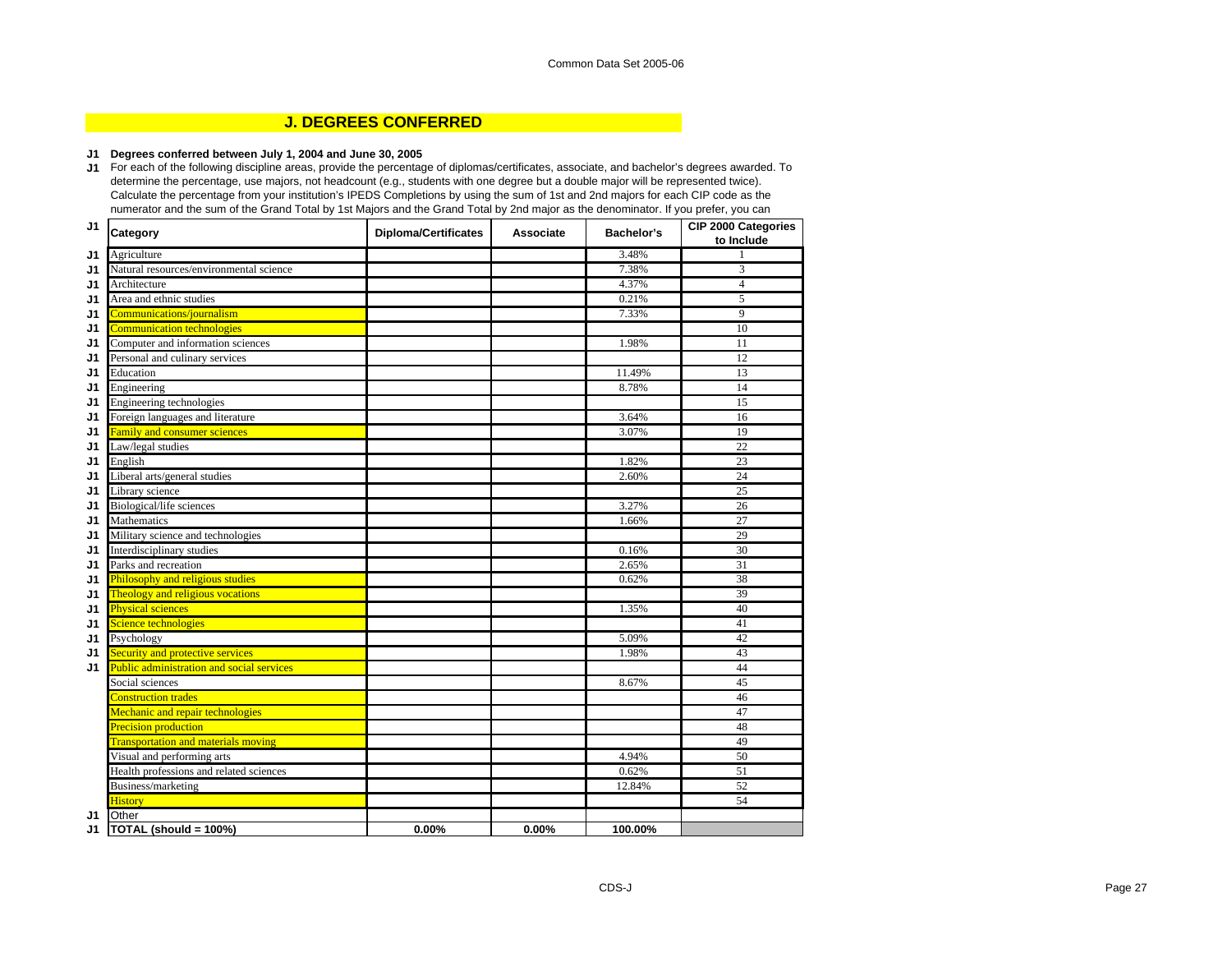# **Common Data Set Definitions**

**All definitions related to the financial aid section appear at the end of the Definitions document.**

Items preceded by an asterisk (\*) represent definitions agreed to among publishers which do not appear on the CDS document but may be present on individual publishers' surveys.

**\*Academic advisement:** Plan under which each student is assigned to a faculty member or a trained adviser, who, through regular meetings, helps the student plan and implement immediate and long-term academic and vocational goals.

**Accelerated program:** Completion of a college program of study in fewer than the usual number of years, most often by attending summer sessions and carrying extra courses during the regular academic term**.**

**Admitted student:** Applicant who is offered admission to a degree-granting program at your institution.

**\*Adult student services:** Admission assistance, support, orientation, and other services expressly for adults who have started college for the first time, or who are re-entering after a lapse of a few years.

**American Indian or Alaska native:** A person having origins in any of the original peoples of North America and who maintains cultural identification through tribal affiliation or community recognition.

**Applicant (first-time, first year):** An individual who has fulfilled the institution's requirements to be considered for admission (including payment or waiving of the application fee, if any) and who has been notified of one of the following actions: admission, nonadmission, placement on waiting list, or application withdrawn (by applicant or institution).

**Application fee:** That amount of money that an institution charges for processing a student's application for acceptance. This amount is *not* creditable toward tuition and required fees, nor is it refundable if the student is not admitted to the institution.

**Asian or Pacific Islander:** A person having origins in any of the original peoples of the Far East, Southeast Asia, the Indian Subcontinent, or Pacific Islands. This includes people from China, Japan, Korea, the Philippine Islands, American Samoa, India, and Vietnam.

**Associate degree:** An award that normally requires at least two but less than four years of full-time equivalent college work.

**Bachelor's degree:** An award (baccalaureate or equivalent degree, as determined by the Secretary of the U.S. Department of Education) that normally requires at least four years but *not* more than five years of fulltime equivalent college-level work. This includes ALL bachelor's degrees conferred in a five-year cooperative (work-study plan) program. (A cooperative plan provides for alternate class attendance and employment in business, industry, or government; thus, it allows students to combine actual work experience with their college studies.) Also, it includes bachelor's degrees in which the normal four years of work are completed in three years.

**Black, non-Hispanic:** A person having origins in any of the black racial groups of Africa (except those of Hispanic origin).

**Board (charges):** Assume average cost for 19 meals per week or the maximum meal plan.

**Books and supplies (costs):** Average cost of books and supplies. Do not include unusual costs for special groups of students (e.g., engineering or art majors), unless they constitute the majority of students at your institution.

**Calendar system:** The method by which an institution structures most of its courses for the academic year.

**\*Career and placement services:** A range of services, including (often) the following: coordination of visits of employers to campus; aptitude and vocational testing; interest inventories, personal counseling; help in resume writing, interviewing, launching the job search; listings for those students desiring employment and those seeking permanent positions; establishment of a permanent reference folder; career resource materials.

**Carnegie units:** One year of study or the equivalent in a secondary school subject.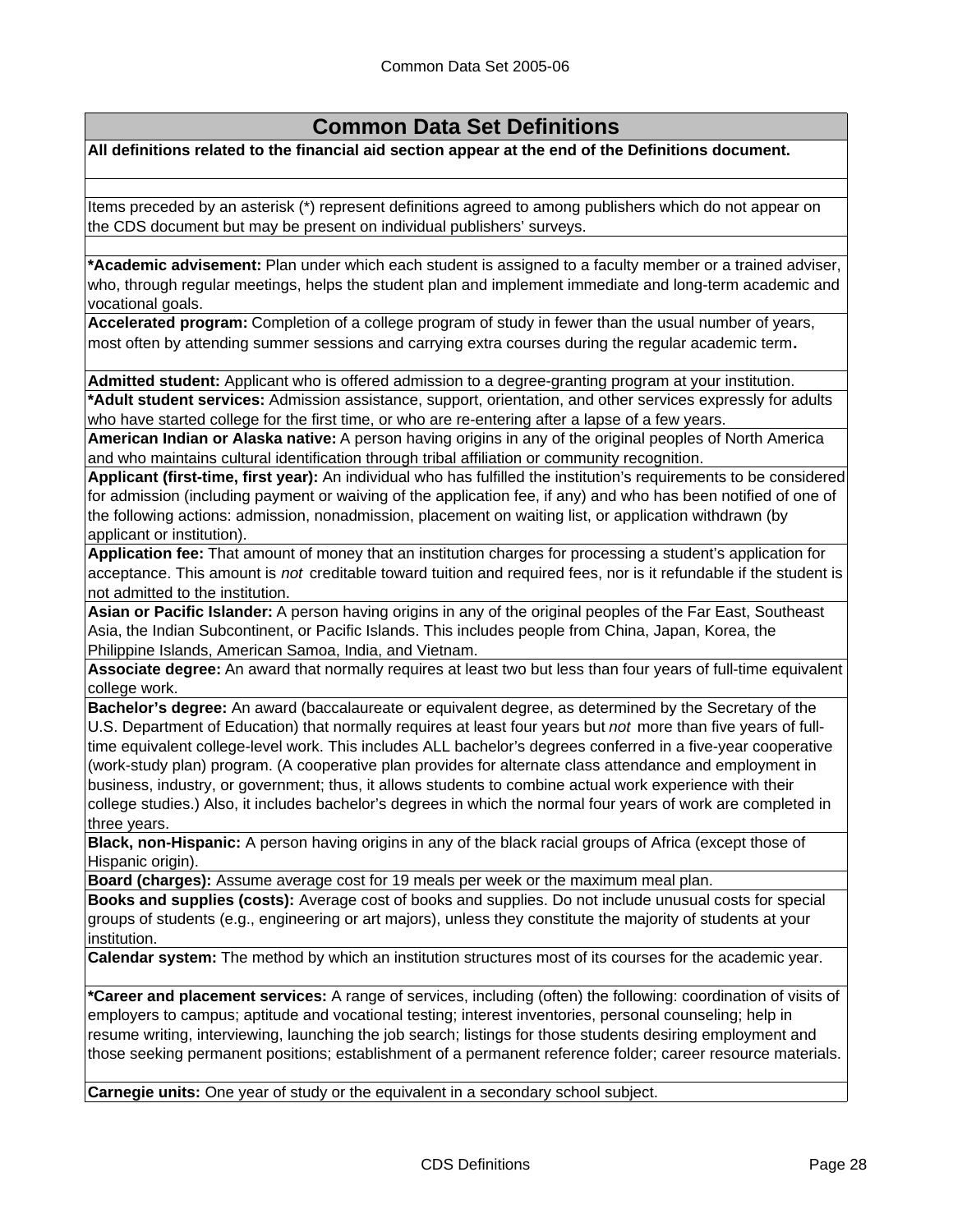**Certificate:** See **Postsecondary award, certificate, or diploma.**

**Class rank:** The relative numerical position of a student in his or her graduating class, calculated by the high school on the basis of grade-point average, whether weighted or unweighted.

**College-preparatory program:** Courses in academic subjects (English, history and social studies, foreign languages, mathematics, science, and the arts) that stress preparation for college or university study.

**Common Application:** The standard application form distributed by the National Association of Secondary School Principals for a large number of private colleges who are members of the Common Application Group.

**\*Community service program:** Referral center for students wishing to perform volunteer work in the community or participate in volunteer activities coordinated by academic departments.

**Commuter:** A student who lives off campus in housing that is not owned by, operated by, or affiliated with the college. This category includes students who commute from home and students who have moved to the area to attend college.

**Contact hour:** A unit of measure that represents an hour of scheduled instruction given to students. Also referred to as clock hour.

**Continuous basis (for program enrollment):** A calendar system classification that is used by institutions that enroll students at any time during the academic year. For example, a cosmetology school or a word processing school might allow students to enroll and begin studies at various times, with no requirement that classes begin on a certain date.

**Cooperative housing:** College-owned, -operated, or -affiliated housing in which students share room and board expenses and participate in household chores to reduce living expenses.

**Cooperative (work-study plan) program:** A program that provides for alternate class attendance and employment in business, industry, or government.

**\*Counseling service:** Activities designed to assist students in making plans and decisions related to their education, career, or personal development.

**Credit:** Recognition of attendance or performance in an instructional activity (course or program) that can be applied by a recipient toward the requirements for a degree, diploma, certificate, or other formal award.

**Credit course:** A course that, if successfully completed, can be applied toward the number of courses required for achieving a degree, diploma, certificate, or other formal award.

**Credit hour:** A unit of measure representing an hour (50 minutes) of instruction over a 15-week period in a semester or trimester system or a 10-week period in a quarter system. It is applied toward the total number of hours needed for completing the requirements of a degree, diploma, certificate, or other formal award.

**Cross-registration:** A system whereby students enrolled at one institution may take courses at another institution without having to apply to the second institution.

**Deferred admission:** The practice of permitting admitted students to postpone enrollment, usually for a period of one academic term or one year.

**Degree:** An award conferred by a college, university, or other postsecondary education institution as official recognition for the successful completion of a program of studies.

**Degree-seeking students:** Students enrolled in courses for credit who are recognized by the institution as seeking a degree or formal award. At the undergraduate level, this is intended to include students enrolled in vocational or occupational programs.

**Differs by program (calendar system):** A calendar system classification that is used by institutions that have occupational/vocational programs of varying length. These schools may enroll students at specific times depending on the program desired. For example, a school might offer a two-month program in January, March, May, September, and November; and a three-month program in January, April, and October.

## **Diploma:** See **Postsecondary award, certificate, or diploma.**

**Distance learning:** An option for earning course credit at off-campus locations via cable television, internet, satellite classes, videotapes, correspondence courses, or other means.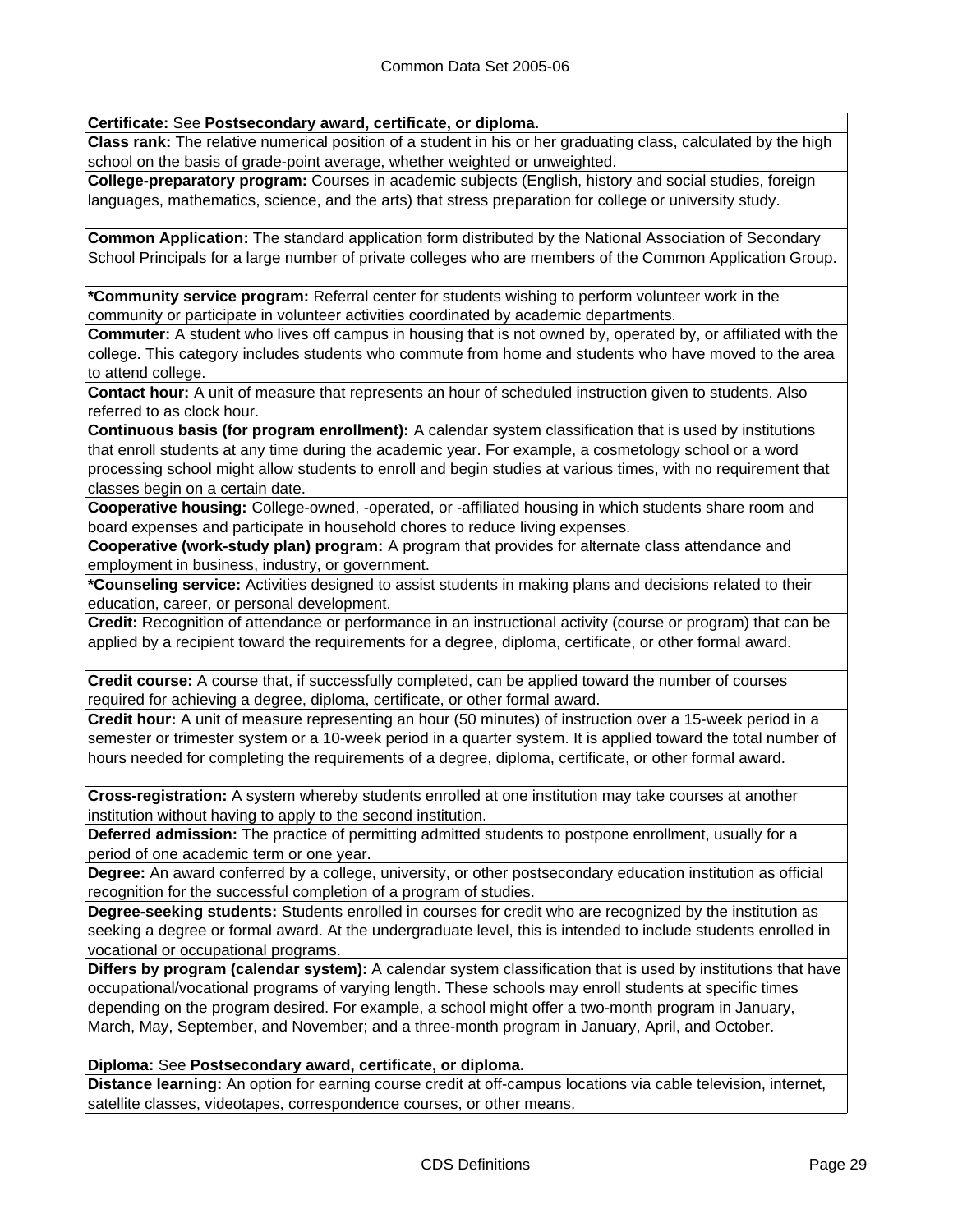**Doctoral degree:** The highest award a student can earn for graduate study. The doctoral degree classification includes such degrees as Doctor of Education, Doctor of Juridical Science, Doctor of Public Health, and the Doctor of Philosophy degree in any field such as agronomy, food technology, education, engineering, public administration, ophthalmology, or radiology. For the Doctor of Public Health degree, the prior degree is generally earned in the closely related field of medicine or in sanitary engineering.

**Double major:** Program in which students may complete two undergraduate programs of study simultaneously.

**Dual enrollment:** A program through which high school students may enroll in college courses while still enrolled in high school. Students are not required to apply for admission to the college in order to participate.

**Early action plan:** An admission plan that allows students to apply and be notified of an admission decision well in advance of the regular notification dates. If admitted, the candidate is not committed to enroll; the student may reply to the offer under the college's regular reply policy.

**Early admission:** A policy under which students who have not completed high school are admitted and enroll full time in college, usually after completion of their junior year.

**Early decision plan:** A plan that permits students to apply and be notified of an admission decision (and financial aid offer if applicable) well in advance of the regular notification date. Applicants agree to accept an offer of admission and, if admitted, to withdraw their applications from other colleges. There are three possible decisions for early decision applicants: admitted, denied, or not admitted but forwarded for consideration with the regular applicant pool, without prejudice.

**English as a Second Language (ESL):** A course of study designed specifically for students whose native language is not English.

**Exchange student program-domestic:** Any arrangement between a student and a college that permits study for a semester or more at another college **in the United States** without extending the amount of time required for a degree. **See also Study abroad**.

**External degree program:** A program of study in which students earn credits toward a degree through independent study, college courses, proficiency examinations, and personal experience. External degree programs require minimal or no classroom attendance.

**Extracurricular activities (as admission factor):** Special consideration in the admissions process given for participation in both school and nonschool-related activities of interest to the college, such as clubs, hobbies, student government, athletics, performing arts, etc.

**First professional certificate (postdegree):** An award that requires completion of an organized program of study designed for persons who have completed the first professional degree. Examples could be refresher courses or additional units of study in a specialty or subspecialty.

**First professional degree:** An award in one of the following fields: Chiropractic (DC, DCM), dentistry (DDS, DMD), medicine (MD), optometry (OD), osteopathic medicine (DO), rabbinical and Talmudic studies (MHL, Rav), Pharmacy (BPharm, PharmD), podiatry (PodD, DP, DPM), veterinary medicine (DVM), law (LLB, JD), divinity/ministry (BD, MDiv).

**First-time student:** A student attending any institution for the first time at the level enrolled. Includes students enrolled in the fall term who attended a postsecondary institution for the first time at the same level in the prior summer term. Also includes students who entered with advanced standing (college credit earned before graduation from high school).

**First-time, first-year (freshman) student:** A student attending any institution for the first time at the undergraduate level. Includes students enrolled in the fall term who attended college for the first time in the prior summer term. Also includes students who entered with advanced standing (college credits earned before graduation from high school).

**First-year student:** A student who has completed less than the equivalent of 1 full year of undergraduate work; that is, less than 30 semester hours (in a 120-hour degree program) or less than 900 contact hours.

**Freshman:** A first-year undergraduate student.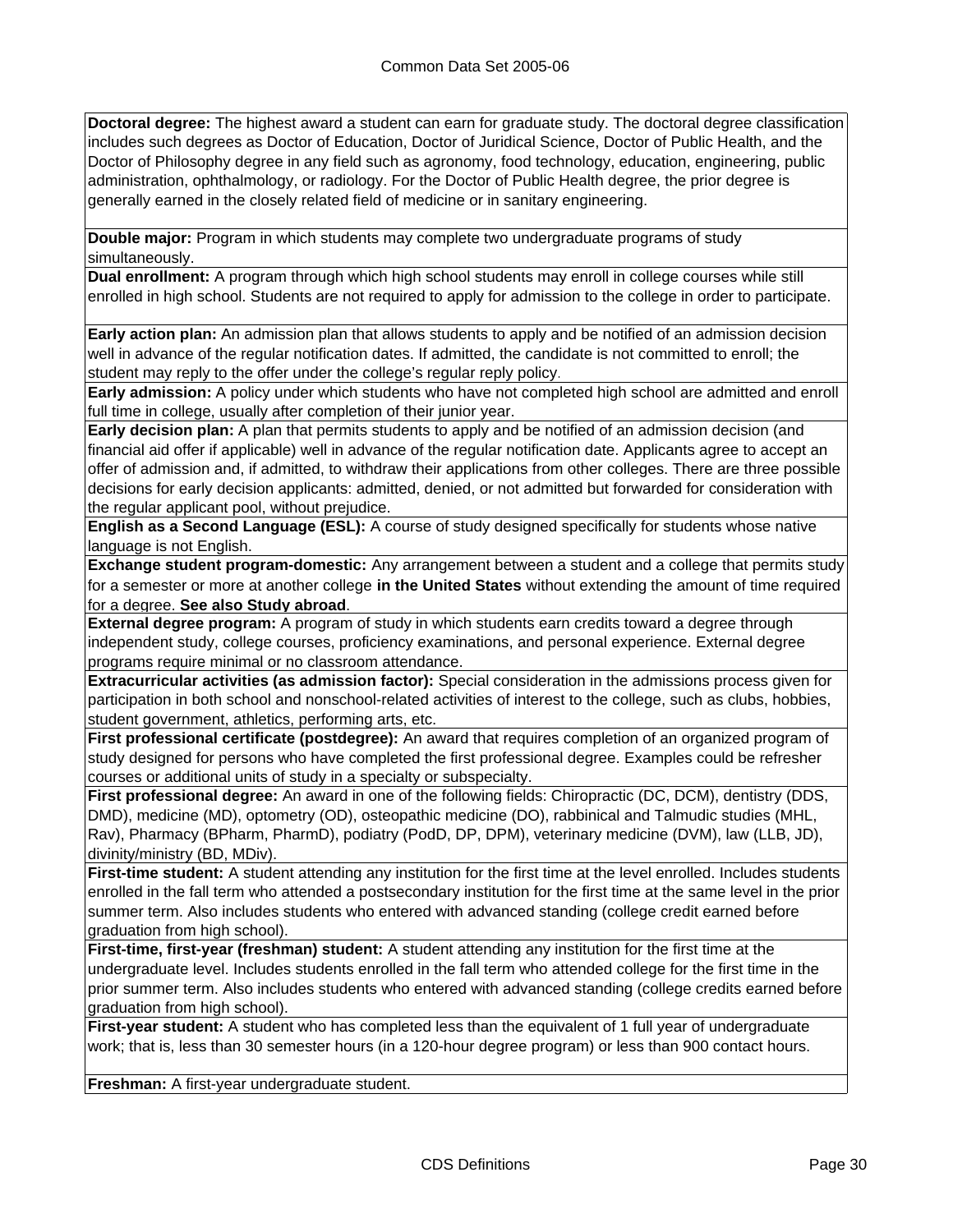**\*Freshman/new student orientation:** Orientation addressing the academic, social, emotional, and intellectual issues involved in beginning college. May be a few hours or a few days in length; at some colleges, there is a fee.

**Full-time student (undergraduate):** A student enrolled for 12 or more semester credits, 12 or more quarter credits, or 24 or more contact hours a week each term.

**Geographical residence (as admission factor):** Special consideration in the admission process given to students from a particular region, state, or country of residence.

**Grade-point average (academic high school GPA):** The sum of grade points a student has earned in secondary school divided by the number of courses taken. The most common system of assigning numbers to grades counts four points for an A, three points for a B, two points for a C, one point for a D, and no points for an E or F. Unweighted GPA's assign the same weight to each course. Weighting gives students additional points for their grades in advanced or honors courses.

**Graduate student:** A student who holds a bachelor's or first professional degree, or equivalent, and is taking courses at the post-baccalaureate level.

**\*Health services:** Free or low cost on-campus primary and preventive health care available to students.

**High school diploma or recognized equivalent:** A document certifying the successful completion of a prescribed secondary school program of studies, or the attainment of satisfactory scores on the Tests of General Educational Development (GED), or another state-specified examination.

**Hispanic:** A person of Mexican, Puerto Rican, Cuban, Central or South American, or other Spanish culture or origin, regardless of race.

**Honors program:** Any special program for very able students offering the opportunity for educational enrichment, independent study, acceleration, or some combination of these.

**Independent study:** Academic work chosen or designed by the student with the approval of the department concerned, under an instructor's supervision, and usually undertaken outside of the regular classroom structure.

**In-state tuition:** The tuition charged by institutions to those students who meet the state's or institution's residency requirements.

**International student:** See **Nonresident alien.**

**Internship:** Any short-term, supervised work experience usually related to a student's major field, for which the student earns academic credit. The work can be full- or part-time, on- or off-campus, paid or unpaid.

**\*Learning center:** Center offering assistance through tutors, workshops, computer programs, or audiovisual equipment in reading, writing, math, and skills such as taking notes, managing time, taking tests.

**\*Legal services:** Free or low cost legal advice for a range of issues (personal and other).

**Liberal arts/career combination:** Program in which a student earns undergraduate degrees in two separate fields, one in a liberal arts major and the other in a professional or specialized major, whether on campus or through cross‑registration.

**Master's degree:** An award that requires the successful completion of a program of study of at least the fulltime equivalent of one but not more than two academic years of work beyond the bachelor's degree.

**Minority affiliation (as admission factor):** Special consideration in the admission process for members of designated racial/ethnic minority groups.

**\*Minority student center:** Center with programs, activities, and/or services intended to enhance the college experience of students of color.

**Nonresident alien:** A person who is not a citizen or national of the United States and who is in this country on a visa or temporary basis and does not have the right to remain indefinitely.

**\*On-campus day care:** Licensed day care for students' children (usually age 3 and up); usually for a fee.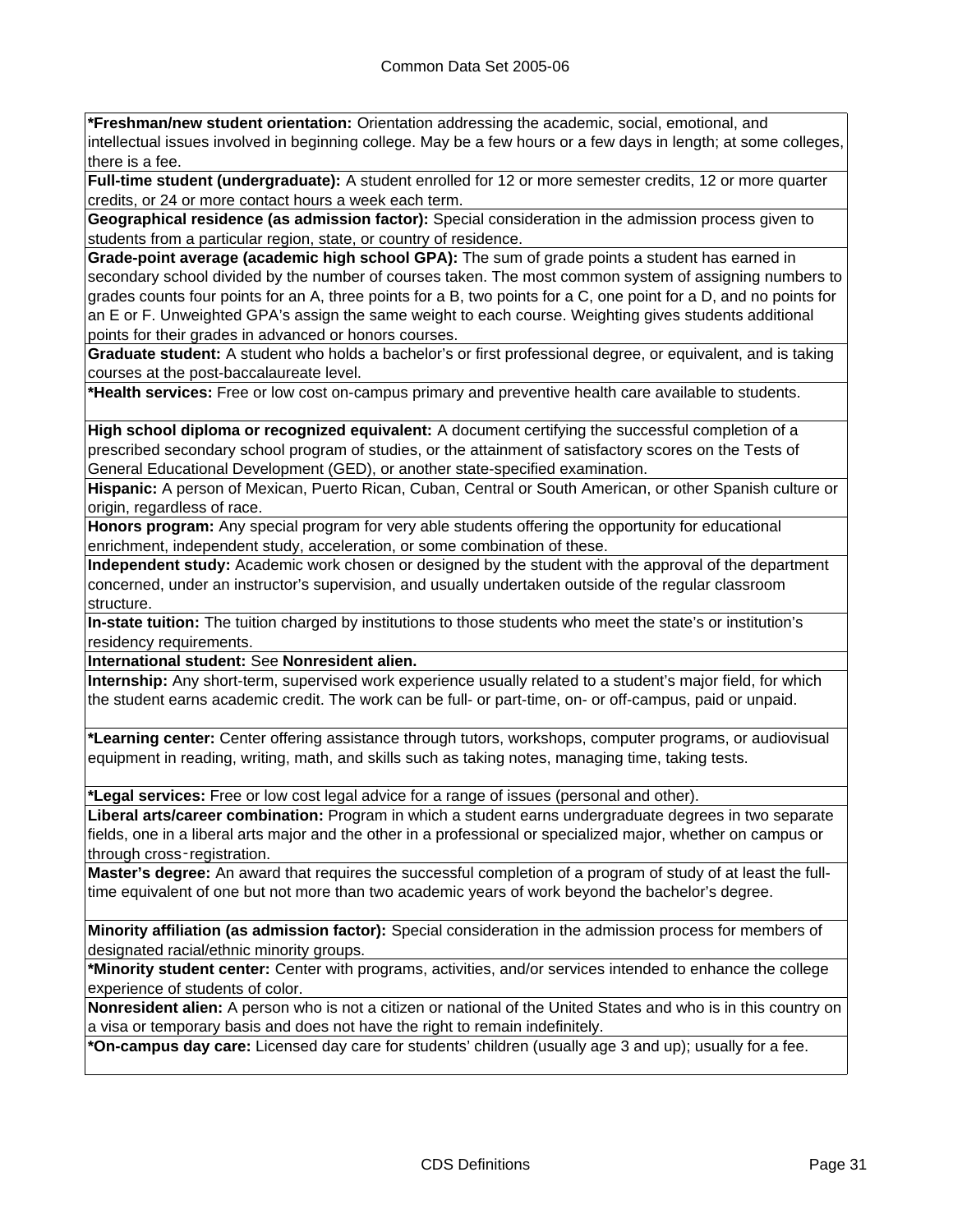**Open admission:** Admission policy under which virtually all secondary school graduates or students with GED equivalency diplomas are admitted without regard to academic record, test scores, or other qualifications.

**Other expenses (costs):** Include average costs for clothing, laundry, entertainment, medical (if not a required fee), and furnishings.

**Out-of-state tuition:** The tuition charged by institutions to those students who do not meet the institution's or state's residency requirements.

**Part-time student (undergraduate):** A student enrolled for fewer than 12 credits per semester or quarter, or fewer than 24 contact hours a week each term.

**\*Personal counseling**: One-on-one or group counseling with trained professionals for students who want to explore personal, educational, or vocational issues.

**Post-baccalaureate certificate:** An award that requires completion of an organized program of study requiring 18 credit hours beyond the bachelor's; designed for persons who have completed a baccalaureate degree but do not meet the requirements of academic degrees carrying the title of master.

**Post-master's certificate:** An award that requires completion of an organized program of study of 24 credit hours beyond the master's degree but does not meet the requirements of academic degrees at the doctoral level.

**Postsecondary award, certificate, or diploma:** Includes the following three IPEDS definitions for postsecondary awards, certificates, and diplomas of varying durations and credit/contact hour requirements—

*Less Than 1 Academic Year:* Requires completion of an organized program of study at the postsecondary level (below the baccalaureate degree) in less than 1 academic year (2 semesters or 3 quarters) or in less than 900 contact hours by a student enrolled full-time.

*At Least 1 But Less Than 2 Academic Years:* Requires completion of an organized program of study at the postsecondary level (below the baccalaureate degree) in at least 1 but less than 2 full-time equivalent academic years, or designed for completion in at least 30 but less than 60 credit hours, or in at least 900 but less than 1,800 contact hours.

*At Least 2 But Less Than 4 Academic Years:* Requires completion of an organized program of study at the postsecondary level (below the baccalaureate degree) in at least 2 but less than 4 full-time equivalent academic years, or designed for completion in at least 60 but less than 120 credit hours, or in at least 1,800 but less than 3,600 contact hours.

**Private institution:** An educational institution controlled by a private individual(s) or by a nongovernmental agency, usually supported primarily by other than public funds, and operated by other than publicly elected or appointed officials.

**Private for-profit institution:** A private institution in which the individual(s) or agency in control receives compensation, other than wages, rent, or other expenses for the assumption of risk.

**Private nonprofit institution:** A private institution in which the individual(s) or agency in control receives no compensation, other than wages, rent, or other expenses for the assumption of risk. These include both independent nonprofit schools and those affiliated with a religious organization.

**Proprietary institution:** See **Private for-profit institution.**

**Public institution:** An educational institution whose programs and activities are operated by publicly elected or appointed school officials, and which is supported primarily by public funds.

**Quarter calendar system:** A calendar system in which the academic year consists of three sessions called quarters of about 12 weeks each. The range may be from 10 to 15 weeks. There may be an additional quarter in the summer.

**Race/ethnicity:** Category used to describe groups to which individuals belong, identify with, or belong in the eyes of the community. The categories do not denote scientific definitions of anthropological origins. A person may be counted in only one group.

**Race/ethnicity unknown:** Category used to classify students or employees whose race/ethnicity is not known and whom institutions are unable to place in one of the specified racial/ethnic categories.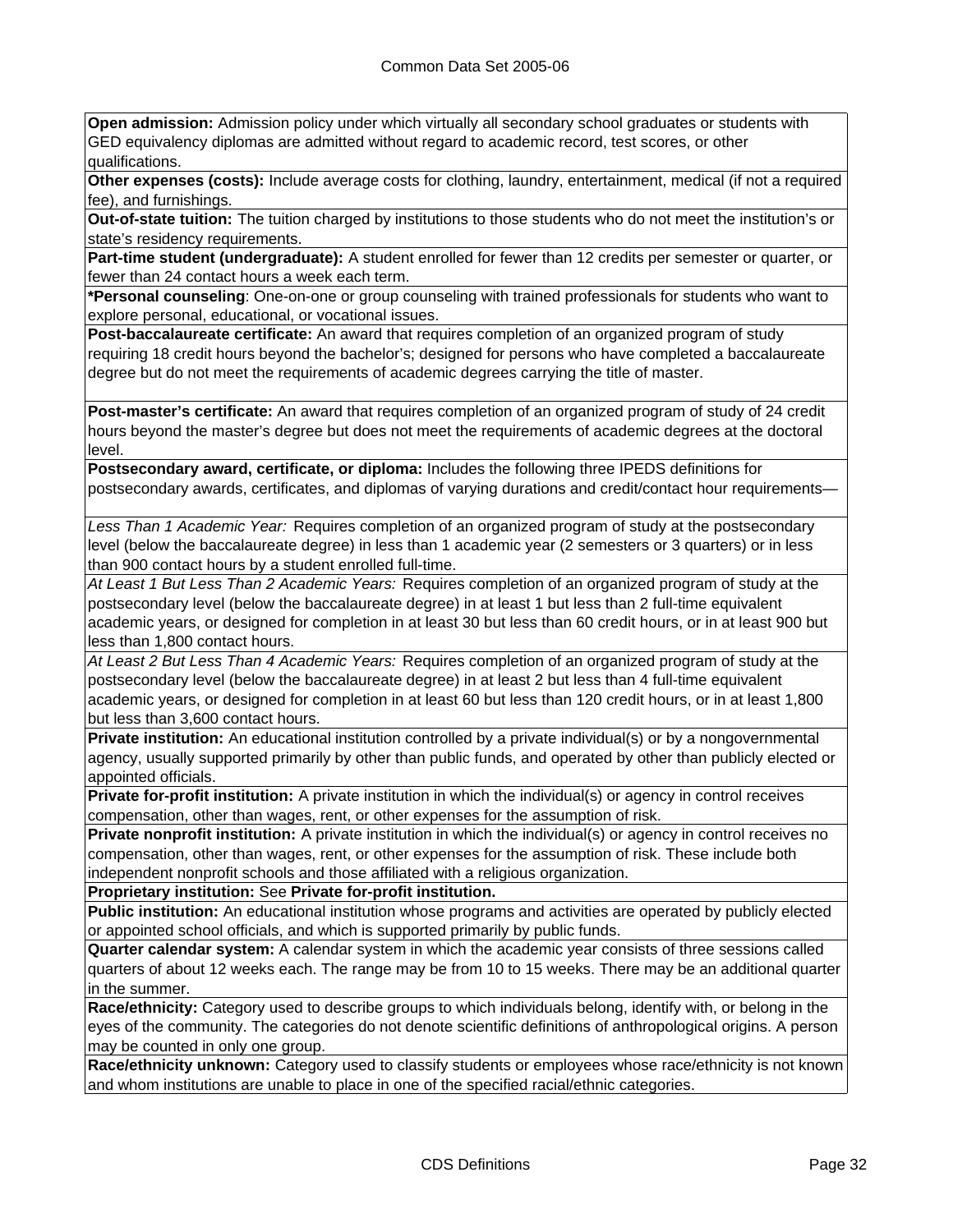**Religious affiliation/commitment (as admission factor):** Special consideration given in the admission process for affiliation with a certain church or faith/religion, commitment to a religious vocation, or observance of certain religious tenets/lifestyle.

**\*Religious counseling:** One-on-one or group counseling with trained professionals for students who want to explore religious problems or issues.

**\*Remedial services:** Instructional courses designed for students deficient in the general competencies necessary for a regular postsecondary curriculum and educational setting.

**Required fees:** Fixed sum charged to students for items not covered by tuition and required of such a large proportion of all students that the student who does NOT pay is the exception. Do not include application fees or optional fees such as lab fees or parking fees.

**Resident alien or other eligible non-citizen:** A person who is not a citizen or national of the United States and who has been admitted as a legal immigrant for the purpose of obtaining permanent resident alien status (and who holds either an alien registration card [Form I-551 or I-151], a Temporary Resident Card [Form I-688], or an Arrival-Departure Record [Form I-94] with a notation that conveys legal immigrant status, such as Section 207 Refugee, Section 208 Asylee, Conditional Entrant Parolee or Cuban-Haitian).

**Room and board (charges)—on campus:** Assume double occupancy in institutional housing and 19 meals per week (or maximum meal plan).

**Secondary school record (as admission factor):** Information maintained by the secondary school that may include such things as the student's high school transcript, class rank, GPA, and teacher and counselor recommendations.

**Semester calendar system:** A calendar system that consists of two semesters during the academic year with about 16 weeks for each semester of instruction. There may be an additional summer session.

**Student-designed major:** A program of study based on individual interests, designed with the assistance of an adviser.

**Study abroad:** Any arrangement by which a student completes part of the college program studying in another country. Can be at a campus abroad or through a cooperative agreement with some other U.S. college or an institution of another country.

**\*Summer session:** A summer session is shorter than a regular semester and not considered part of the academic year. It is not the third term of an institution operating on a trimester system or the fourth term of an institution operating on a quarter calendar system. The institution may have 2 or more sessions occurring in the summer months. Some schools, such as vocational and beauty schools, have year-round classes with no separate summer session.

**Talent/ability (as admission factor):** Special consideration given to students with demonstrated talent/abilities in areas of interest to the institution (e.g., sports, the arts, languages, etc.).

**Teacher certification program:** Program designed to prepare students to meet the requirements for certification as teachers in elementary, middle/junior high, and secondary schools.

**Transfer applicant:** An individual who has fulfilled the institution's requirements to be considered for admission (including payment or waiving of the application fee, if any) and who has previously attended another college or university and earned college-level credit.

**Transfer student:** A student entering the institution for the first time but known to have previously attended a postsecondary institution at the same level (e.g., undergraduate). The student may transfer with or without credit.

**Transportation (costs):** Assume two round trips to student's hometown per year for students in institutional housing or daily travel to and from your institution for commuter students.

**Trimester calendar system:** An academic year consisting of 3 terms of about 15 weeks each.

**Tuition:** Amount of money charged to students for instructional services. Tuition may be charged per term, per course, or per credit.

**\*Tutoring:** May range from one-on-one tutoring in specific subjects to tutoring in an area such as math, reading, or writing. Most tutors are college students; at some colleges, they are specially trained and certified.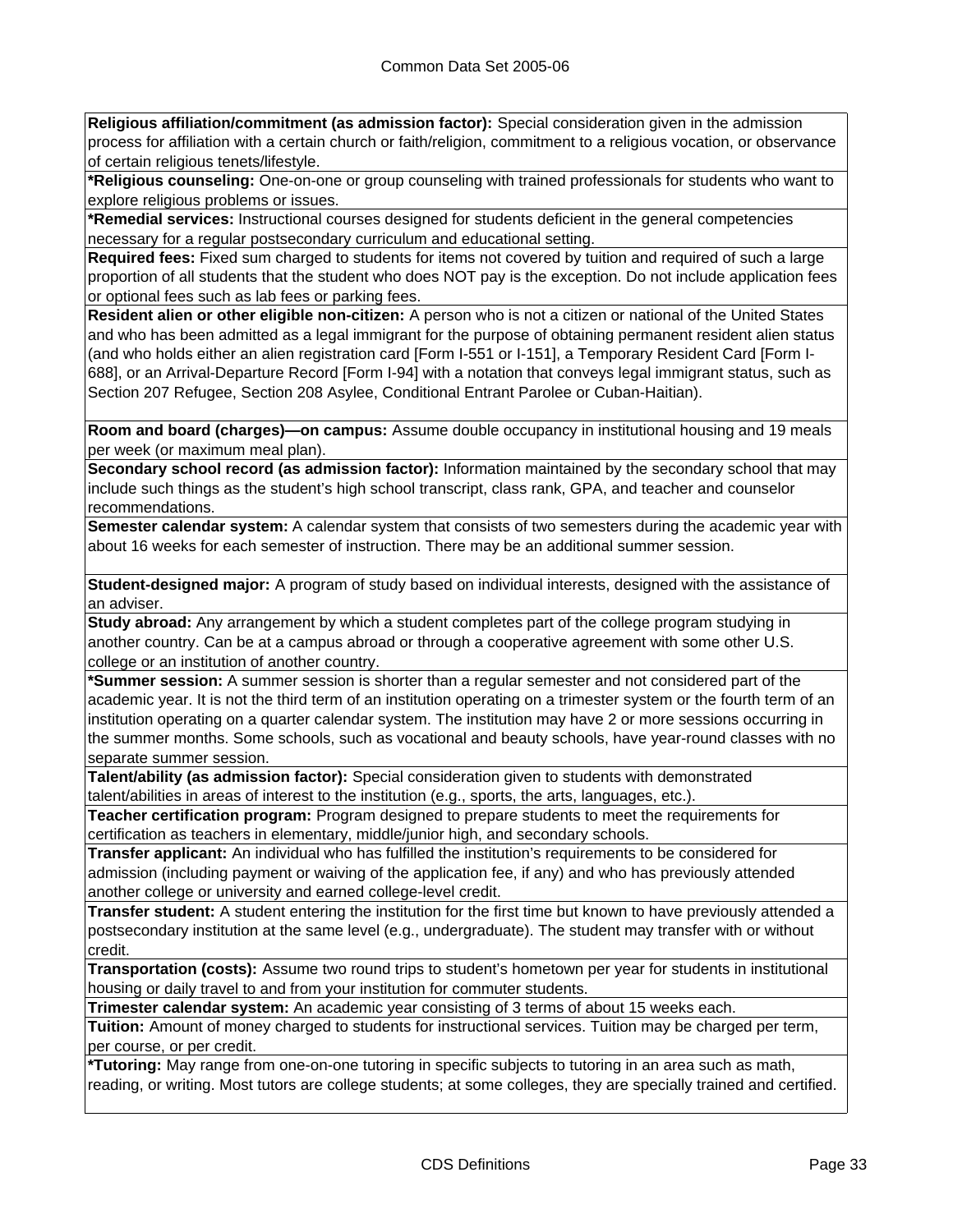**Unit:** a standard of measurement representing hours of academic instruction (e.g., semester credit, quarter credit, contact hour).

**Undergraduate:** A student enrolled in a four- or five-year bachelor's degree program, an associate degree program, or a vocational or technical program below the baccalaureate.

**\*Veteran's counseling:** Helps veterans and their dependents obtain benefits for their selected program and provides certifications to the Veteran's Administration. May also provide personal counseling on the transition from the military to a civilian life.

**\*Visually impaired:** Any person whose sight loss is not correctable and is sufficiently severe as to adversely affect educational performance.

**Volunteer work (as admission factor):** Special consideration given to students for activity done on a volunteer basis (e.g., tutoring, hospital care, working with the elderly or disabled) as a service to the community or the public in general.

**Wait list:** List of students who meet the admission requirements but will only be offered a place in the class if space becomes available.

**Weekend college:** A program that allows students to take a complete course of study and attend classes only on weekends.

**White, non-Hispanic:** A person having origins in any of the original peoples of Europe, North Africa, or the Middle East (except those of Hispanic origin).

**\*Women's center:** Center with programs, academic activities, and/or services intended to promote an understanding of the evolving roles of women.

**Work experience (as admission factor):** Special consideration given to students who have been employed prior to application, whether for relevance to major, demonstration of employment-related skills, or as explanation of student's academic and extracurricular record.

## **Financial Aid Definitions**

**Awarded aid**: The dollar amounts offered to financial aid applicants.

**Financial aid applicant**: Any applicant who submits **any one of** the institutionally required financial aid applications/forms, such as the FAFSA.

**Indebtedness**: Aggregate dollar amount borrowed through any loan programs (federal, state, subsidized, unsubsidized, private, etc.; excluding parent loans) while the student was enrolled at an institution. Student loans co-signed by a parent are assumed to be the responsibility of the student and **should** be included.

**Institutional and external funds**: Endowment, alumni, or external monies for which the institution determines the recipient or the dollar amount awarded.

**Financial need**: As determined by your institution using the federal methodology and/or your institution's own standards.

**Need-based aid**: College-funded or college-administered award from institutional, state, federal, or other sources for which a student must have financial need to qualify. This includes both institutional and noninstitutional student aid (grants, jobs, and loans).

**Need-based scholarship or grant aid**: Scholarships and grants from institutional, state, federal, or other sources for which a student must have financial need to qualify.

**Need-based self-help aid**: Loans and jobs from institutional, state, federal, or other sources for which a student must demonstrate financial need to qualify.

**Non-need-based scholarship or grant aid**: Scholarships and grants, gifts, or merit-based aid from institutional, state, federal, or other sources (including unrestricted funds or gifts and endowment income) awarded solely on the basis of academic achievement, merit, or any other non-need-based reason. When reporting questions H1 and H2, non-need-based aid that is used to meet need should be counted as needbased aid.

**Note: Suggested order of precedence for counting non-need money as need-based:**

Non-need institutional grants

Non-need tuition waivers